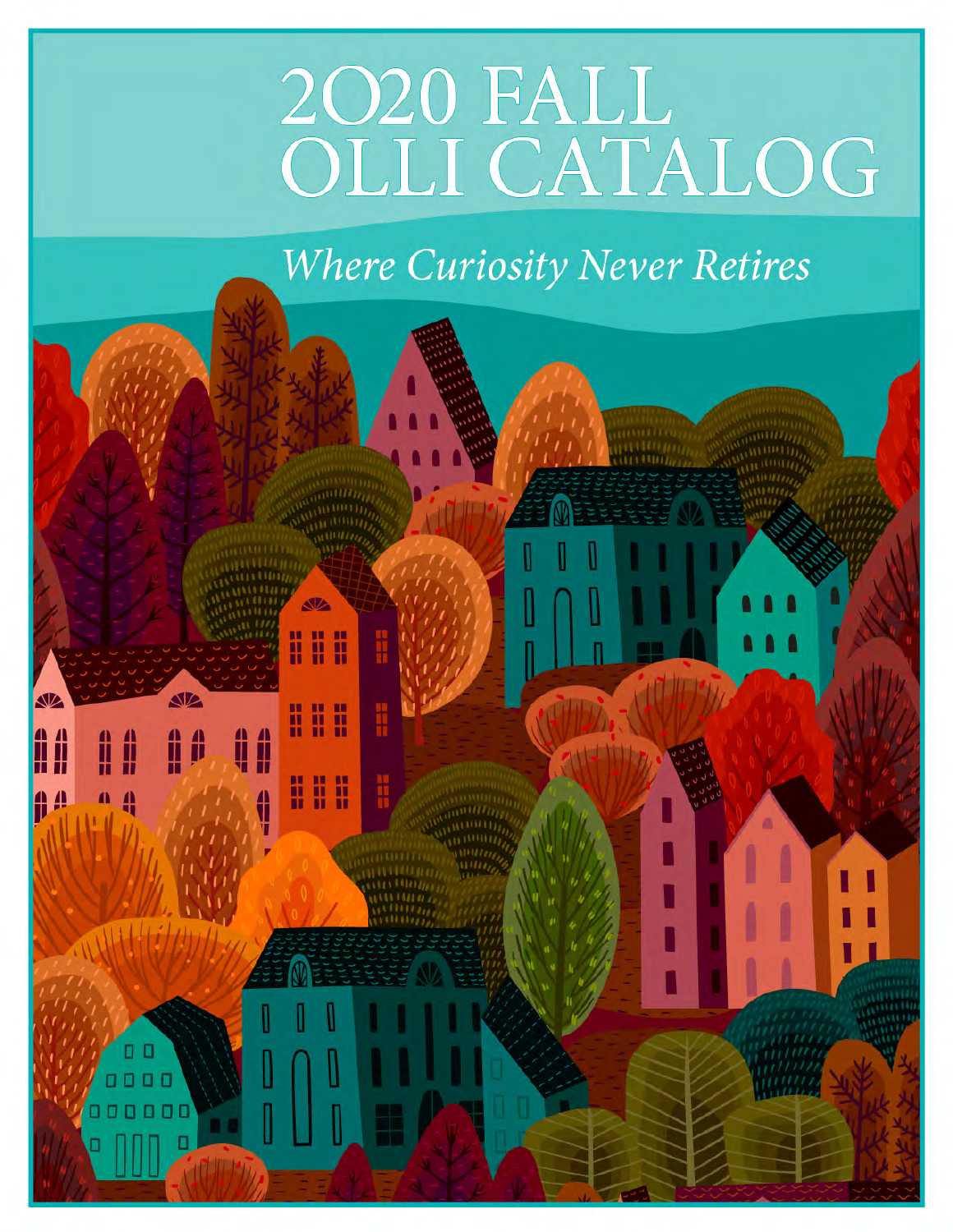#### **Board of Directors**

Judy Havemann, *Chair*\* John Bargeron, *Vice Chair*\* Jo Anne Friedenthal, *Treasurer*\* Martha Cutts, *Secretary*\* John Aldock Myra Barron Lewis Cohen Alan Hausman David Hensler Linda Kiser Mark Nadel\* John Thorner \**Executive Committee*

#### **Committee Chairs**

AU Relationship: Myra Barron & Denise Liebowitz Curriculum: Marianne Soponis Development: Linda Kiser Finance: Jo Anne Friedenthal Investment Subcommittee: John Thorner Governance: Alan Hausman Lecture Series: Mark Nadel Membership/Diversity: John Bargeron Personnel: Stuart Frisch Scholarships: Lew Cohen

#### **Coordinators**

Social: Jeffrey Porter

Strategic Planning: David Hensler

International Accelerator Program/ OLLI Partnership: Jeanne Kent SGL Orientation: Marianne Soponis & Al Taran SGR Coordinators: Virginia DeRoze, Elizabeth Taylor & Jacqueline Gallagher

Summer Curriculum Coordinator: Marie Matthews Trips Coordinator: Tammy Belden Welcomers Coordinator: John Bargeron

#### **Curriculum Committee**

- 100 Politics, Law & Government: Susan Rolnick & Tony Porcaro
- 200 Psychology, Sociology & Culture: Lois Neuman
- 300 Economics: John F. Peterson
- 400 STEM: Science, Technology, Engineering & Math: Albert Cheh & Al Taran
- 500 Visual Arts: Joan Simmons
- 500 Music: Alan Frey & Stanley Newman
- 600 Literature: Jeannette Rivera & Cindy Lisec
- 600 Language: Sandy Leibowitz
- 700 History & Geography: Bob Coe & Marion Connell
- 800 Philosophy & Religion: Katy Adams

#### **Staff**

**PB 1** Executive Director: Tony Long Deputy Executive Director: Mary Fran Miklitsch Academic Programs Coordinator: Lesley Diaz Operations Coordinator: Jesse Williams Administrative Coordinator: Niranjan Singh



# **MISSION**

*The Osher Lifelong Learning Institute (OLLI) at American University is an association of, by, and for the people in the Washington, DC area who wish to continue to study and learn.*

*OLLI at AU is dedicated to the proposition that learning is a lifelong process and that curiosity never retires.*

# EQUAL OPPORTUNITY

OLLI does not discriminate on the basis of race, gender, age, religious preference, national origin, or sexual orientation.

# TABLE OF CONTENTS

|                                       | $\overline{3}$ |
|---------------------------------------|----------------|
|                                       | -5             |
| <b>Study Group Descriptions</b>       |                |
| <b>Behavioral and Social Sciences</b> |                |
|                                       |                |
|                                       |                |
|                                       |                |
| <b>Natural Sciences</b>               |                |
|                                       |                |
| <b>Humanities</b>                     |                |
|                                       |                |
|                                       | 22             |
|                                       | 26             |
|                                       |                |
|                                       |                |

**Mailing Address:** 4400 Massachusetts Avenue NW, Washington, DC 20016 An Equal Opportunity/Affirmative Action Organization **Phone:** 202.895.4860 | **Email:** olli@american.edu | **Website:** https://www.olli-dc.org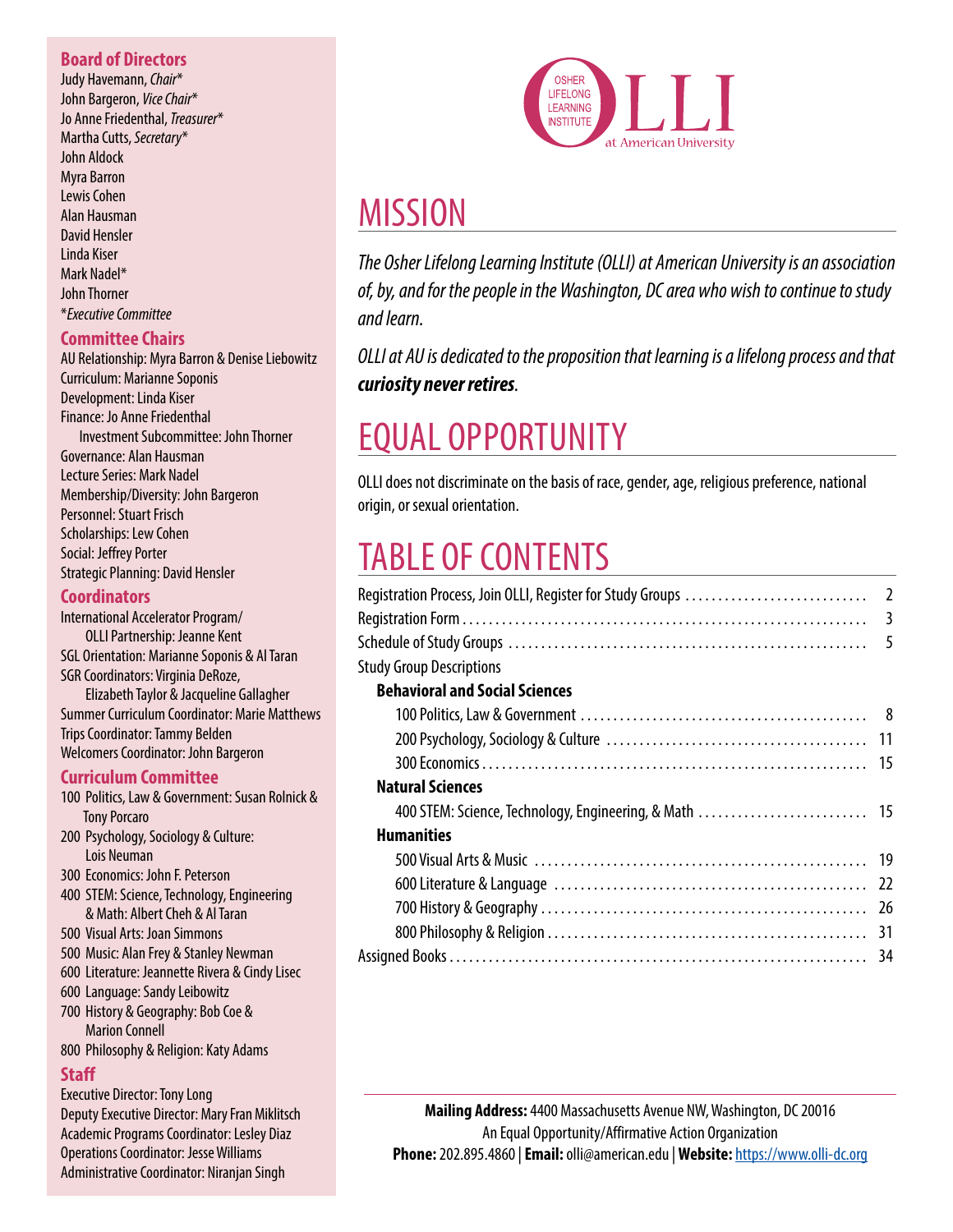# REGISTRATION PROCESS

**We highly recommend that members get their registrations into our office BEFORE Lottery Day, Tuesday, Sept. 8.** Class sizes are determined by Study Group Leaders' requests. **Since all of our courses will be conducted via Zoom this fall, many courses have an increased capacity and are less likely to be impacted by the lottery.** If a study group is oversubscribed on Lottery Day, the registrations in that class are subjected to a random computer lottery process. Members who are not selected for said study group are put on a waiting list and will be called by the office if space becomes available.

**Registration confirmation notices and your nametag will be emailed by Thursday, Sept. 10.** We will continue to accept registrations on a space-available basis until the semester begins. **OLLI reserves the right to cancel any study group. Members registered in a study group that is cancelled will be notified immediately so that they may select an available alternate.**

# JOIN OLLI AT AU

You may join OLLI, pay for membership, register for study groups, and donate to OLLI, all at once. To do so, complete the form on pages 3 and 4. Mail the form with a check made payable to OLLI to the address on the form. Or use our online registration system at https://www.olli-dc.org to join and to pay with a credit card in an encrypted, secure transaction.

To keep your information confidential, you will need to create a user account. Follow the steps below to create your user account.

**1.** Go to https://www.olli-dc.org.

Click on "**Membership**" in the menu at the top of the page. A submenu appears. Click on "**Join OLLI**."

- **2.** A new screen appears titled Join OLLI. Click on "**create an account**" in the first paragraph.
- **3.** Fill in the contact information form including entering a username and password. Write your username and password below. If you lose your username, the OLLI office can give it to you. You can reset your password or ask the office to do so.

Username \_\_\_\_\_\_\_\_\_\_\_\_\_\_\_\_\_\_\_\_\_\_\_\_\_\_\_\_

Password **and a set of the set of the set of the set of the set of the set of the set of the set of the set of the set of the set of the set of the set of the set of the set of the set of the set of the set of the set of t** 

You only need to create your username and password once. You will use the same ones for all subsequent semesters.

**4.** Follow the instructions under Register for Study Groups.

# REGISTER FOR STUDY GROUPS

**1.** Identify the number of study groups you are interested in taking.

#### **(You must select 1, 2, or 3 study groups.)**

**2. Prioritize up to 6 study groups** based on your preference for taking the study groups.

#### **(1 = highest priority and 6 = lowest priority).**

Note: Prioritize your study groups by whichever method works best for you: subject matter, time/day, or Study Group Leader. Even if you have marked that you only want to take one study group, you may still prioritize up to six study groups. When the system processes your registration, it will assign you to your highest level priority study groups that are available.

#### **Note: All members have an equal chance at getting into a class. There is no longer a restriction if a member has taken a Study Group or Study Group Leader previously.**

- **3.** Prior to submitting your registration, please ensure that you have completed all items with an asterisk (\*). These are **required** items.
- **4.** Submit your registration.
- **5.** You will receive email confirmation of your **PENDING** registration.
- **6.** After Lottery Day, you will receive email confirmation of your **ASSIGNED** schedule. **Please keep this email.**

You can change your schedule during open registration by going online or calling the office.

**All members may register for a FOURTH class during the fall semester. Please email the office to register for a fourth course AFTER you have received your class assignment letter (after the lottery).**

#### **The last day to add a course is Friday, Oct. 2, 2020.**

The number of participants for each study group is determined by the study group leader, by available space, and by the office.

**Our study group leaders spend a prodigious amount of time preparing their classes. Please attend the classes for which you are registered and ONLY the classes for which you are registered.**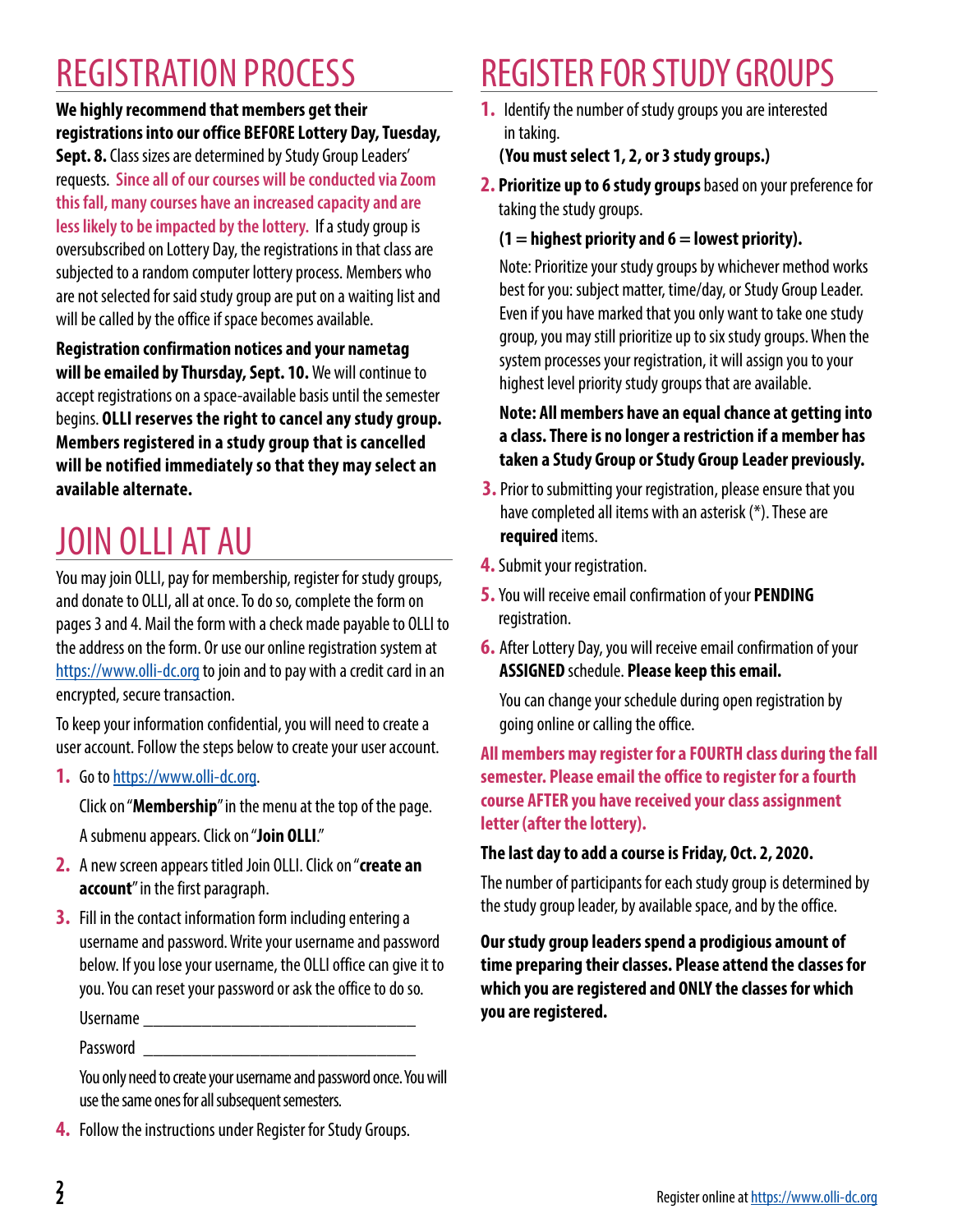# OLLI AT AU REGISTRATION FORM

#### **FALL 2020: SEPTEMBER 21 – DECEMBER 4**

4400 Massachusetts Ave. NW • Washington, DC 20016 Phone 202.895.4860 | Email: OLLI@american.edu | website: https://www.olli-dc.org

## **Register BEFORE Lottery Day Tuesday, Sept. 8, 2020**

#### **Please complete all parts of the registration form. See directions on the previous page. You can also register online at https://www.olli-dc.org**

#### **CONTACT INFORMATION**

| <b>HOME PHONE NUMBER</b>                                                                                                                                                                                    | <u>             - </u><br>$\mathbb{L}$ |           | CELL PHONE NUMBER            <br>$\blacksquare$                                                                                                                                                |
|-------------------------------------------------------------------------------------------------------------------------------------------------------------------------------------------------------------|----------------------------------------|-----------|------------------------------------------------------------------------------------------------------------------------------------------------------------------------------------------------|
|                                                                                                                                                                                                             |                                        |           | RELATIONSHIP TO EMERGENCY CONTACT ________________________                                                                                                                                     |
| EMERGENCY CONTACT PHONE NUMBER                                                                                                                                                                              | $\overline{a}$                         | $\vert$ - |                                                                                                                                                                                                |
| <b>REGISTER FOR STUDY GROUPS</b>                                                                                                                                                                            |                                        |           |                                                                                                                                                                                                |
| 1. SELECT whether you want to register for 1, 2, or 3 study groups.<br>Check only one box: $\Box$ 1 $\Box$ 2 $\Box$ 3<br>2. List up to 6 study groups in priority order.<br><b>STUDY GROUP NUMBER</b><br>1. | <b>STUDY GROUP NAME</b>                |           | <b>VOLUNTEER TO BE</b><br><b>STUDY GROUP</b><br><b>REPRESENTATIVE</b><br><u> 1989 - Johann Stoff, deutscher Stoff, der Stoff, der Stoff, der Stoff, der Stoff, der Stoff, der Stoff, der S</u> |
| 2.                                                                                                                                                                                                          |                                        |           | <u> 1980 - Johann Stoff, die staatskriuw fan de Amerikaansk kommunister († 1901)</u>                                                                                                           |
| 3.                                                                                                                                                                                                          |                                        |           | <u> 1989 - Johann Stoff, amerikansk politiker (* 1908)</u>                                                                                                                                     |
| 4.                                                                                                                                                                                                          |                                        |           | <u> 1989 - Johann Stoff, amerikansk politiker (* 1908)</u>                                                                                                                                     |
| 5.                                                                                                                                                                                                          |                                        |           | <u> 1989 - Johann Stoff, amerikansk politiker (* 1908)</u>                                                                                                                                     |
| 6.                                                                                                                                                                                                          |                                        |           | and the control of the control of the control of the control of the control of the control of the control of the                                                                               |
| The last day to add a class is Friday, Oct. 2.                                                                                                                                                              |                                        |           | To register for a 4th class, you must call or email the OLLI office after you have received your assignment letter.                                                                            |

#### **PAYMENTS**

Please make checks payable to OLLI. Payment must accompany registration or register with a credit card online at: https://www.olli-dc.org. Financial assistance is available. Contact the OLLI office for information.

\$\_\_\_\_\_\_\_ **\$270:** Fall 2020 Semester

- \$\_\_\_\_\_\_\_ **\$243:** Fall 2020 Semester AU 10% discount (alum or alum spouse/current staff or spouse/ current or emeriti faculty or spouse)
- \$\_\_\_\_\_\_\_ **\$540:** Full Year: Fall 2020 and Spring 2021
- \$\_\_\_\_\_\_\_ **\$486:** Full Year: Fall 2020 and Spring 2021 AU 10% discount (alum or alum spouse/
	- current staff or spouse/current or emeriti faculty or spouse)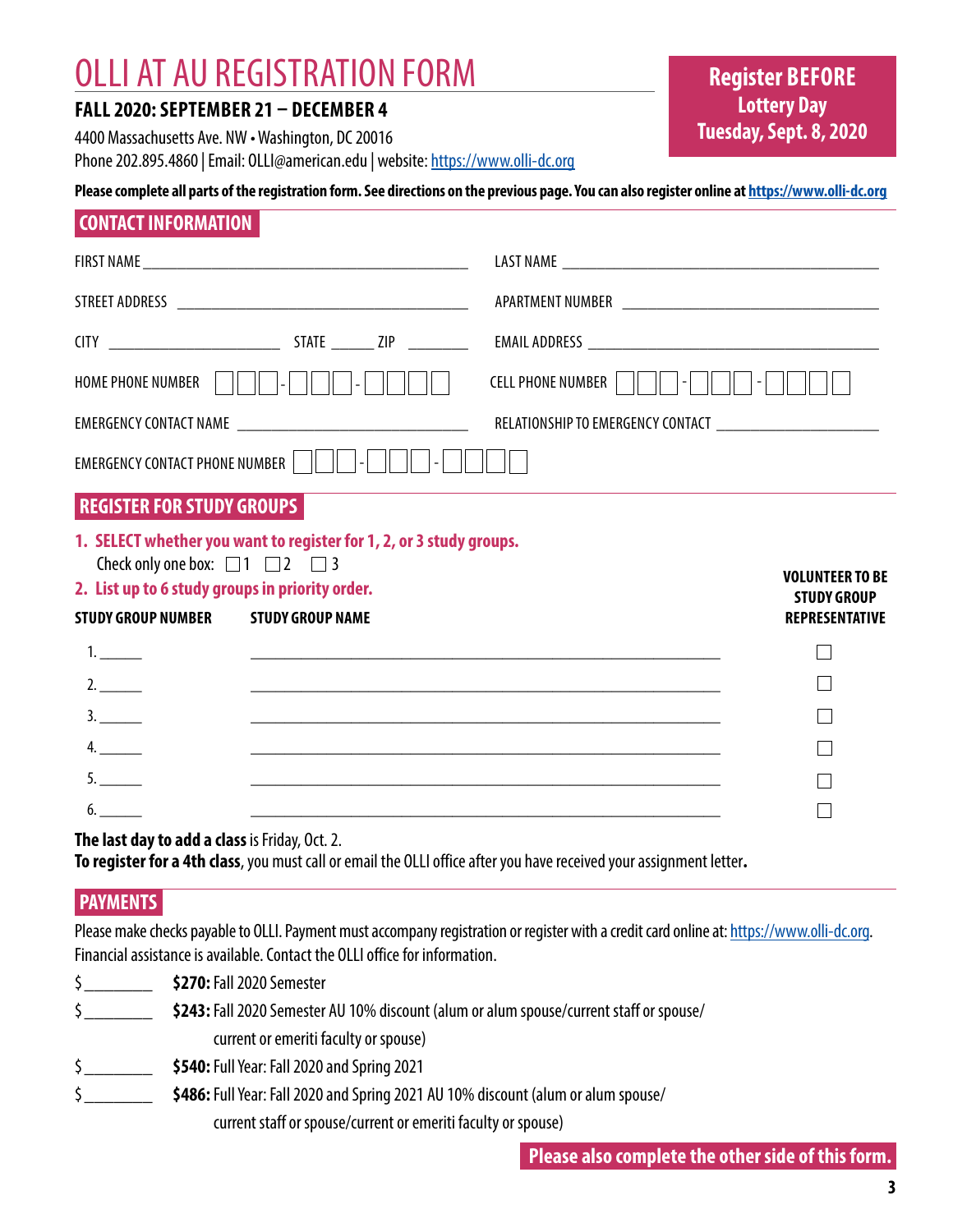#### **DIRECTORY LISTING**

Please check the boxes below if you do NOT want your contact information included in our Membership Directory, which is produced as a courtesy to our members and is intended for internal use only.

**DO NOT** include the following in the OLLI Membership Directory.

 $\Box$  My Phone Number  $\Box$  My Street Address  $\Box$  My Email Address

#### **PUBLICITY RELEASE**

 $\Box$  Check this box if you **DO NOT** authorize OLLI to use your photo and name in its marketing and publicity.

#### **BECOME A STUDY GROUP LEADER**

 $\Box$  Check this box if you are interested in becoming a Study Group Leader at OLLI.

Topic(s) of interest for leading a study group:  $\Box$ 

An OLLI staff member or Curriculum Committee member will contact you shortly. Please visit the website below for more information: https://www.olli-dc.org/become\_a\_study\_group\_leader.

#### **VOLUNTEER**

See the "Get Involved" page on the OLLI website, https://www.olli-dc.org/volunteer.

#### **RETURN COMPLETED FORM**

#### **MAIL completed form to:**

**Osher Lifelong Learning Institute** 4400 Massachusetts Ave. NW Washington, DC 20016

#### **Or DELIVER completed form to the OLLI office at:**

4801 Massachusetts Ave. NW Suite 501 Washington, DC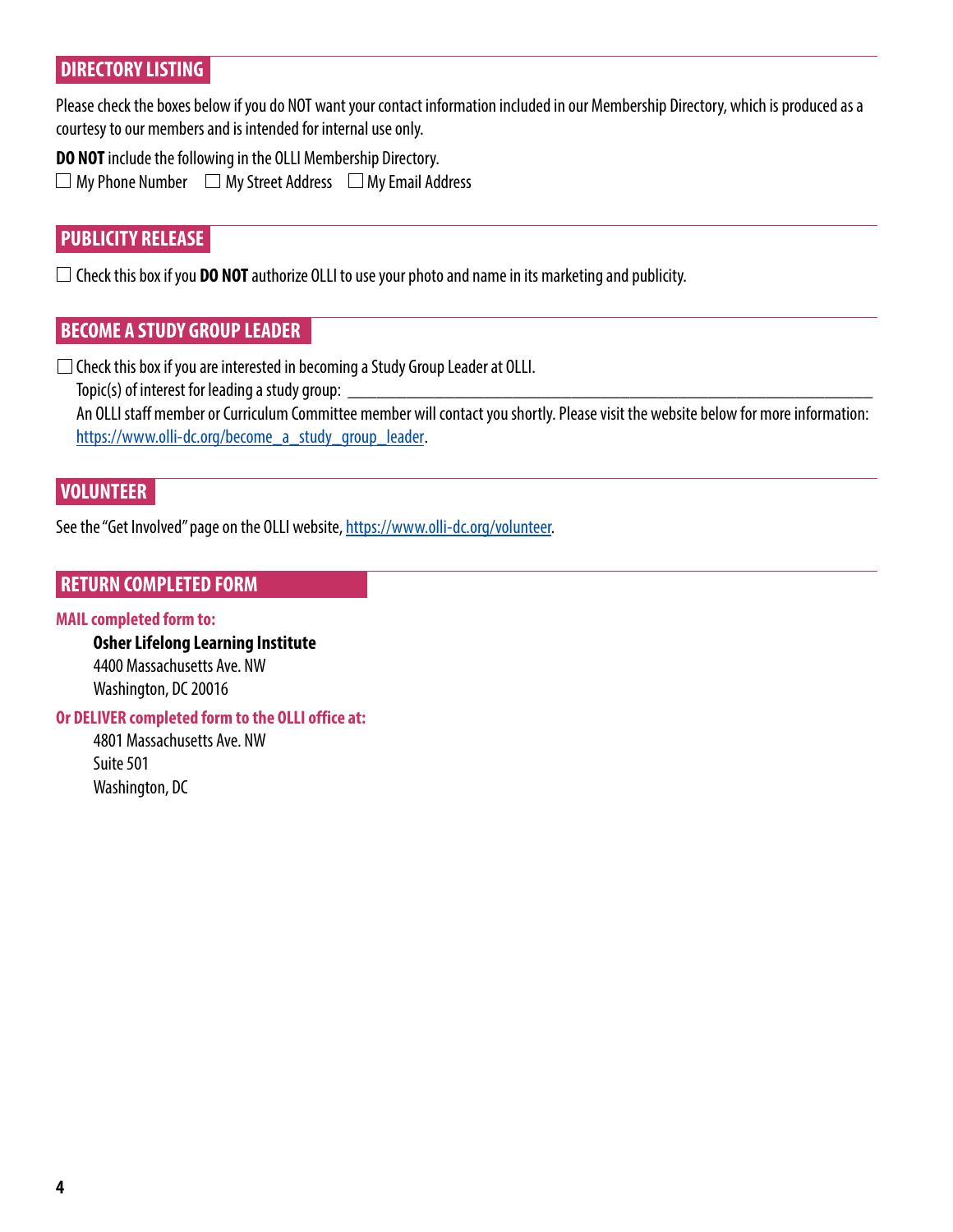# SCHEDULE OF FALL 2020 STUDY GROUPS

**All fall study groups will be held via Zoom. Invitations will be emailed to registrants the week before classes begin.**

| #   | <b>STUDY GROUP</b>                                                                                                                                     | <b>LEADER</b>        | <b>START DATE</b> | <b>SESSIONS</b> |
|-----|--------------------------------------------------------------------------------------------------------------------------------------------------------|----------------------|-------------------|-----------------|
|     | <b>MONDAY 9:45 AM</b>                                                                                                                                  |                      |                   |                 |
| 140 | American and Asia                                                                                                                                      | Yahuda               | 9/21/2020         | 8               |
| 549 | The (Mostly) Vocal Music of J.S. Bach                                                                                                                  | Squitieri            | 9/21/2020         | 9               |
| 591 | This is Your Brain on Architecture: Neuroscience in the Trenches                                                                                       | Shinberg             | 9/21/2020         | 10              |
| 625 | Deuteronomy and the Deuteronomistic History                                                                                                            | Lebow                | 9/21/2020         | 10              |
| 681 | What's New in Short Stories?                                                                                                                           | Willens              | 9/21/2020         | 8               |
| 805 | <b>Discovering Consciousness</b>                                                                                                                       | Reo                  | 9/21/2020         | 8               |
| 834 | Mastering Skills of Mindfulness Meditation: Intermediate Level                                                                                         | <b>Drobis</b>        | 9/21/2020         | 10              |
|     | <b>MONDAY 11:45 AM</b>                                                                                                                                 |                      |                   |                 |
| 290 | Homework for Our Grandkids                                                                                                                             | Shaw                 | 9/21/2020         | 9               |
| 490 | Building a Human: From Embryos to Bioengineering                                                                                                       | Taran                | 9/21/2020         | 10              |
| 516 | The New York City Ballet: Past and Future                                                                                                              | Lipkowitz            | 9/21/2020         | 10              |
| 545 | Celebrating 90 Years of Sondheim                                                                                                                       | Sherman              | 9/21/2020         | 6               |
| 630 | Little Known Louisa May Alcott: A Fresh Look at Little Women                                                                                           | Freeman              | 9/21/2020         | 8               |
| 725 | Africa-A Continent on the Move: A Survey of Where the Nations of<br>Sub-Saharan Africa Are Today; How Did They Get There; and<br>Where Are They Going? | Schermerhorn         | 9/21/2020         | 9               |
| 788 | Scientists in the Crosshairs                                                                                                                           | Schwartz             | 9/21/2020         | 8               |
|     | <b>MONDAY 1:45 PM</b>                                                                                                                                  |                      |                   |                 |
| 377 | <b>Understanding Trade Issues</b>                                                                                                                      | Graef                | 9/21/2020         | 10              |
| 435 | Astrophysics                                                                                                                                           | Kearsley             | 9/21/2020         | 8               |
| 445 | Adults Conquering Technology III (ACT III)                                                                                                             | Cahn, Friedman       | 9/21/2020         | 10              |
| 510 | A History of Rock'n Roll: A Musical Odyssey                                                                                                            | Gondelman            | 9/21/2020         | 11              |
| 688 | Hamlet: Shakespeare in Performance                                                                                                                     | Light                | 9/21/2020         | 10              |
| 703 | US Foreign Policy II                                                                                                                                   | Nathan               | 9/21/2020         | 10              |
|     | <b>TUESDAY 9:45 AM</b>                                                                                                                                 |                      |                   |                 |
| 250 | <b>TED Talks</b>                                                                                                                                       | Mindel, L. Lewis     | 9/22/2020         | 8               |
| 480 | The Ups and Downs of Weather                                                                                                                           | <b>Brown</b>         | 9/22/2020         | 10              |
| 620 | Italian-Conversation and Culture                                                                                                                       | Mongini              | 9/22/2020         | 10              |
| 646 | Poetry Craftshop: Meditations on Color, Tone, Desire                                                                                                   | Pierson              | 9/22/2020         | 10              |
| 831 | Mastering Skills of Mindfulness Meditation                                                                                                             | J. Drobis, S. Drobis | 9/22/2020         | 10              |
| 867 | Aristotle II (Physics, Ethics, and Politics)                                                                                                           | Ross                 | 9/22/2020         | 10              |
|     | TUESDAY 11:45 AM                                                                                                                                       |                      |                   |                 |
| 201 | Consciousness                                                                                                                                          | Keatley              | 9/22/2020         | 9               |
| 242 | Marketing and Its Impact on Society                                                                                                                    | Batra                | 9/22/2020         | 8               |
| 415 | Science and Public Policy                                                                                                                              | Katz                 | 9/22/2020         | 10              |
| 515 | Wagner's Parsifal and Some Authors in the Master's Shadow                                                                                              | Eisen, Holman        | 9/22/2020         | 8               |
| 579 | 16th- and 17th-Century Mannerist and Baroque Art                                                                                                       | Leinberger           | 9/22/2020         | 8               |
| 695 | Kipling and Colonial Short(ish) Fiction                                                                                                                | Plotz                | 9/22/2020         | 10              |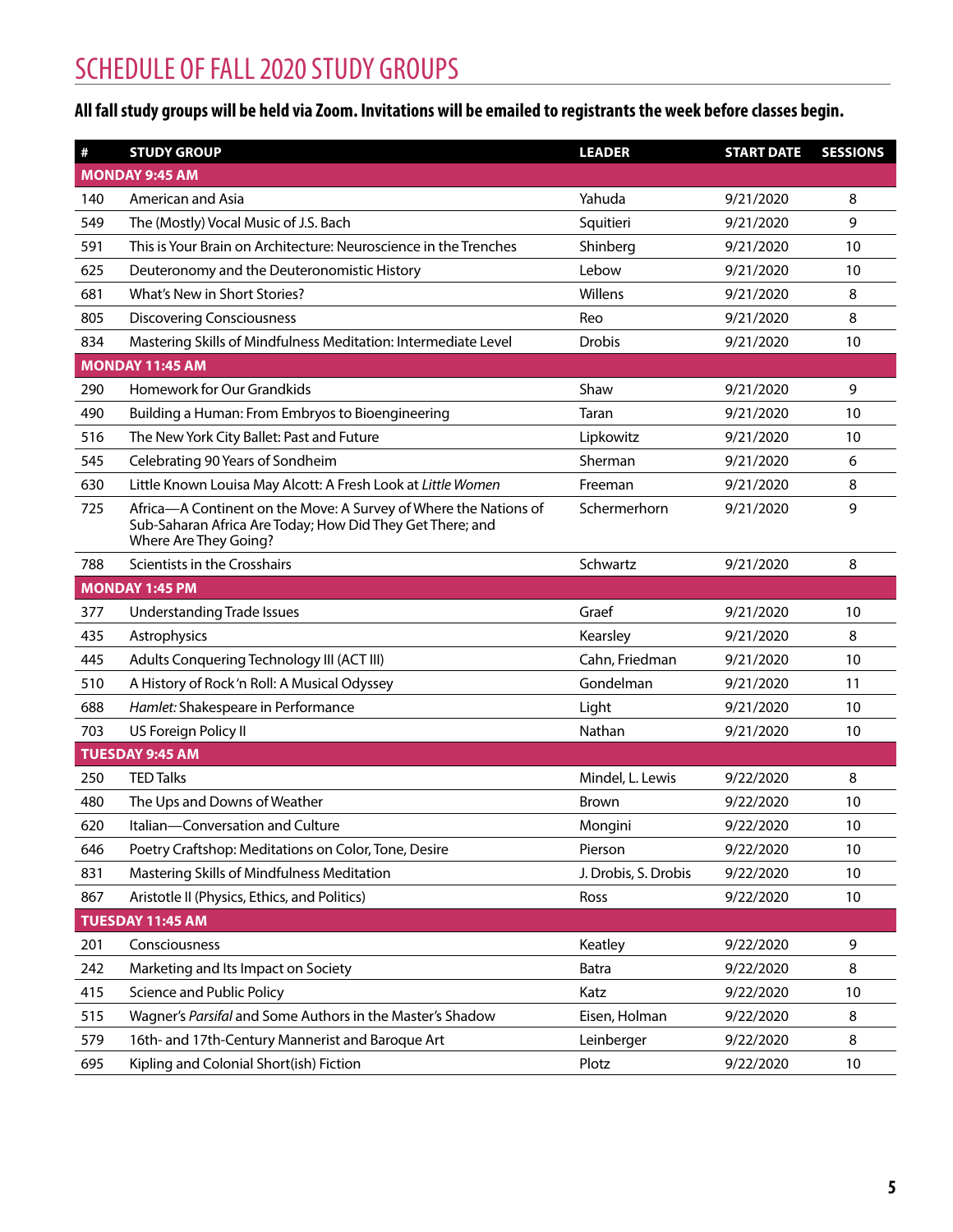| $\#$ | <b>STUDY GROUP</b>                                            | <b>LEADER</b>           | <b>START DATE SESSIONS</b> |                 |
|------|---------------------------------------------------------------|-------------------------|----------------------------|-----------------|
|      | TUESDAY 1:45 PM                                               |                         |                            |                 |
| 112  | <b>Understanding Asia</b>                                     | R. Hadden, B. Hadden    | 9/22/2020                  | 9               |
| 172  | <b>Current Events and Public Policy II</b>                    | Levine, Nevins          | 9/22/2020                  | 8               |
| 180  | Today's Supreme Court: A Course for Citizens                  | Hansen                  | 9/22/2020                  | 9               |
| 505  | Beethoven: Happy 250th to the Man and his Music               | Flaxman                 | 9/22/2020                  | 8               |
| 651  | Writing Workshop: Writing Down the Bones                      | Ward                    | 9/22/2020                  | 8               |
| 766  | Herodotus: The Histories                                      | Palmeter                | 9/22/2020                  | 10              |
| 841  | Virtue Ethics: A Modern View                                  | Taran                   | 9/22/2020                  | 10 <sup>°</sup> |
|      | <b>WEDNESDAY 9:45 AM</b>                                      |                         |                            |                 |
| 171  | <b>Current Events and Public Policy I</b>                     | Nevins, Porter, Ringell | 9/23/2020                  | 8               |
| 345  | Invasive Networks-Nowhere to Hide!                            | Cohen                   | 9/23/2020                  | 9               |
| 401  | Nutrition: Essential Concepts to Promote Healthful Living     | Snelling                | 9/23/2020                  | 8               |
| 403  | Drinking Water: What You Should Know                          | Cotruvo                 | 9/23/2020                  | 8               |
| 615  | Deutsch fuer Fortgeschrittene                                 | Caraher                 | 9/23/2020                  | 9               |
| 701  | The Myth and Reality of the Wild West                         | Vorhes                  | 9/23/2020                  | 10              |
|      | <b>WEDNESDAY 11:45 AM</b>                                     |                         |                            |                 |
| 160  | Education Inequality and Demographic Transformation           | <b>Blank</b>            | 9/23/2020                  | 9               |
| 230  | How Our Mind's Unseen Patterns Influence Life's Decisions     | C. Weichel, K. Weichel  | 9/23/2020                  | 8               |
| 436  | The Science of the Novel Coronavirus, SARS-CoV-2              | Cheh                    | 9/23/2020                  | 8               |
| 570  | <b>Taking Artful Photographs</b>                              | Swan                    | 9/23/2020                  | 9               |
| 715  | Jewish History and Life: Patriarchs to Israel                 | Berman                  | 9/23/2020                  | 10              |
| 746  | Prisoners of Geography: History in a Geopolitical Context     | Taran                   | 9/23/2020                  | 9               |
| 790  | Off the Beaten Path in the DC Area                            | <b>Buglass</b>          | 9/23/2020                  | 10              |
|      | <b>WEDNESDAY 1:45 PM</b>                                      |                         |                            |                 |
| 110  | Contemporary Issues in Law, Government, and Policy            | Rolnick, Coordinator    | 9/23/2020                  | 10              |
| 254  | The World of Tricksters-from Loki to Wikileaks                | Croog                   | 9/23/2020                  | 10              |
| 410  | Psychopharmacology: Drug Development and Therapies            | Chipkin                 | 9/23/2020                  | 8               |
| 440  | Introduction to the Cloud                                     | Rezmovic                | 9/23/2020                  | 8               |
| 747  | The Social and Cultural Impacts of the Theory of Evolution    | Parascandola            | 9/23/2020                  | 8               |
| 773  | Paris Peace Conference of 1919 and After                      | Palmer                  | 9/23/2020                  | 11              |
| 786  | America in the Fifties                                        | Thurman                 | 9/23/2020                  | 9               |
|      | <b>THURSDAY 9:45 AM</b>                                       |                         |                            |                 |
| 168  | The Eurasian Four Ring Circus-US National Security Challenges | Wilson                  | 9/24/2020                  | 9               |
| 184  | American Social Policy: Policy, Politics, and Inequality      | Nadel                   | 9/24/2020                  | 9               |
| 232  | Workshop: Finding Your Family History in the Digital World    | Goodman                 | 9/24/2020                  | 8               |
| 235  | Ethics on the Fly                                             | Ingebretsen             | 9/22/2020                  | 6               |
| 710  | Making the History of 1989                                    | Greene                  | 9/24/2020                  | 9               |
| 740  | Race in America: Reconstruction to Voting Rights Act of 1965  | Stewart                 | 9/24/2020                  | 10              |
|      | THURSDAY 11:45 AM                                             |                         |                            |                 |
| 185  | Tracking the 2020 Elections                                   | Belden                  | 9/24/2020                  | 8               |
| 479  | Making Choices: Understanding Environmental Issues            | Hinga                   | 9/24/2020                  | 10              |
| 511  | Looking at Architecture                                       | Vorhes                  | 9/24/2020                  | 10              |
| 621  | Enjoying The New Yorker Together                              | Spurlock                | 9/24/2020                  | 8               |
| 640  | <b>Great Poems About Great Paintings</b>                      | Hendershot              | 9/24/2020                  | 8               |
| 690  | Anthony Trollope's Phineas Redux (Palliser 4)                 | Moody                   | 9/24/2020                  | 10              |
| 799  | Ulysses S. Grant: In Peace and War                            | Kilborne                | 9/24/2020                  | 9               |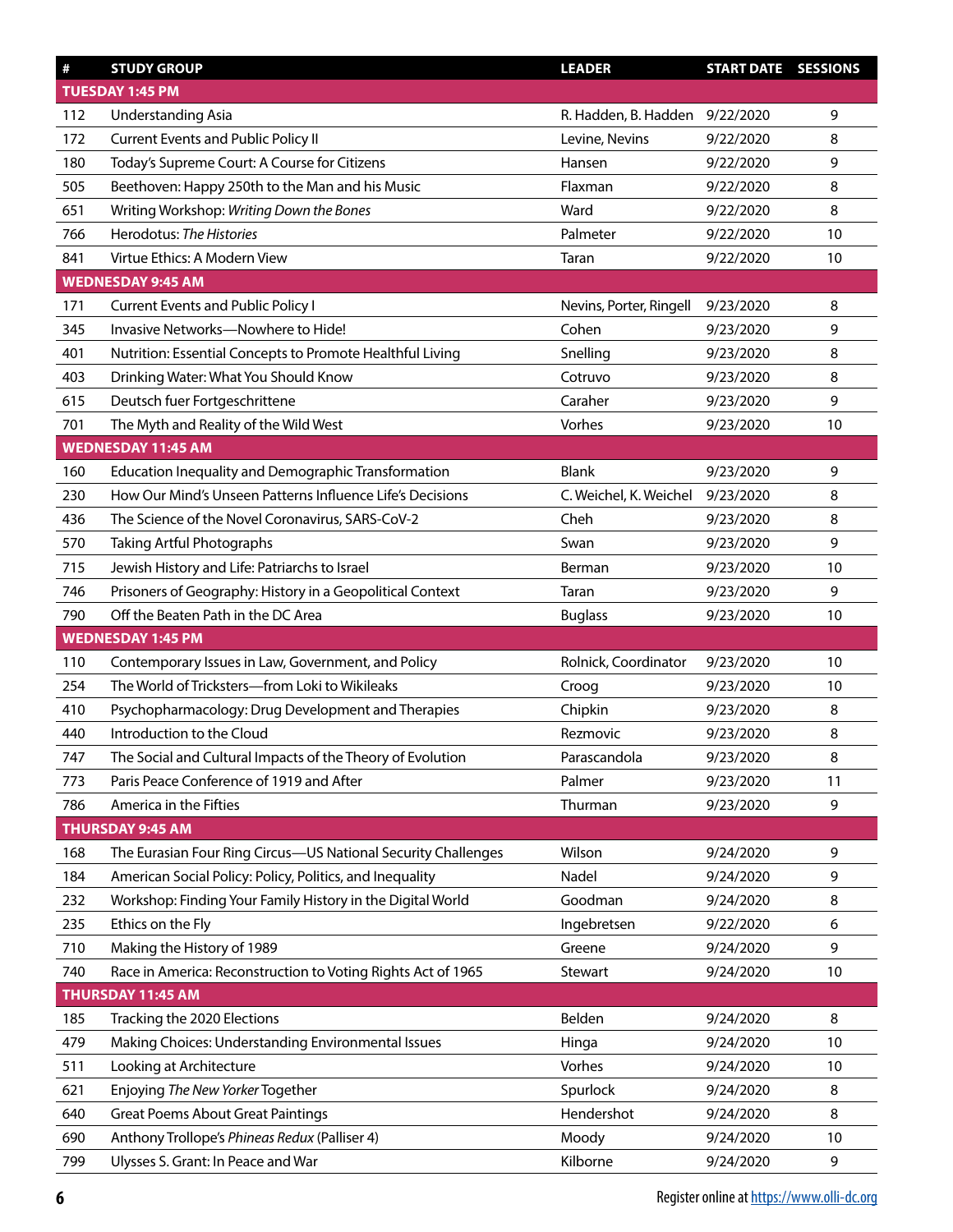| $\#$ | <b>STUDY GROUP</b>                                                                             | <b>LEADER</b> | <b>START DATE</b> | <b>SESSIONS</b> |
|------|------------------------------------------------------------------------------------------------|---------------|-------------------|-----------------|
|      | <b>THURSDAY 1:45 PM</b>                                                                        |               |                   |                 |
| 113  | Politics and the Moral Life                                                                    | Elkin         | 9/24/2020         | 8               |
| 292  | Living Healthier and Happier in Retirement—Essential Steps                                     | Bickford      | 9/24/2020         | 9               |
| 530  | Songs, Skits, and Spangles: Broadway Revues, 1910-1960                                         | Moskowitz     | 9/24/2020         | 8               |
| 607  | Beginning-plus Spanish                                                                         | Schneider     | 9/24/2020         | 10              |
| 677  | Their Emily Dickinsons: Eight Women Poets Lit by Her Lamp                                      | Heginbotham   | 9/24/2020         | 8               |
| 791  | The Founders and Finance                                                                       | Wolfe         | 9/24/2020         | 10              |
| 793  | Theodore Roosevelt, William Howard Taft, and Woodrow Wilson:<br>The Progressive Era Presidents | Kogan         | 9/24/2020         | 9               |
|      | <b>FRIDAY 9:45 AM</b>                                                                          |               |                   |                 |
| 111  | How the House of Representatives Works (or Doesn't): A History                                 | Pomerantz     | 9/25/2020         | 9               |
| 251  | <b>Recent TED Talks</b>                                                                        | Swan, Mindel  | 9/25/2020         | 8               |
| 350  | Protecting and Maximizing Your Retirement Income                                               | Hurwitz       | 9/25/2020         | 8               |
| 444  | The Ouantum World                                                                              | Read          | 9/25/2020         | 10              |
| 671  | Greece's Golden Age & Its Drama                                                                | White         | 9/25/2020         | 9               |
| 750  | <b>Great American Trials</b>                                                                   | Leibowitz     | 9/25/2020         | 8               |
| 868  | Islamic and Jewish Philosophy                                                                  | Ross          | 9/25/2020         | 10              |
|      | <b>FRIDAY 11:45 AM</b>                                                                         |               |                   |                 |
| 244  | The Roaring 2020s-A Decade of Potentially Positive Disruption                                  | Kolodney      | 9/25/2020         | 10              |
| 426  | The Human Body                                                                                 | Shaw          | 9/25/2020         | 11              |
| 492  | Extended Heredity: The New Science of Inheritance and Evolution                                | Taran         | 9/25/2020         | 10              |
| 653  | Plagues We Have Known                                                                          | Urofsky       | 9/25/2020         | 8               |
| 782  | European History and Ideology (1900-1940)                                                      | King          | 9/25/2020         | 10              |
| 869  | Anselm and Aquinas                                                                             | Ross          | 9/25/2020         | 11              |

# FALL 2020 LECTURES

During the fall semester, lectures will be held from 1:30–2:30 PM on every Friday from September 25 through December 4, except for October 23 (when the Town Hall is held) and November 27(the Friday after Thanksgiving when OLLI is closed). All lectures this fall will be held via Zoom.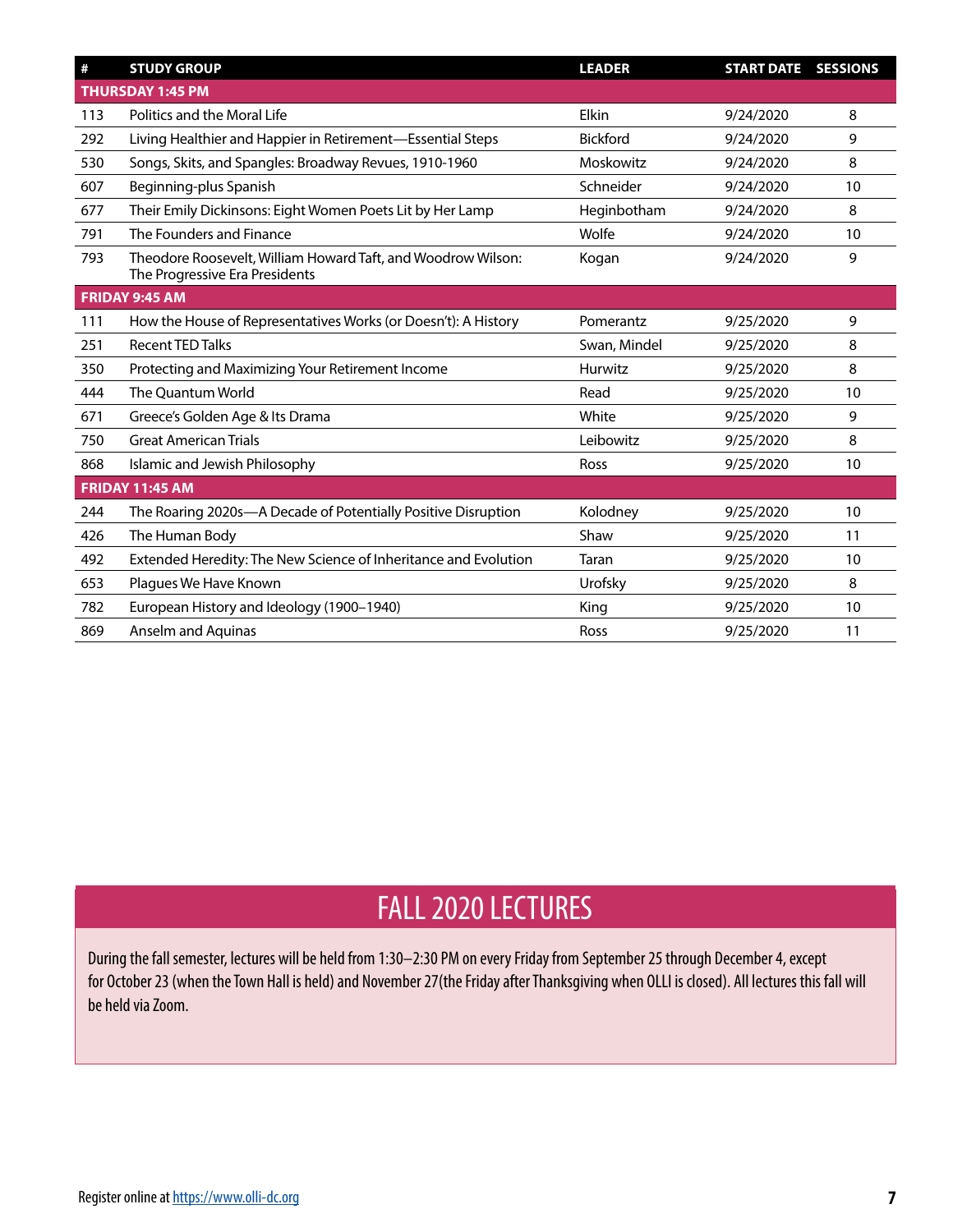# FALL 2020 STUDY GROUP DESCRIPTIONS

# 100 POLITICS, LAW & GOVERNMENT

# **110** Contemporary Issues in Law, Government, and Policy

#### **SUSAN ROLNICK, OLLI COORDINATOR Ten Wednesdays (1:45 PM - 3:15 PM) September 23**

Topics introduced by American University's School of Public Affairs will include: Are Politicians Better Than Randomly Selected Citizens?; What Happens When Presidents Are Not Held Accountable; OK, Boomer: Intergenerational Dialogue and Civility; Ethics and Lobbying; The 2020 Elections; The Federal Budget Process; Media Influences on Crime; The Power of Humor; Six Paths to Leadership: Becoming an Effective Leader Across Contexts; and Future of NATO and the transatlantic relations.

This study group is a repeat with revisions.

#### *This study group has a high class size capacity.* **Class Format:** Lecture

**Reading:** No required reading.

*Ranked among the top schools of its kind, American University's School of Public Affairs offers education in the fields of political science, public administration, public policy, and justice. It was founded in 1934 with a handful of graduate students.*

# **111** How the House of Representatives Works (or Doesn't): A History

#### **DAVID POMERANTZ Nine Fridays (9:45 AM - 11:15 AM) September 25**

We will examine the rules and customs that guide the House's actions. We'll start by looking at the first Congress in 1789 and discuss the historical developments, and personalities, that brought forth the current House. Along the way, we will read early debates on immigration and citizenship, slavery, the census and apportionment, and other issues.

This study group is a repeat with revisions.

*This study group has a high class size capacity.* **Class Format:** Lecture and Discussion **Reading:** Less than 1 hr/week.

*David Pomerantz worked for the House Rules Committee for 17 years and the House Appropriations Committee for 16 years. Before coming to the Hill, David taught political philosophy at SUNY, Stony Brook.*

# **112** Understanding Asia

#### **BILL HADDEN RITA HADDEN Nine Tuesdays (1:45 PM - 3:15 PM) September 22**

How have China, Japan, India, and their Asian neighbors changed? What makes Asia tick? What does China want? Join us for intelligent conversation on issues such as: How has Asian economic development impacted family/gender/poverty patterns? What is the status of health and healthcare in Asia, including responses to COVID? Where are key Asian flash points? How is Asia dealing with its disastrous pollution? and cultural expectations: East vs. West. This study group will cover political, social, business, technology, and historical topics. Each week, class members receive articles via email that will be used for class discussion. Reading, class participation, and an email address are required. This study group is a repeat with revisions.

*This study group has a high class size capacity.*

**Class Format:** Reading and Discussion

**Reading:** 1 hr/week.

*Bill Hadden will be SGL for the Health & Healthcare in Asia. Bill was with the CDC for 28 years, NIH for 2 years.*

*Rita Hadden is Chinese-American, born in Hanoi, lived in Saigon, Phnom Penh, Hong Kong, Thailand, China, and the US. She and Bill have traveled/lived widely in Asia, and worked in China for a year. She was President of the Asian American Forum in Washington, DC, and has lectured on Asian topics at OLLI. Rita did management consulting for 40 years.*

# **113:** Politics and the Moral Life

#### **STEPHEN ELKIN Eight Thursdays 1:45 PM - 3:15 PM) September 24**

This course is concerned with the relation between moral character and political life. We will explore several different analyses of moral character and consider what their implications are for how we conduct and should conduct our political life.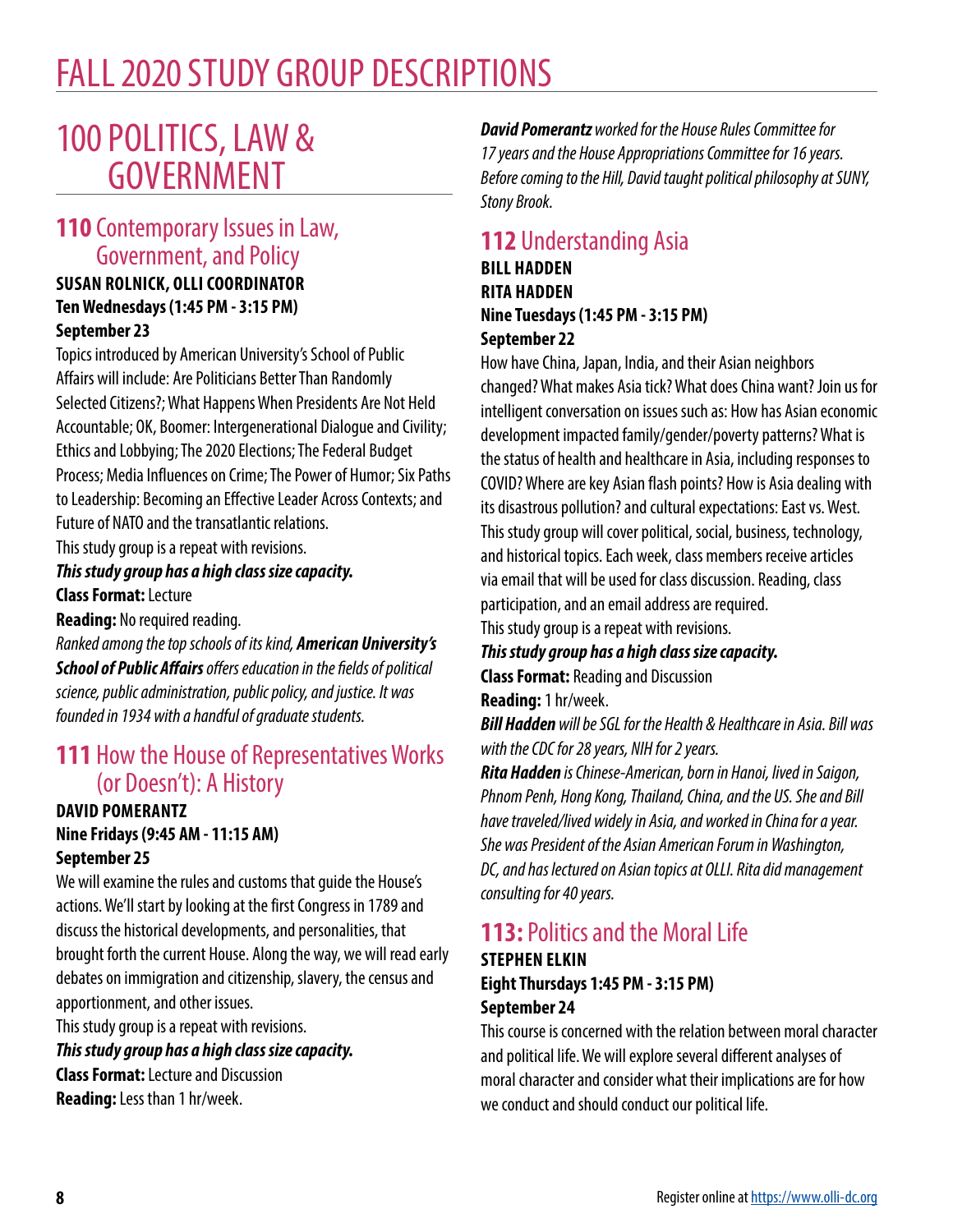This study group is not a repeat. **Class Format:** Lecture and Discussion **Reading:** 2-3 hrs/week. *Stephen Elkin has a PhD from Harvard and has taught at Smith College, University of Pennsylvania, and the University of Maryland.*

#### **140** American and Asia

#### **MICHAEL YAHUDA Eight Mondays (9:45 AM - 11:15 AM) September 21**

There is a consensus that America's future is bound up with Asia. Whatever the state of political relations between the US and China, these two largest economies will remain interconnected, despite attempts to decouple them. But America's relations with Asia as a whole, including India and SE and NE Asia are vital for American security as well as its economy. It is there that the competition with China will be played out in a context that none of the other Asian countries want to be compelled to choose between the world's two greatest powers. This study group will consider briefly the evolution of American interests and policies in Asia, before focusing on the post-Cold War, how friction developed and what the options are for America's policies in the near future. This study group is not a repeat.

**Class Format:** Lecture and Discussion

#### **Reading:** 1-2 hrs/week.

*Michael Yahuda was a professor of International Relations at The London School of Economics for 30 years. Since 2003 he has been a Visiting Scholar in GWU. He is the author of a dozen books and many academic articles. He has lectured at universities in more than 30 countries and has an international reputation as a specialist on Asia.*

## **160** Education Inequality and Demographic **Transformation**

#### **MARTIN BLANK MICHAEL USDAN Nine Wednesdays (11:45 AM - 1:15 PM) September 23**

The class will explore challenging education issues that will influence the future of our children and grandchildren, and the country's social and economic viability. Starting with a focus on changing demographics, the purpose of public education and school finance and governance, the course will examine issues such as: the challenges of urban education; implications

of charters and choice; persistent racial and socioeconomic segregation in schools; the relationship between schools and their communities; and assessing student performance—moving beyond testing. The implications of Covid-19 for public schools will be considered.

This study group is a repeat with revisions.

**Class Format:** Lecture and Discussion **Reading:** No required reading.

*Martin Blank was Director of the Coalition for Community Schools and a consultant on numerous education and social policy issues Michael Usdan is an educator with experiences as a public school and college teacher, state higher education commissioner, and president of a college, national non-profit, and city school board.*

## **168** The Eurasian Four Ring Circus and the Long War Against Salafist-Jihadism – US National Security Challenges of the Early 21st Century

#### **PETER WILSON Nine Thursdays (9:45 AM - 11:15 AM) September 24**

Four major challenges to the US have emerged in Eurasia: the rise of China as a revisionist near-peer competitor, the reemergence of Russia as a revisionist great power, the emergence of North Korea as a nuclear-armed regional power, and the continued quest by Iran to become a hegemonic power in the Greater Middle East. Simultaneously, the United States must contain, if not ultimately defeat, the threat of Salafist-Jihadism that includes both al Qaeda and ISIS as members of a global insurgency. Peter Wilson will explore how the United States must balance its ambitious national security strategy during the 2020s with acutely constrained fiscal resources following the massive deficit spending designed to deal with the financial and economic shock of the COVID-19 pandemic. This study group may have a copied materials fee between \$5-20. If this is the case, class members will be sent more information after the lottery.

This study group is a repeat with revisions.

**Class Format:** Lecture and Discussion

**Reading:** 1-2 hrs/week.

*Peter A. Wilson is an adjunct senior national security analyst at the RAND Corporation, an adjunct professor at the Center for Security Studies, Georgetown University, and senior lecturer at the Johns Hopkins University Applied Physics Laboratory and the Eisenhower School, National Defense University.*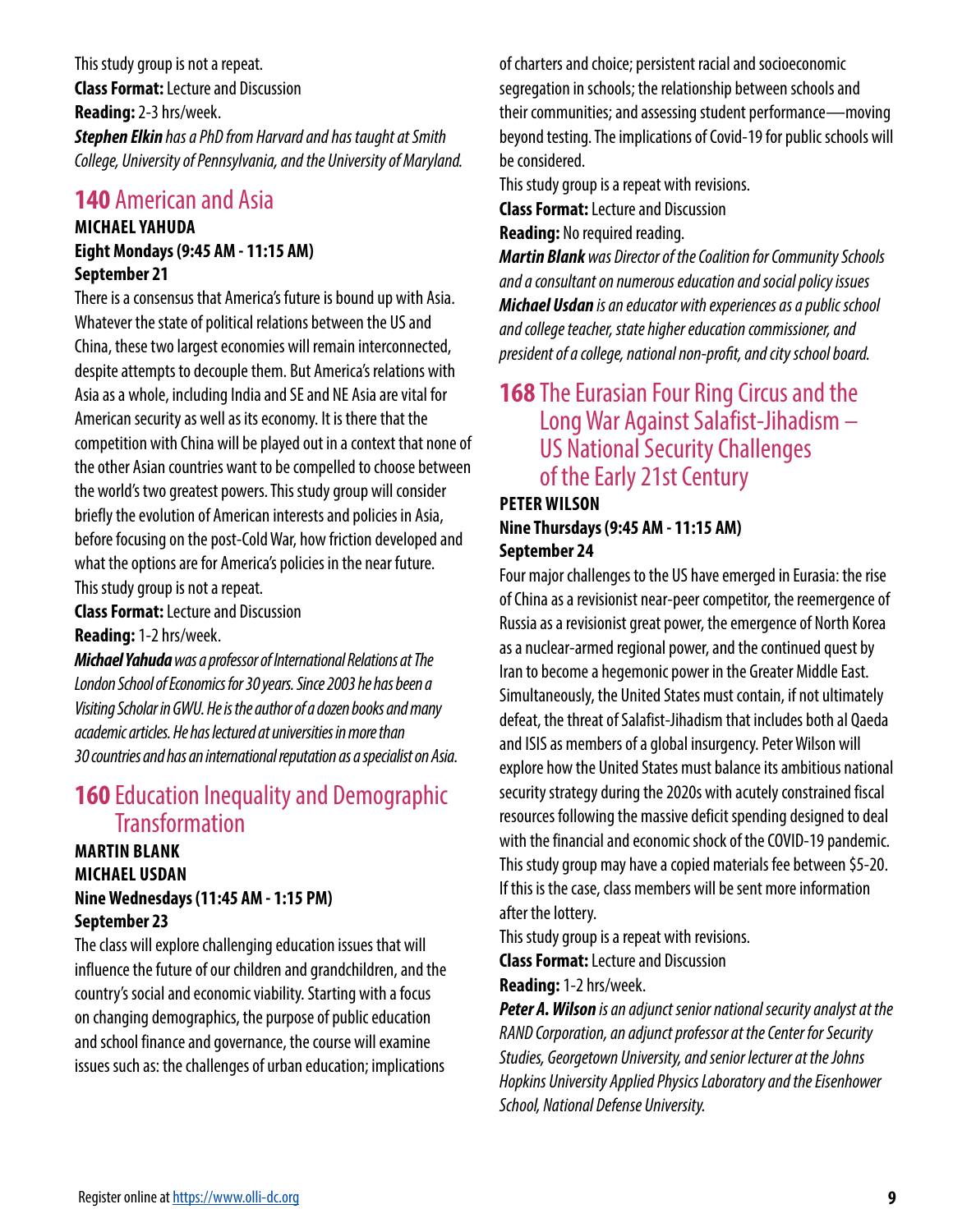# **171** Current Events and Public Policy I

#### **JEFFREY PORTER LOUIS NEVINS RICHARD RINGELL Eight Wednesdays (9:45 AM - 11:15 AM) September 23**

Lou Nevins, Richard Ringell, and Jeffrey Porter will lead lively discussions and debates on current events and public policy issues, focusing largely, but not exclusively, on politics, law, economics, and foreign affairs. Discussion topics, outlines, suggested readings (if any), and questions will be furnished in advance, and participants are expected to follow the news closely. It is emphasized that this is a discussion class. Thus, participants are expected to take an active role in the conversations.

This study group is a repeat with revisions.

#### **Class Format:** Discussion

**Reading:** Less than 1 hr/week.

*Jeff Porter is a graduate of the University of Wisconsin where he earned both bachelor's and master's degrees. After moving to Washington, DC, he owned his own businesses for nearly 20 years. Following that, Jeff worked in the catering business at Whole Foods on P Street.*

*Lou Nevins was a financial institutions and housing finance attorney and lobbyist for more than 35 years. He ran Washington operations for two financial trade associations and a New York law firm. He was the CEO of one of the two trade associations and a partner in the law firm for ten years.*

*Richard Ringell was a sole practitioner in DC for 29 years as a trial lawyer who handled a variety of cases. In August, 1999, he was appointed by the Honorable Chief Judge Eugene Hamilton of the Superior Court of the District of Columbia to the position of Magistrate Judge. He retired in December of 2013.*

# **172** Current Events and Public Policy II

#### **ARTHUR LEVINE LOUIS NEVINS Eight Tuesdays (1:45 PM - 3:15 PM) September 22**

Lou Nevins and Art Levine will lead lively discussions and debates on current events and public policy issues, focusing largely, but not exclusively, on politics, law, economics, and foreign affairs. Discussion topics, outlines, suggested readings (if any) and questions will be furnished in advance, and participants are expected to follow the news closely. It is emphasized that this is a discussion class. Thus participants are expected to take an active role in the conversations.

This study group is a repeat with revisions.

**Class Format:** Discussion

**Reading:** Less than 1 hr/week.

*Art Levine is a retired attorney who practiced copyright law in DC. He also was Executive Director of a Presidential Commission on copyright and was an Adjunct Professor at Georgetown Law School. He currently is on the board of directors and a volunteer at the Friends Club, an Alzheimer's support group.*

*Lou Nevins was a financial institutions and housing finance attorney and lobbyist for more than 35 years. He ran Washington operations for two financial trade associations and a New York law firm. He was the CEO of one of the two trade associations and a partner in the law firm for ten years.*

# **180** Today's Supreme Court: A Course for Citizens

#### **PENNY HANSEN Nine Tuesdays (1:45 PM - 3:15 PM) September 22**

This study group will explore the important cases and decisions that continue to be made by the Supreme Court under Chief Justice John Roberts. Presentation material and discussion will focus on the major Constitutional issues being decided by a clearly activist and divided court on: elections, health care, gun control, diversity, equality, climate change, the environment, religion, and presidential power. We will focus on the historical and political background of these issues and the legal philosophies of the justices, along with the procedural mysteries of this, the least well known of our three branches of government. We will read *The Supreme Court: A Very Short Introduction* by Linda Greenhouse and *The Oath: The Obama White House and the Supreme Court* by Jeffrey Toobin, along with articles on more recent cases and other supplementary material.

This study group is a repeat with revisions.

**Class Format:** Lecture and Discussion **Reading:** 1-2 hrs/week.

*Penelope Hansen directed numerous programs at the Environmental Protection Agency during its first 30 years, implementing the country's first recycling, hazardous waste, Superfund, acid rain, and technology verification programs. She was educated at Skidmore College, Johns Hopkins University, and the Kennedy School at Harvard.*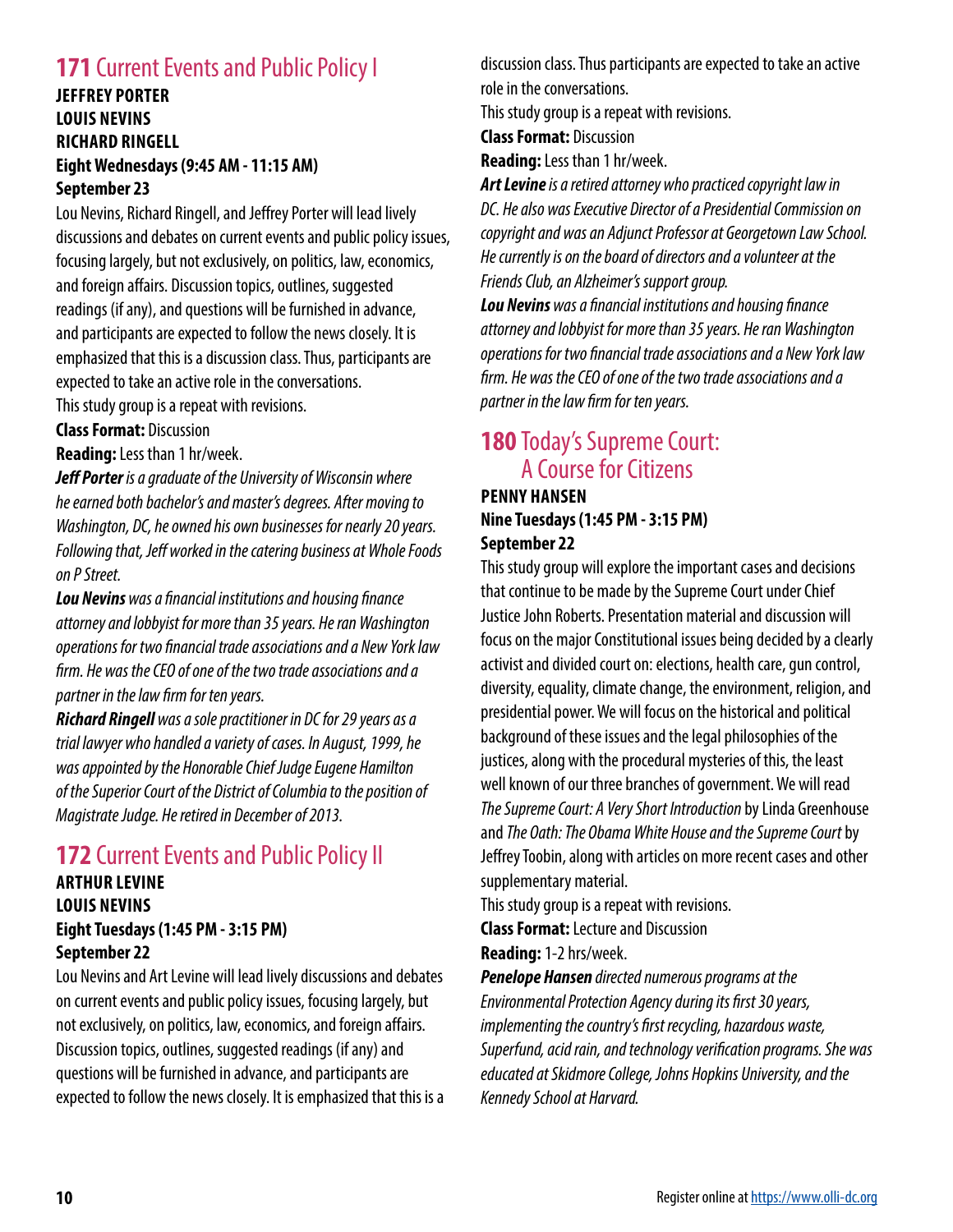# **184** American Social Policy: Policy, Politics, and Inequality

#### **MARK NADEL Nine Thursdays (9:45 AM - 11:15 AM) September 24**

Attacks on public benefit programs such as Medicaid have focused not only on cost but on their moral failings. Policy proposals restricting eligibility for food stamps and other benefits reflect the view that without coercion, welfare benefits lead people to forgo work in favor of idleness. We even heard these concerns as pandemic relief measures were debated. We will explore two broad areas of social policy: income support for the poor and for retirees (e.g., Social Security) and health care financing policy. In addition to discussing the politics and policy complexities of these issues, we will also view them from the perspective of the COVID-19 pandemic and issues of social inequality generally. This study group is a repeat with revisions.

*This study group has a high class size capacity.* **Class Format:** Lecture and Discussion **Reading:** 1-2 hrs/week.

*Mark Nadel taught social policy at Georgetown's School of Public Policy and at the University of Maryland. He spent 20 years at the Government Accountability Office (GAO) with responsibility for its reports on health policy and welfare programs. He also has been an associate commissioner at the Social Security Administration.*

# **185** Tracking the 2020 Elections

#### **JOE BELDEN Eight Thursdays (11:45 AM - 1:15 PM) September 24**

This study group will track and discuss the 2020 elections for President, Congress, and key state contests. Relying on print and electronic media coverage and analyses, the group each week will review the progress of the candidates and their campaigns, the latest polls, and the issues impacting the outlook for November. The group will also hear from several guest panelists—Democrats and Republicans—with expertise in polling, media, immigration, the economy, and other areas. Class meetings after the November 3 election will allow for a political post-mortem and some reflections on the short- and long-term future. This study group is not a repeat.

*This study group has a high class size capacity.* **Class Format:** Discussion **Reading:** 2 hrs/week.

*Joe Belden was Deputy Executive Director of the Housing Assistance Council, 1989–2015. He also worked in government and policy organizations on issues of rural development, rural poverty, housing, agriculture, and food policy.*

# 200 PSYCHOLOGY, SOCIOLOGY, & CULTURE

# **201** Consciousness

#### **CATHARINE KEATLEY Nine Tuesdays (11:45 AM - 1:15 PM) September 22**

This course will explore some efforts to explain how our conscious mind—and our non-conscious mind—work together to create the world we experience. Is our "mind" part of the brain; caused by the brain; different from the brain? We will read articles and chapters by writers such as Christof Koch, Oliver Sacks, Antonio Damasio, and Michael Pollen. I will give a few talks on brain basics and cognitive models. Discussion will focus on questions such as: What is consciousness? What is the non-conscious and how much of our thoughts and behavior does it control? Do we have free will? What do we learn about consciousness from "altered states" that can be produced by brain damage, psychedelic drugs, and meditation? This study group may have a copied materials fee between \$5-20. If this is the case, class members will be sent more information after the lottery.

This study group is a repeat with revisions.

**Class Format:** Lecture and Discussion

**Reading:** 2 hrs/week.

*Catharine Keatley is a cognitive psychologist with a specialty in Language Representation. Prior to retiring she was Director of the Language Resource Center at the George Washington University. Some material for this course was developed from previous lectures and classes.*

# **230** How Our Mind's Unseen Patterns Influence Life's Decisions

#### **CARL WEICHEL KIM WEICHEL Eight Wednesdays (11:45 AM - 1:15 PM) September 23**

What lies beneath our actions that we think we've taken rationally? How does our "hidden brain" make important decisions in our lives without our awareness? We'll explore topics ranging from roles of social conformity to snapshots of our prejudices.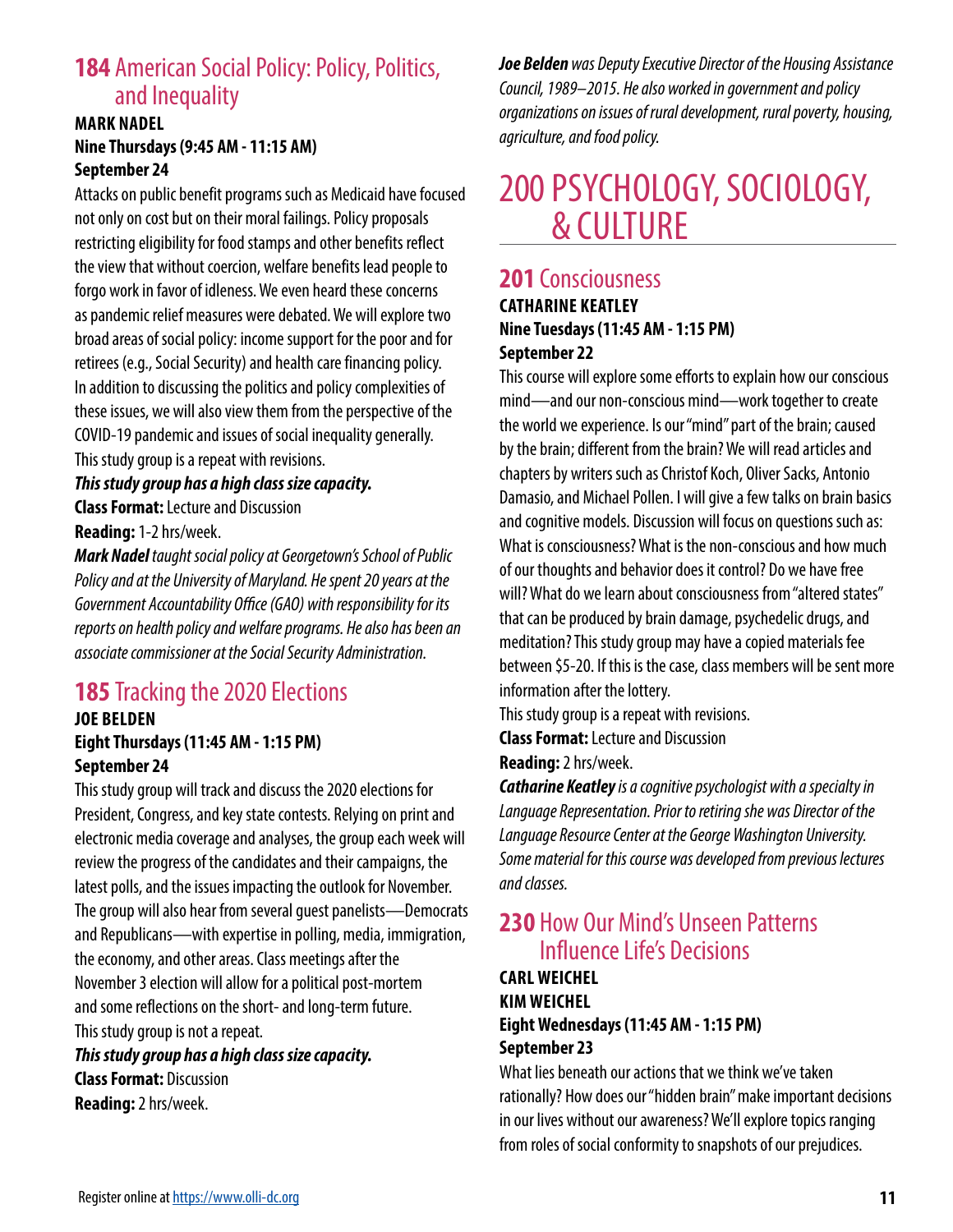Data-driven research has shown that most human decisions are triggered unconsciously through over 135 emotions, from falling in love to following a career path to nations going to war. The book and NPR radio series *The Hidden Brain* by Shankar Vedantam draw intriguing arcs from social psychology to our embedded cultural norms. And while social cues influence interactions, they also can create hazards. We'll listen to radio shows, review key research findings, and discuss. This study group may have a copied materials fee between \$5-20. If this is the case, class members will be sent more information after the lottery.

This study group is a repeat with revisions. **Class Format:** Reading and Discussion

**Reading:** 1 hr/week.

*Carl Weichel has held various positions over his career in marketing, design, and advertising in Australia, South Africa, Canada, and San Francisco, and continues to consult. Carl has led OLLI study groups on Political Polarization, The 1960s, Eastern Thought, and David Brooks' Writings.*

*Kimberly Weichel is a social entrepreneur and nonprofit leader in the fields of women's leadership, cross-cultural dialogue, citizen diplomacy, and peace-building. She has co-led OLLI courses on The UN and The 1960s.*

# **232** Workshop: Finding Your Family History in the Digital World

#### **SUSAN GOODMAN Eight Thursdays (9:45 AM - 11:15 AM) September 24**

This workshop aims to help members begin finding and recording basic genealogy data (birth, death, and census material); using free resources in libraries and archives as well as the internet; and contacting other researchers working on related families. Members discuss user-friendly ways to share what they have found with their own families and others by creating DIY-printed booklets, as well as digital online photo albums, blogs and audio recordings. Membership to Ancestry.com is suggested although not required. Members may opt to give the SGL access to their trees for help during class and by email after the end of the course. This study group is a repeat with revisions.

**Class Format:** Lecture and Discussion

**Reading:** No required reading.

*Susan Goodman has been doing genealogy research as a hobby for 20 years. Before she retired, she worked as a journalist in print and radio, contributing features to NPR programs and news reports for WAMU.*

#### **235** Ethics on the Fly **EDWARD INGEBRETSEN Six Thursdays (9:45 AM - 11:15 AM)**

#### **September 22**

To kneel, or not to kneel at an NFL game; To laugh when someone makes an immigrant joke? A gay joke? A disability joke? To buy a vehicle that you know has falsified records for entry to the US? To use UPS to send packages, even though you know they support the NRA? To take the extra step to eat ethically—to avoid certain favored chocolates, coffees, restaurants—because they employ underaged, slaved-labor, and are neither cruelty free to persons or to animals. Lastly, to go grocery shopping knowing you have "just a cold." "Ethics on the Fly" presents an overview of Western ethical theories, ranging from standard Continental thought (Utilitarianism, Deontology, to more complex and modern systems: Rand's Egoism: John Rawls' Original Position, the Feminist revision of the canon; the evolving notion of personhood and the widening of the moral compass; the question of our relations to non-human animals.

This study group is not a repeat.

*This study group has a high class size capacity.* **Class Format:** Lecture and Discussion **Reading:** 1 hr/week.

*Edward Ingebretsen has a PhD in American theology and Literature from Duke and was a professor at Georgetown from 1986 to 2013. He still teaches one class a semester, Introduction to Philosophy and World Religions. He has written two books on American popular culture and contributed to numerous refereed journals on American theology and popular culture.*

#### **242** Marketing and Its Impact on Society **MONICA BATRA Eight Tuesdays (11:45 AM - 1:15 PM) September 22**

From a big picture view, how does marketing affect the society we live in? What are the benefits and disadvantages that it brings to a society and culture around us? We will focus primarily on brands that market directly to consumers, the vehicles used to attract consumers, the promises made to consumers, and a behind the scenes look of how that is accomplished from the brand itself. The main focus will be primarily technology firms and Consumer Packaged Goods (CPG) firms. Participants will read a variety of articles, watch videos, and have exercises where they will share some of their own personal experiences in regards to marketing in these particular spaces.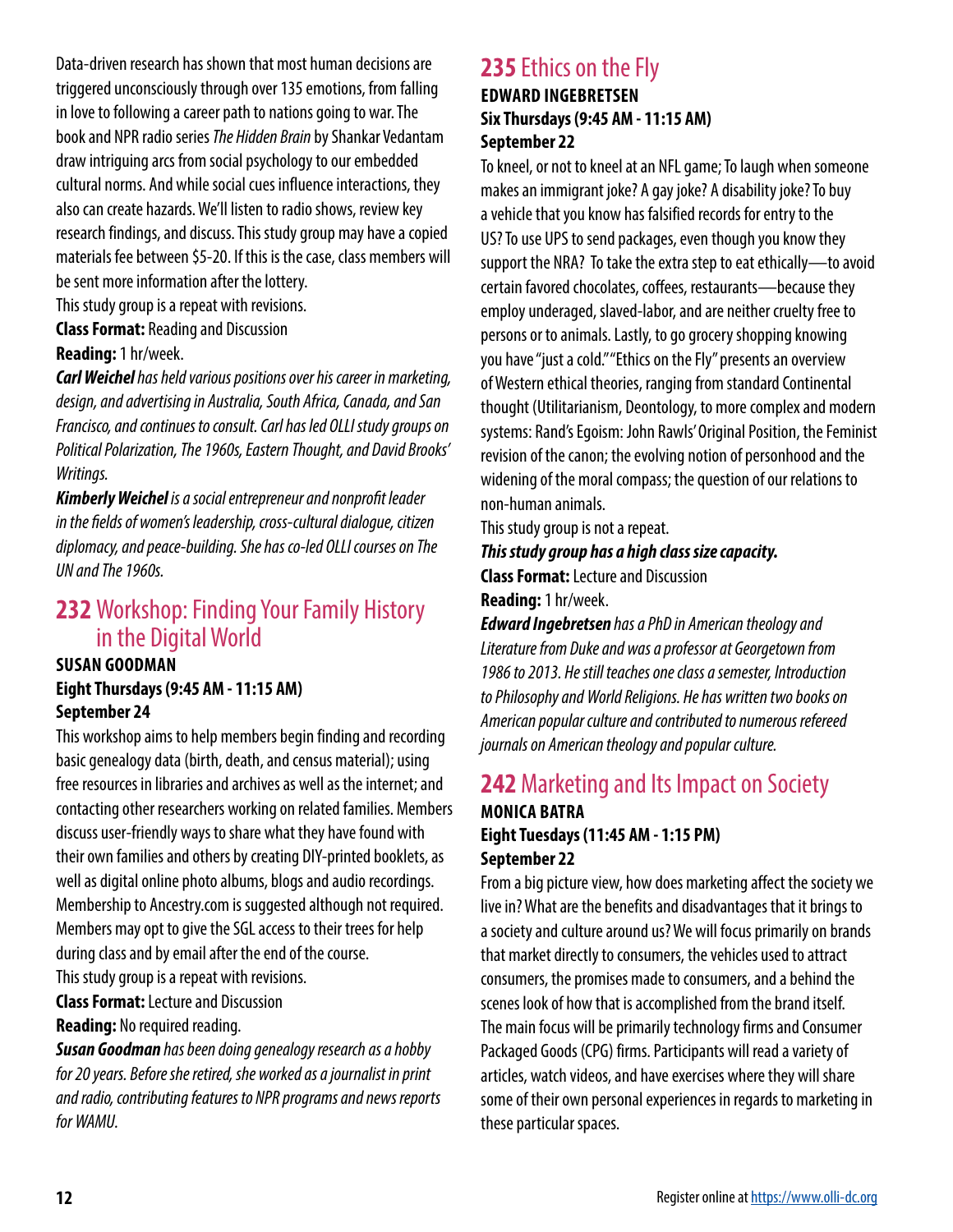Each class will take a specific look at the role of marketing in our lives and the mechanisms marketers use to become relevant to us. Topics that will be covered include: the overview of marketing and its pros and cons on the society around us, brand development, the role of market research in brand development, messaging of brands, marketing mix messages (or how brands reach their consumers), consumer packaged goods branding vs. the technology space, and the impact of the pandemic on marketing. This study group is not a repeat.

#### **Class Format:** Lecture and Discussion **Reading:** Less than 1 hr/week.

*Monica Batra is a market research consultant who has worked at CPG companies including Procter & Gamble, Clorox and Andrew Jergens, and a variety of technology start ups and B2B firms. Monica has taught and guest lectured at various graduate and undergraduate marketing courses at UC Berkeley, UCLA, University of San Francisco, and Kent State.*

# **244** The Roaring 2020s—A Decade of Potentially Positive Disruption

#### **ROBERT KOLODNEY Ten Fridays (11:45 AM - 1:15 PM) September 25**

This decade is one of enormous change and will likely determine whether or not we will survive—and, if so, how we will live. The three components of the course: 1. *Challenges* (such as poverty elimination, global warming abatement, good education) as set out in the 2030 goals of the UN; 2. *Developments* (particularly new rapidly improving technologies like artificial intelligence, networks, 3D printing, biotechnology) to meet the challenges; 3. Personal Impact—possible political/governmental improvements (e.g. digitized and efficient government service, coherent planning), and better health and wellbeing (particularly through anti-aging technology and positive psychology). This study group is not a repeat.

#### *This study group has a high class size capacity.*

**Class Format:** Lecture and Discussion **Reading:** No required reading.

*Bob Kolodney is currently an angel investor and OLLI Study Group Leader, after having been (in reverse order): a serial entrepreneur, a manager, a consultant, a lawyer, and a graduate school teaching assistant (educated at Harvard/Columbia Law School/INSEAD).*

## **250** TED Talks

#### **CAROLINE MINDEL LYNN LEWIS Eight Tuesdays (9:45 AM - 11:15 AM) September 22**

TED Talks feature speakers who expose audiences to cutting-edge work across diverse fields: in short, ideas worth spreading. This study group will focus on 16 talks related to issues that matter, from personal growth, aging, humanity, and innovation to society, community, and more. During our highly interactive sessions, the class will view and discuss two talks weekly. Participants are encouraged to preview the talks in advance. Individual members will be asked (on a volunteer basis) to prepare brief background and discussion points for each presenter. Although this study group is a repeat, all talks will be new. TED Talks are available on the Internet and public radio, among other outlets. This study group is a repeat with revisions.

**Class Format:** Discussion

**Reading:** No required reading.

*Caroline Mindel has a BA and an MSW in community organization from the University of Pennsylvania. She founded Mindel Management, Inc., a property management business in DC. Lynn Lewis received an undergraduate degree from the University of Michigan and has an MA in journalism from Ohio State University. She has been a writer and an editor for more than four decades.*

# **251** Recent TED Talks

#### **CAROLINE MINDEL DIANE SWAN Eight Fridays (9:45 AM - 11:15 AM) September 25**

TED (Technology, Entertainment, and Design) conferences feature a range of speakers who present "Ideas Worth Spreading." Since 2007, an ever-expanding body of TED Talk videos has been available on the internet. Each class will feature two talks, with ample time left for discussion. Common themes have been society, science, climate change, medicine, technology, and individual development and potential. Class members may volunteer to prepare background information and discussion points for speakers.

This study group is not a repeat.

#### **Class Format:** Discussion

#### **Reading:** No required reading.

*Caroline Mindel has a BA and an MSW in community organization from the University of Pennsylvania. She founded Mindel Management, Inc., a property management business in DC. Diane Swan taught English, worked as a Defense Department analyst, and developed training courses for various federal agencies.*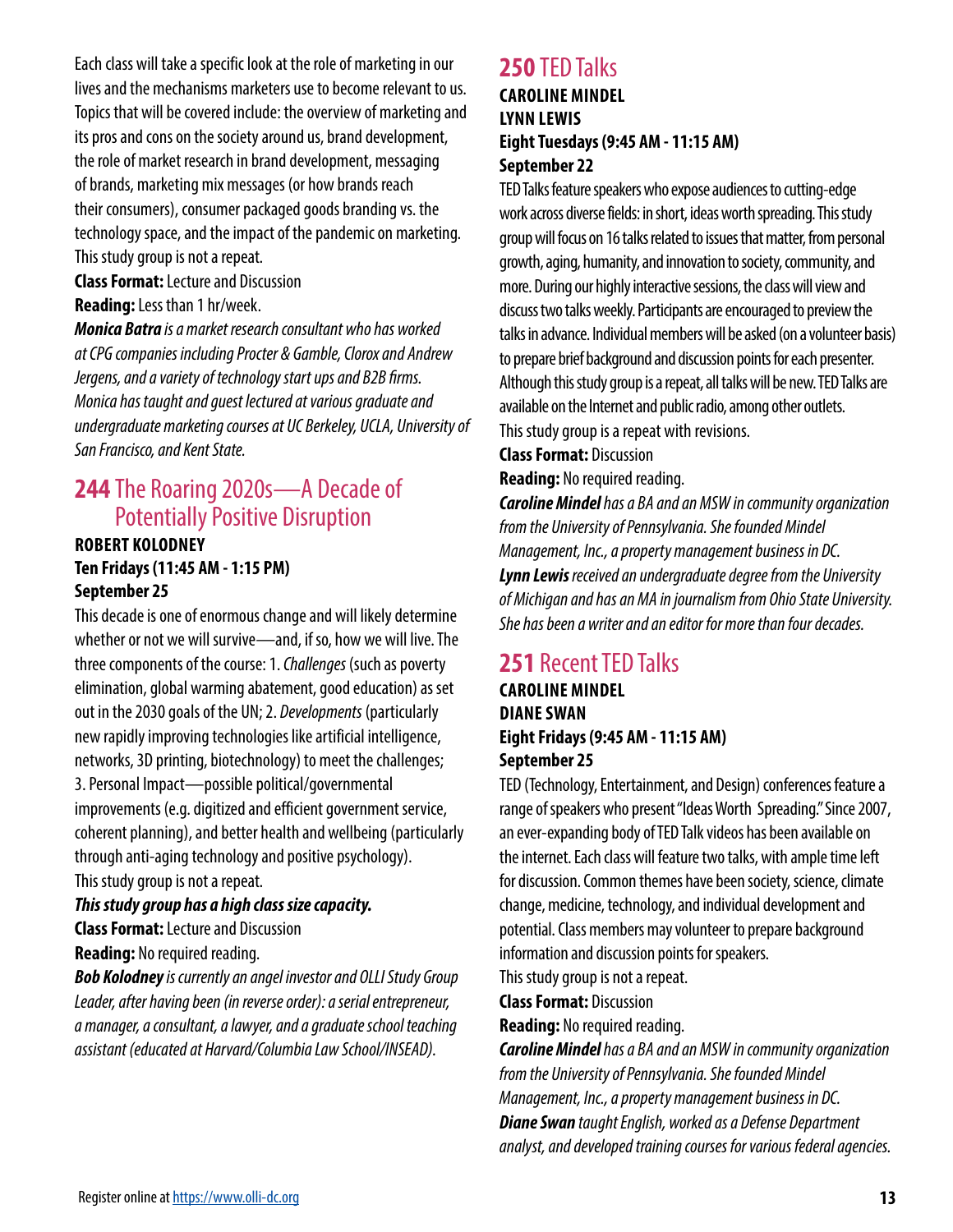# **254** The World of Tricksters from Loki to Wikileaks

#### **ROBERT CROOG Ten Wednesdays (1:45 PM - 3:15 PM) September 23**

One of the abiding archetypes of myth and folklore is the Trickster—one who is always trying to outsmart others often for no other reason than to disrupt the status quo. These mischievous characters take on the powers that be, defying the odds and society's rules, and whether their devious plans succeed or fail, they keep at it. Tricksters are a diverse lot—including gods like Krishna, animals like Brer Rabbit, and icons of pop culture like Bart Simpson. Their real-life counterparts can be funny (Sacha Baron Cohen) or scary (Julian Assange). Either way, their age-old presence across cultures says something important about how humans think and behave, both individually and collectively. We will explore this archetype in its many guises and discuss what makes it so appealing in some respects and so appalling in others. This study group is not a repeat.

**Class Format:** Lecture and Discussion **Reading:** Less than 1 hr/week.

*Robert Croog has a BA* cum laude *in English from Harvard College (1966); JD* cum laude *from Columbia University (1969). Intellectual property lawyer (Trademark, Copyright Director, Eastman Kodak Co., retired); Professor of ethics, communication, and writing, Rochester Institute of Technology, Trinity Washington University (DC).*

# **290** Homework for Our Grandkids

#### **DENNIS SHAW Nine Mondays (11:45 AM - 1:15 PM) September 21**

Fifty years ago at this time I was with the US Army Infantry in Vietnam. I was 27; the guys were 19 and 20. Nine of them were killed or wounded. Today, local defense contractors garner \$93 billion this fiscal year and one of our grandsons has been deployed twice to the Middle East. This course offers short text selections, topic overviews, guest speakers, and discussion to create possible solutions to complex problems. How can this new generation improve public health, fresh water supply, better food distribution, and cleaner air? This study group is not a repeat. **Class Format:** Lecture and Discussion **Reading:** Less than 1 hr/week.

*Dennis Shaw is a combat veteran, Vietnam draftee after 30 months with Peace Corps, Latin America. Much later, opened the doors and directed MD Center for Veterans Education & Training [\(mcvet.org](https://urldefense.proofpoint.com/v2/url?u=http-3A__mcvet.org&d=DwMFaQ&c=U0G0XJAMhEk_X0GAGzCL7Q&r=Ch2lLsWzZOwOnZ3cQJuHCrZ2Qc2tDs461pgqZFakwvs&m=uo9hA7_prbh_Jl8odNrhYuBFjWSwrOta3EZaRcNxn6Q&s=SG3UiXz6bAlKS0htxag6bjLbf_Cse-aj1x7mHVH0BMc&e=)). Teaching Fellow, Writing Seminars, Johns Hopkins University. Adjunct at AU for five years. Author of 400-plus published articles on chronic conditions and substance abuse.*

# **292** Living Healthier and Happier in Retirement—Essential Steps

#### **BRAD BICKFORD Nine Thursdays (1:45 PM - 3:15 PM) September 24**

Do you want to live longer and experience life to its fullest? Do you want to have more energy and find fulfillment in retirement? Learn how exercise, a healthy diet, and socializing will impact your brain and body to prevent or slow down the onset of dementia, depression, or high blood pressure. Find out how drinking water first thing in the morning is critical for the brain. Do you want to get healthier by learning what common household products such as the soap, lotion, or deodorant you use daily can negatively impact your body? The course not only identifies the essential element of what makes us the most happy, but examines the critical role of laughter and play in our well being. The course will also cover topics like the mind/body connection, nature bathing, what bacteria found outside is good for us, spirituality, how men and women are different biochemically and physically, and how to enhance your family and personal relationships. We will use lecture, TED talks, discussion, fun exercises, a Tibetan singing bowl, and laughter. This study group may have a copied materials fee between \$5-20. If this is the case, class members will be sent more information after the lottery.

This study group is a repeat with revisions.

**Class Format:** Lecture and Discussion

**Reading:** Less than 1 hr/week.

*Brad Bickford is a semi-retired therapist and grandpa, who has studied improv, stand-up comedy, fly fishing, and the hammer dulcimer. He has taught classes in healthy living, sex education, grief work, and fly fishing. Brad enjoys playing pickleball, gardening, painting, and carpentry. He volunteers with EcoAction of Arlington and Widow Persons Outreach at Sibley hospital.*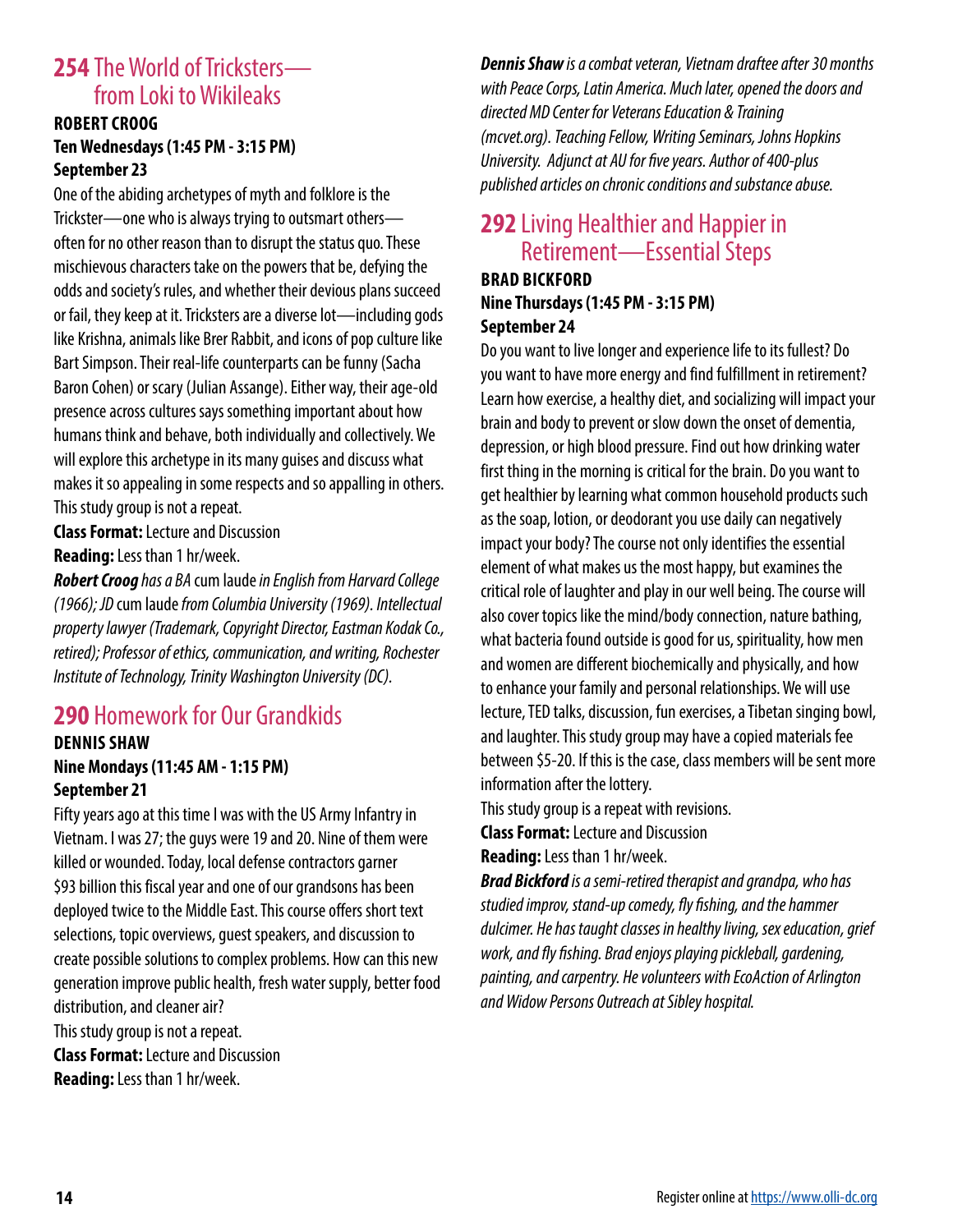# 300 ECONOMICS

# **345** Invasive Networks--Nowhere to Hide!

#### **LEWIS COHEN**

#### **Nine Wednesdays (9:45 AM - 11:15 AM) September 23**

Well-defined political, economic, and personal boundaries are rapidly blurring under the pressure of an invasive wave of technology driven disruption. 20th-century norms of government, and politics, business and finance, education, and health are proving vulnerable to this wave. Joshua Cooper Ramo looks at both the risks and opportunities fostered by the rise of networks in his provocative book *The Seventh Sense.* Using this book to frame the class, we will explore the tensions among networks, governments, and individuals. We also draw on related elements of Yuval Noah Harari's *21 Lessons for the 21st Century.*

This study group is a repeat.

**Class Format:** Discussion

**Reading:** 1-2 hrs/week.

*Lewis Cohen earned degrees from Columbia College, Johns Hopkins University (SAIS), and Harvard University (Kennedy School). He was a Peace Corps volunteer in Tunisia, A Foreign Service Officer, and trade negotiator with the Office of the U.S. Trade Representative. He was a trade consultant to a major DC law firm.*

# **350** Protecting and Maximizing Your Retirement Income

#### **DAVID HURWITZ Eight Fridays (9:45 AM - 11:15 AM) September 25**

During this study group, members will learn how to set up a retirement income stream consistent with their retirement goals, understand tax treatments with their investment objectives, and plan for inflation, economic challenges, and a potentially long retirement. Sessions will include insights on estate planning, tax planning, long-term care, social security planning, and how to utilize various investment vehicles. **OLLI does not endorse particular products or financial advice from Study Group Leaders.**

This study group is a repeat with revisions.

**Class Format:** Lecture and Discussion

**Reading:** No required reading.

*David Hurwitz is a Certified Financial Planner Practitioner™ as well as a Chartered Retirement Planning Counselor®, Chartered Retirement Plan Specialist®, Retirement Income Certified* 

*Professional®, and Accredited Portfolio Management Advisor®. David has been named "Best Financial Advisor" by the readers of*  Bethesda Magazine.

# **377 Understanding Trade Issues**

#### **P. LANCE GRAEF Ten Mondays (1:45 PM - 3:15 PM) September 21**

Trade issues still appear in the news and some are pandemicrelated, e.g., should exports of certain products be banned. What do our trade agreements say about this and related issues? Some on the Hill advocate withdrawing from the WTO. Do the Trump Administration's policies fit within existing agreements? What has happened in bilateral negotiations with China, Japan, and the EU? Will the US negotiate with a UK independent from the EU? Was TPP the "worst" agreement ever negotiated and is USMCA an improvement of NAFTA? These and other issues will be presented and discussed.

This study group is a repeat with revisions.

*This study group has a high class size capacity.* **Class Format:** Lecture and Discussion **Reading:** Less than 1 hr/week.

*Lance Graef was part of the USTR negotiations team at the Tokyo and Uruguay Round of multilateral trade negotiations. He has consulted on international trade issues, trade agreements, trade policy analysis and negotiation, and regional trade agreements. He has taught similar classes at OLLI.*

# 400 STEM: SCIENCE, TECHNOLOGY, ENGINEERING & MATH

# **401** Nutrition: Essential Concepts to Promote Healthful Living

#### **ANASTASIA SNELLING Eight Wednesdays (9:45 AM - 11:15 AM) September 23**

This course will introduce basic nutrition concepts that are directly connected to living a healthy lifestyle. These concepts will be explained in easy-to-understand scientific terms followed by key messages that can be applied to daily food purchasing, preparation, and consumption. Topics might include portion sizes; fats, sugars, salt; fiber and calcium. This class is from 9:45-11:00 AM. This study group is not a repeat.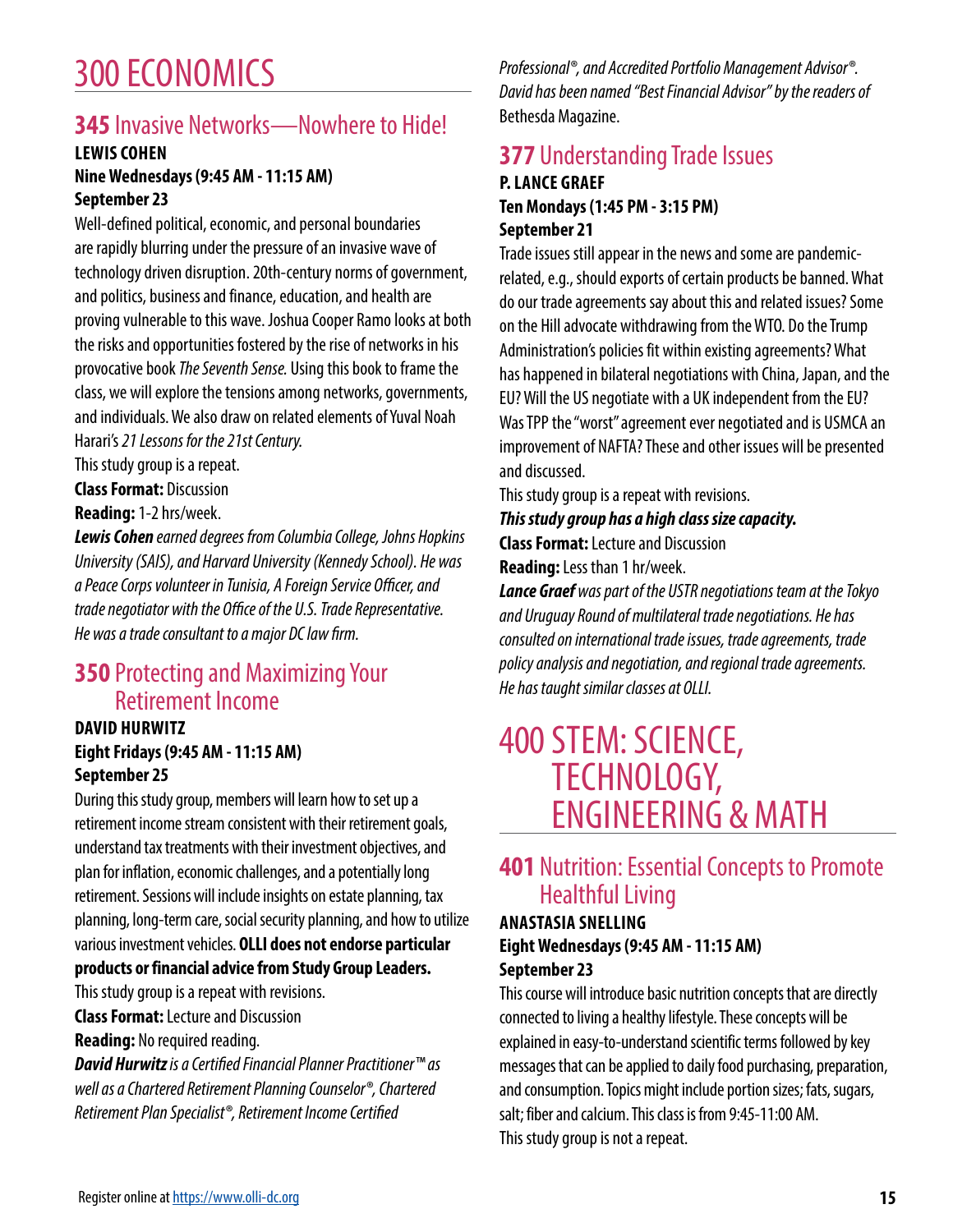#### *This study group has a high class size capacity.* **Class Format:** Lecture and Discussion

**Reading:** 1 hr/week.

*Anastasia Snelling is a professor and Chair of the Department of Health Studies at American University. She has been a member of the Academy of Nutrition and Dietetics as a registered dietitian for over thirty years and a fellow in the American College of Nutrition.*

## **403** Drinking Water: What You Should Know **JOSEPH COTRUVO**

#### **Eight Wednesdays (9:45 AM - 11:15 AM) September 23**

The class will overview drinking water history, composition, chemical and microbial quality, treatment, safety regulations. Is drinking water safe? What you should know before you buy bottled water and home treatment devices. It will also address water shortages and desalination, and potable water recycling, and water DNA analysis applications. It will review several publicized drinking water issues including: Flint (what really happened), Chrome VI (*Erin Brokovich* movie), perfluorochemicals (PFAS), algal blooms and toxins, microplastic particles in food and water, legionella, disinfection.

This study group is not a repeat.

*This study group has a high class size capacity.*

**Class Format:** Lecture and Discussion

**Reading:** No required reading.

*Joseph A. Cotruvo was the first director of EPA's Drinking Water Standards Division after passage of the Safe Drinking Water Act, and retired former Director of EPA's Risk Assessment Division. He was a Water, Environment and Public Health Consultant and holds a PhD in Physical Organic Chemistry and is Board Certified in Environmental Science.*

# **410** Psychopharmacology: Drug Development and Therapies

#### **RICHARD CHIPKIN Eight Wednesdays (1:45 PM - 3:15 PM) September 23**

Drugs affecting the central nervous system have become ubiquitous in our society. What are they? Where do they come from? How do they work? This course will discuss basic concepts of drug action, drug development, and the classes of drugs that are used to treat psychiatric diseases. This study group may have a copied materials fee between \$5-20. If this is the case, class members will be sent more information after the lottery. This study group is a repeat with revisions.

#### **Class Format:** Lecture and Discussion **Reading:** Less than 1 hr/week.

*Richard Chipkin has worked in psychopharmacology for over 25 years, developing novel drugs for central nervous system diseases at both large pharmaceutical companies and small biotechs. He is the author of 60-plus, peer-reviewed publications and six issued patents. He received his doctorate from Virginia Commonwealth University/MCV.*

# **415** Science and Public Policy

#### **ARTHUR KATZ Ten Tuesdays (11:45 AM - 1:15 PM) September 22**

Precision medicine, climate change, artificial intelligence/machine learning, cybersecurity, the microbiome and the challenge of nuclear, biological and chemical weapons are topics that epitomize the intersection of science and public policy. These topics, including Covid-19, will be examined as emblematic of the critical role science plays in almost every aspect of our world, and the opportunities and challenges it poses for society, e.g., pandemics, technology, privacy. The course will examine both the underlying science and how those advances pose public policy challenges and sometimes real personal choices. In a world that increasingly sidelines fact-based science understanding connections are important.

This study group is a repeat with revisions.

#### *This study group has a high class size capacity.* **Class Format:** Lecture and Discussion

**Reading:** 1 hr/week.

*Arthur Katz, PhD (chemistry) and MS (meteorology), worked almost 40 years with science and public policy in the US Department of Energy and predecessor agencies, dealing with areas such as international collaboration for fusion energy, and the Human Genome Project. He is also the author of the book* Life After Nuclear War.

# **426** The Human Body

#### **MARJORIE SHAW Eleven Fridays (11:45 AM - 1:15 PM) September 25**

The best way to partner with your physician in guarding your health is to understand the basic workings of your body. So many well educated people know little about their own insides! This course will be inspired by readings from Bill Bryson's book *The Body: A Guide For Occupants.* Class sessions will supplement the readings with deeper explanations of how major organs function, using images and videos to convey structure/function relationships. This course is for beginners; no prior knowledge is assumed and the reading is easy. This study group is not a repeat.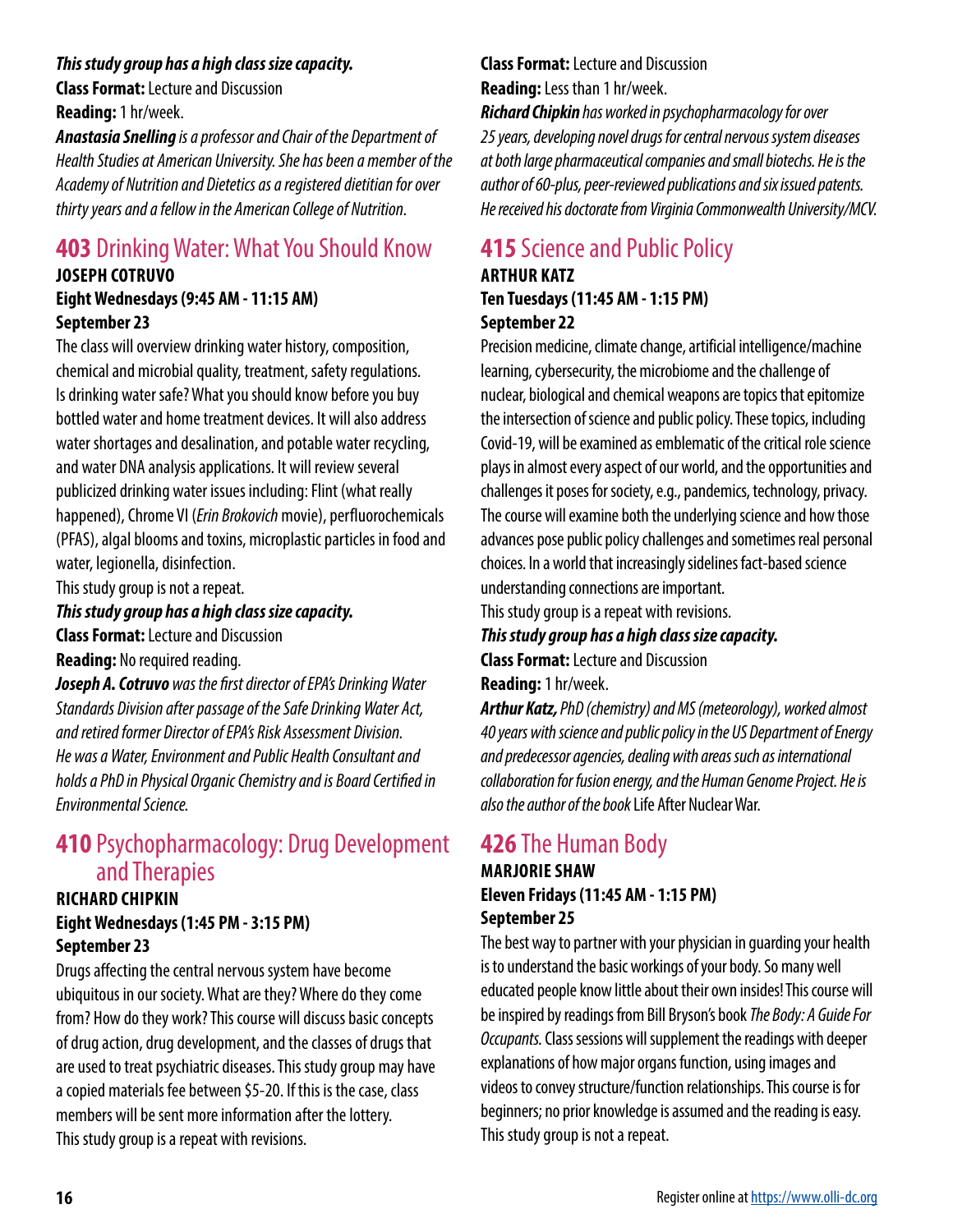**Class Format:** Lecture and Discussion **Reading:** 1-2 hrs/week.

*Marjorie D. Shaw, PhD, is retired from teaching anatomy at Howard University College of Medicine. She received the freshman teaching award for her last six years of instruction. This will be her first time leading an OLLI course.*

## **435** Astrophysics

#### **ERIC KEARSLEY Eight Mondays (1:45 PM - 3:15 PM) September 21**

Carl Sagan famously said that, "We are made of star-stuff." This course will describe the physics behind that famous phrase by describing what we know about stars, galaxies and ultimately, the universe. At the end of the course you will know all about red giants, brown dwarfs, neutron stars, and other exotic objects in the cosmos. You will also learn about dark energy, dark matter, and the big questions confronting astronomers who are trying to understand the origins and future of the universe.

This study group is a repeat with revisions.

#### *This study group has a high class size capacity.*

**Class Format:** Lecture and Discussion **Reading:** No required reading.

*Eric Kearsley has a PhD in Radiation Physics from the University of Wisconsin. He is a retired US Navy Radiation Health Officer and a retired physics teacher from the Montgomery County Public Schools. He is a veteran OLLI SGL having taught several courses in Physics before moving to Pennsylvania.*

## **436** The Science of the Novel Coronavirus, SARS-CoV-2

#### **ALBERT CHEH Eight Wednesdays (11:45 AM - 1:15 PM) September 23**

This course will cover aspects of the science behind the SARS-CoV-2 pandemic: basic biochemistry and structural biology; viral components and replication; viral inactivation; testing for virus and antibodies; vaccine and drug development and viral sequence surveillance. No background in science is necessary.

This study group is not a repeat.

**Class Format:** Lecture and Discussion **Reading:** Less than 1 hr/week.

*Albert Cheh has a BA in Chemistry from Columbia and a PhD in Biochemistry from the University of California at Berkeley. He joined AU Chemistry in 1980 and Environmental Science in 2009, retiring as*  *Professor Emeritus in both departments in 2017. He has taught basic biochemistry to non-science students at AU.*

# **440** Introduction to the Cloud

#### **VICTOR REZMOVIC Eight Wednesdays (1:45 PM - 3:15 PM) September 23**

We use it every day, but we're not really sure what it means. The Cloud has slowly become part of our lives and touches much of the technology we use today. You can't understand the world of your children and grandchildren unless you spend some time dwelling in this Cloud. During this eight-session study group, we will use lectures and demonstrations to examine the terminology that explains the mechanics of how the Cloud functions. We will review the major players that dominate the Cloud such as Google, Apple, and Microsoft. We will also review the primary applications that are being used such as file storage, music and video streaming, and how to stay safe while using the Cloud.

This study group is a repeat with revisions.

*This study group has a high class size capacity.*

**Class Format:** Lecture and Discussion

**Reading:** No required reading.

*Victor Rezmovic, PhD, is a technology educator who has spent the last 30 years in academic, corporate, and government settings. He currently teaches Cyber Security at Montgomery College.*

# **444** The Quantum World

#### **JACQUES READ Ten Fridays (9:45 AM - 11:15 AM) September 25**

The laws of nature explained by Isaac Newton in the 17th century served mankind for 200 years. But in the last decades of the 19th century, they were unable to explain an array of new discoveries, and a totally new mechanics based on an inexplicable set of seemingly absurd propositions was found necessary, largely developed during meetings in Belgium during 1924 to 1928. This study group attempts to impart an appreciation of modern quantum mechanics and its consequences to everyday life. This study group is a repeat with revisions.

#### *This study group has a high class size capacity.* **Class Format:** Lecture and Discussion

**Reading:** 1 hr/week.

*Jacques Read has taught at Fairleigh Dickinson University and the University of California, performed research at Oak Ridge and Lawrence Livermore National Laboratories, and been employed by the Atomic*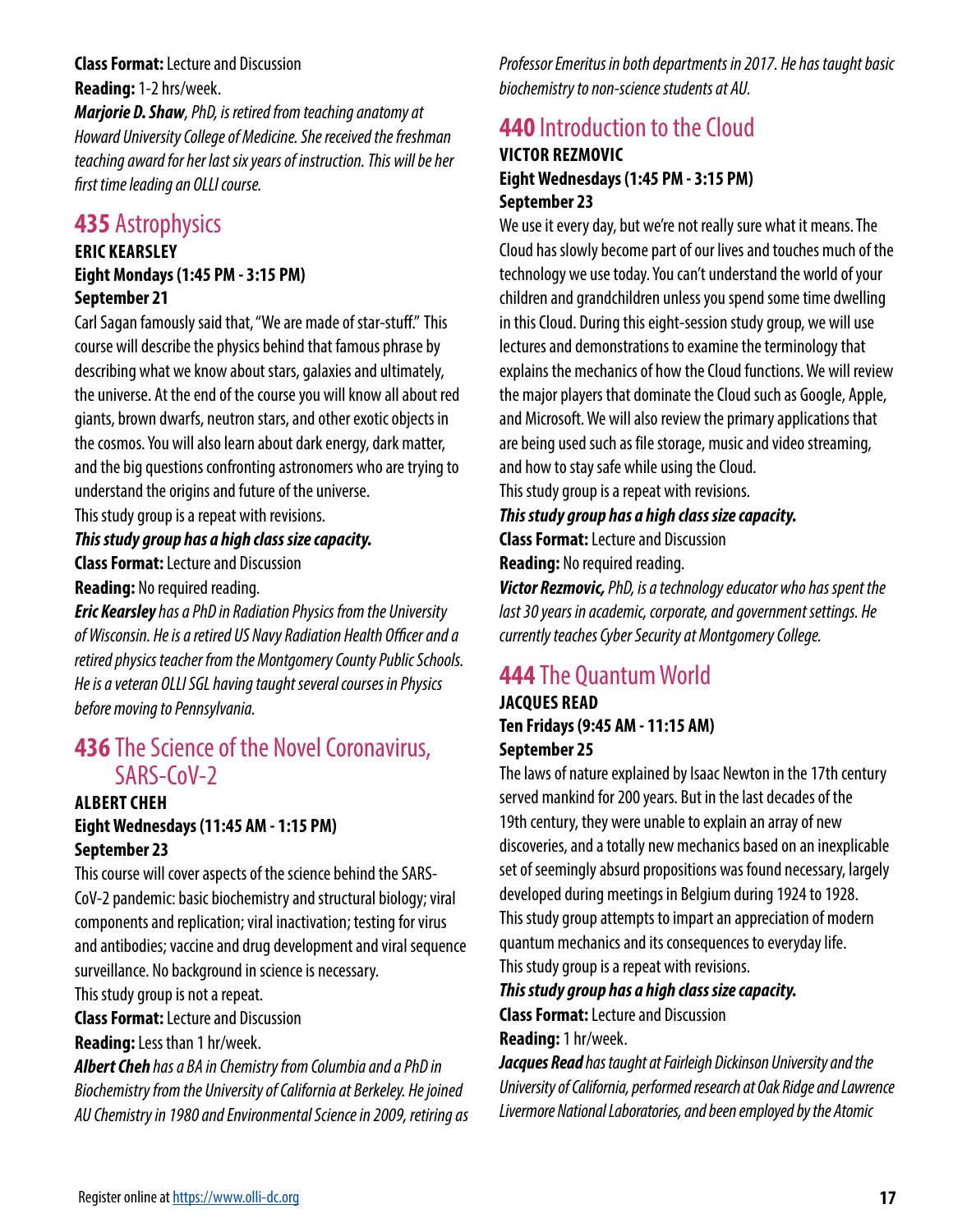*Energy Commission, the Nuclear Regulatory Commission, and the Department of Energy. He has been a study group leader since 2013.*

# **445** Adults Conquering Technology III (ACT III)

#### **GARY CAHN LISA FRIEDMAN Ten Mondays (1:45 PM - 3:15 PM) September 21**

This study group includes six computer topics, some of which aren't applicable to Mac owners. We'll discuss the many digital resources available at public library web sites (all free!); working with web apps (such as the Google office suite); hosting Zoom meetings; how to speed up your computer, as well as recovering from computer problems or crashes; and creating personalized greeting cards in less than 5 minutes using software that does 99% of the work. Lastly, iPad owners will learn 39 tips and tricks to increase your productivity. Four of these topics are new, and two are updated repeats. More detailed descriptions of the 6 classes are available at [https://tinyurl.com/wvw66h2](https://urldefense.proofpoint.com/v2/url?u=https-3A__tinyurl.com_wvw66h2&d=DwMFaQ&c=U0G0XJAMhEk_X0GAGzCL7Q&r=Ch2lLsWzZOwOnZ3cQJuHCrZ2Qc2tDs461pgqZFakwvs&m=GrJ3ZQVT30qvr7zBtdW5ij2095AcLwYdEJkrFhdAHOg&s=A-3ZPaqGKVBQA9yU7PkDsiFzZ56taw6fgdJ8ycPXMJ0&e=). Feel free to come to any or all sessions. This study group may have a copied materials fee between \$5-20. If this is the case, class members will be sent more information after the lottery.

This study group is a repeat with revisions.

**Class Format:** Lecture and Discussion

**Reading:** Less than 1 hr/week.

*Gary Cahn has been working with computers since 1979. He teaches adult education classes in the DC area on a wide variety of topics including computers.*

*Lisa Friedman is a retired EPA lawyer who has taught computer skills to older adults for almost 15 years.*

# **479** Making Choices: Understanding Environmental Issues

#### **KENNETH HINGA Ten Thursdays (11:45 AM - 1:15 PM) September 24**

This study group provides participants with a foundation for making choices they may be faced with in their daily lives. Such choices may include which environmental and health policies to support, what personal actions to take or avoid, and even what to buy in the supermarket. The participant will obtain a better understanding of how the world works by introduction to the physical processes central to understanding issues of the human environment. No

scientific background is required. Topics to be covered will include: climate change, renewable energy, GMOs, nuclear radiation and wastes, marine dead zones, the fate of chemicals in the environment, the conduct of science itself, and, in general, "what is safe." This study group is a repeat.

#### *This study group has a high class size capacity.* **Class Format:** Lecture and Discussion

**Reading:** No required reading.

*Kenneth Hinga is a retired oceanographer and environmental scientist, former marine research scientist, academic administrator, and science advisor. He has been a participant in the study and the public dialogue for many environmental issues.*

#### **480** The Ups and Downs of Weather **PAUL BROWN Ten Tuesdays (9:45 AM - 11:15 AM) September 22**

This is a beginner's guide to weather and climate, for which at least a rudimentary familiarity with science will be helpful, but not necessary. The first half of the course will focus on the principal elements that underlie weather—heat, wind, and water—and the second half will show how they interact to produce the major types of "bad" weather: frontal storms, thunderstorms, supercells, tornadoes, derechos, and hurricanes. The course will conclude with single sessions devoted to the environment (especially global warming) and to atmospheric optics (blue sky, rainbows, halos, auroras, etc.). Out-of-class forecasting instruction will be available for any interested class members, including real-time forecasts for the DC area. A profusely illustrated spiral-bound booklet written for the course can be purchased for the printing cost of \$35 (optional but highly recommended both as a guide to the lectures and as a useful work of reference). Class members will receive more information about when and where to purchase the book. This study group is a repeat.

#### **Class Format:** Appreciation

**Reading:** 1-2 hrs/week.

*Paul Brown is a Harvard College- and Johns Hopkins-trained MD with an NIH research career focused on transmissible dementia, and a mini-career as meteorology instructor to both college students (Montgomery College and Berea College) and adults (including OLLI) since his retirement in 2004.*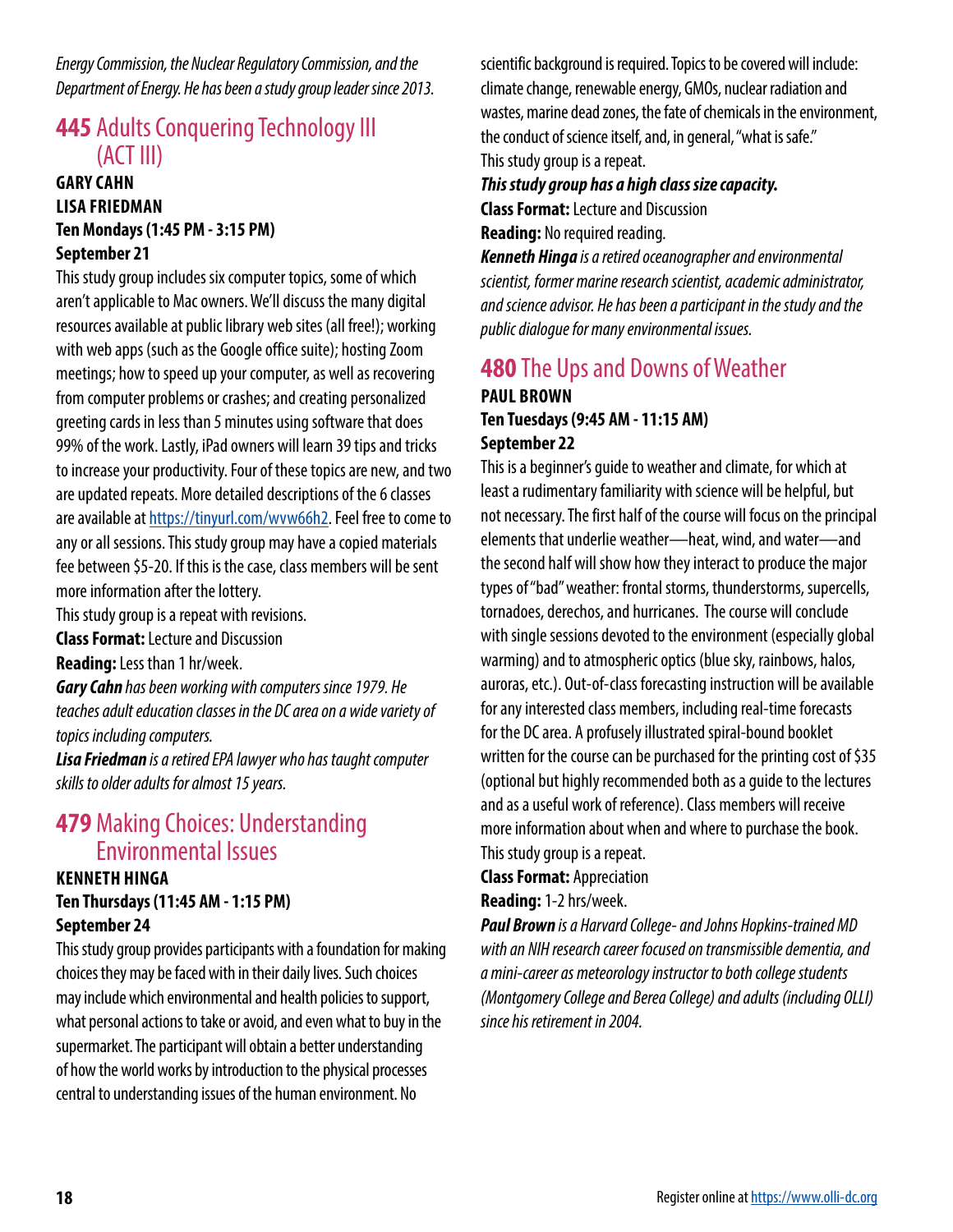# **490** Building a Human: From Embryos to Bioengineering

#### **ALBERT TARAN Ten Mondays (11:45 AM - 1:15 PM) September 21**

Scientists have achieved a detailed understanding of the intertwined biological processes that lead from a single cell, the fertilized egg, to a complete human being. This knowledge has led to new biotechnologies that are being used to grow replacement body parts in vitro, to edit genes to correct defects, and to develop therapies to fight cancer. This knowledge also has led to new questions being raised about what constitutes a self. We will explore these processes, technologies, and questions using Philip Ball's new book, *How To Grow A Human,* as our guide. I will be supplementing this book with additional material, graphics, and videos.

This study group is not a repeat.

**Class Format:** Lecture and Discussion

**Reading:** 2-3 hrs/week.

*Al Taran has a BA in philosophy but spent his working career in Information Technology. He has had a lifelong interest in the sciences and mathematics, and has led several study groups in the sciences at OLLI. This will be the tenth study group that Al has led.*

## **492** Extended Heredity: The New Science of Inheritance and Evolution

#### **ALBERT TARAN Ten Fridays (11:45 AM - 1:15 PM) September 25**

There is more to heredity than DNA sequences (genes), and recognizing this non-genetic dimension of heredity can provide us with new insights into how heredity works. It's now clear that a variety of non-genetic factors, such as epigenetic and cultural factors, are transmitted across generations alongside genes. These non-genetic factors have a profound impact on the theory of evolution. We will explore the scientific details of this concept through a close reading of *Extended Heredity: A New Understanding of Inheritance and Evolution* by Russell Bonduriansky and Troy Day. This study group is a repeat with revisions.

**Class Format:** Reading and Discussion

**Reading:** 2-3 hrs/week.

*Al Taran has a BA in philosophy but spent his working career in Information Technology. He has had a lifelong interest in the sciences and mathematics. This will be the eleventh study group that Al has led.*

# 500 VISUAL ARTS & MUSIC

# **505** Beethoven: Happy 250th to the Man and His Music

## **DAVID FLAXMAN Eight Tuesdays (1:45 PM - 3:15 PM)**

#### **September 22**

In the year of the 250th anniversary of the birth of Beethoven, we will do a survey of his magnificent oeuvre and connect it to the story of his life. We will watch excerpts of many performances with emphasis on his symphonies, concertos, string quartets, and piano sonatas. We will also cover his *Missa Solemnis.* 

This study group is not a repeat.

#### *This study group has a high class size capacity.* **Class Format:** Appreciation

**Reading:** No required reading.

*David Flaxman is a largely retired computer scientist who is a very amateur pianist and an accomplished singer of classical music. He has taught classes previously on French music, Mahler, and Brahms and the Schumanns.*

# **510** A History of Rock 'n Roll: A Musical Odyssey

#### **LARRY GONDELMAN Eleven Mondays (1:45 PM - 3:15 PM) September 21**

The class will explore the history of Rock 'n Roll from the 1950s to the present day. After examining the roots of Rock 'n Roll and the key factors in its creation/discovery, we will learn how the electric guitar came to be and how it fundamentally changed what rock could do. There will be separate classes on the 1960s and each decade since, with a focus on the key artists in each. Songs will be played and videos watched. One class will focus on Rock 'n Roll in the Springsteen style with exposure to many lesser known Springsteen-style rockers. We will then explore and explain the changing economics of the music industry and end the class with a conversation with a musician for an insider's view of the industry. This study group is not a repeat.

#### *This study group has a high class size capacity.* **Class Format:** Lecture and Discussion

**Reading:** No required reading.

*Larry Gondelman, a lawyer, has loved Rock 'n Roll his entire life. His first concert was The Beatles, who he also got to meet. He is a prolific concert-goer, having attended 43 shows in 2018. He has*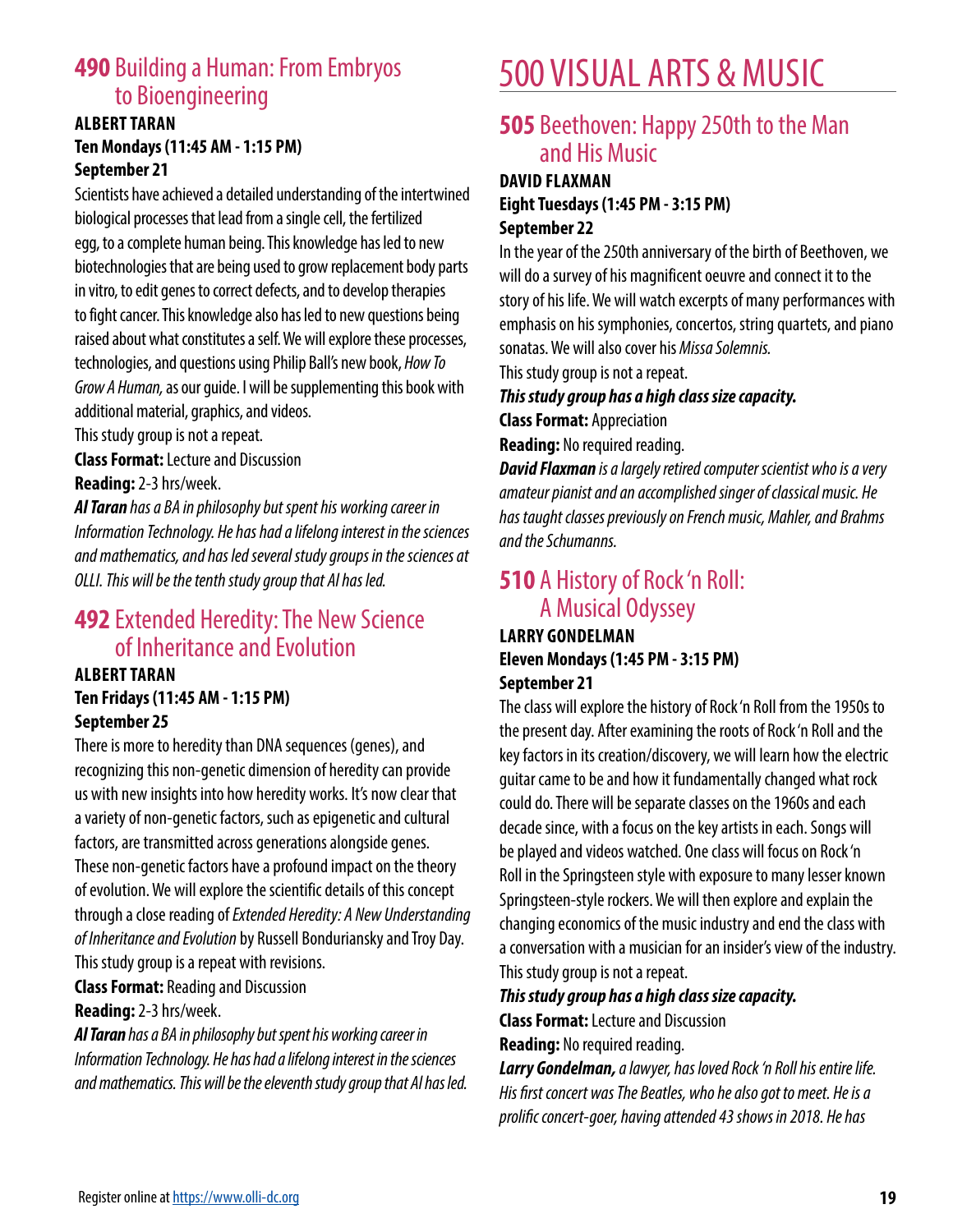*given his son a classical education, taking him to see Springsteen, Dylan, Clapton, and Young. He loves to spread the gospel of rock.*

# **511** Looking at Architecture

#### **JOHN VORHES Ten Thursdays (11:45 AM - 1:15 PM) September 24**

A building is part of history and, by really looking, we can see details that illuminate the culture and technology of its time. When describing a house or an office building, we often use terms like "Colonial," "Victorian," or "Modern," yet these don't accurately define the style or suggest the reasons for it. Spotting details you may have never noticed before will give you a vocabulary—a quick understanding of basic structure from load-bearing walls to steel skeleton skyscrapers. The class's visual survey of historic up to current architecture might inspire you to explore your neighborhood to find examples of great (and sometimes not so great) architecture. We'll establish an email conversation with photos and you can practice your skill as a design critic. We end with a "Fun Final," a review exam to test your design recall. This study group is a repeat with revisions.

**Class Format:** Lecture and Discussion

**Reading:** No required reading.

*John Vorhes is a retired industrial designer and former project director for USIA Exhibition Services for worldwide cultural exchange programs. He has 40 years of experience in art direction, architectural design, landscape design, graphics, and television production design.*

# **515** Wagner's *Parsifal* and Some Authors in the Master's Shadow

#### **BRUCE EISEN JIM HOLMAN Eight Tuesdays (11:45 AM - 1:15 PM) September 22**

Jim Holman will take on Wagner's final opera, *Parsifal*. Jim will present four lectures, one on each act, leading the class through the opera with audio and visual excerpts and discussing the controversies surrounding the opera for the past 135 years. Bruce Eisen will discuss three twentieth century works whose authors were influenced by Wagner. These will include T.S. Eliot ("The Waste Land"), Thomas Mann (*The Blood of the Walsungs*), and

Herman Hesse (*Peter Camenzind*). Class members will be expected to have read the three works, each of which is quite short. This study group is not a repeat.

# *This study group has a high class size capacity.*

**Class Format:** Lecture and Discussion

**Reading:** 1-2 hrs/week.

*Bruce Eisen has been an OLLI study group leader for a number of semesters and has served as Washington National Opera general counsel.*

*Jim Holman has written and edited various books on the life and music of Richard Wagner. Jim has lectured throughout the country and has conducted OLLI classes on Wagner for several years.* 

#### **516** The New York City Ballet: Past and Future **IRIS LIPKOWITZ Ten Mondays (11:45 AM - 1:15 PM) September 21**

The New York City Ballet (NYCB) was founded in 1948 by George Balanchine (Ballet Master) and Lincoln Kirstein. Balanchine trained dancers in an innovative style and technique which complemented his idea of an athletic American classicism. Jerome Robbins joined in 1949 as an Associate Director and along with Balanchine created a varied repertoire. Following Balanchine's death in 1983, Peter Martins retired as a premier NYCB dancer and joined Jerome Robbins as co-Ballet Masters in chief. In 1990, Martins assumed sole responsibility for the NYCB's artistic direction. Martins retired January 1, 2018 after allegations of sexual harassment. Former NYCB principal dancers Jonathan Stafford and Wendy Whelan now direct the company. Using documentaries and recorded performances, this course will examine the contributions of Balanchine, Robbins, and Martins and reflect on the NYCB's choreographic future. The course requires no background in ballet, but helps train the eye of the observer of contemporary ballet. This study group is not a repeat.

#### *This study group has a high class size capacity.*

**Class Format:** Appreciation

**Reading:** No required reading.

*Iris Lipkowitz is a retired Treasury Department analyst and ballet lover whose collection of playbills and programs resides at the AU Library. She studied dance for many years and has taught ballet history/appreciation courses since 2004. She holds degrees from the University of Michigan and the University of Southern California.*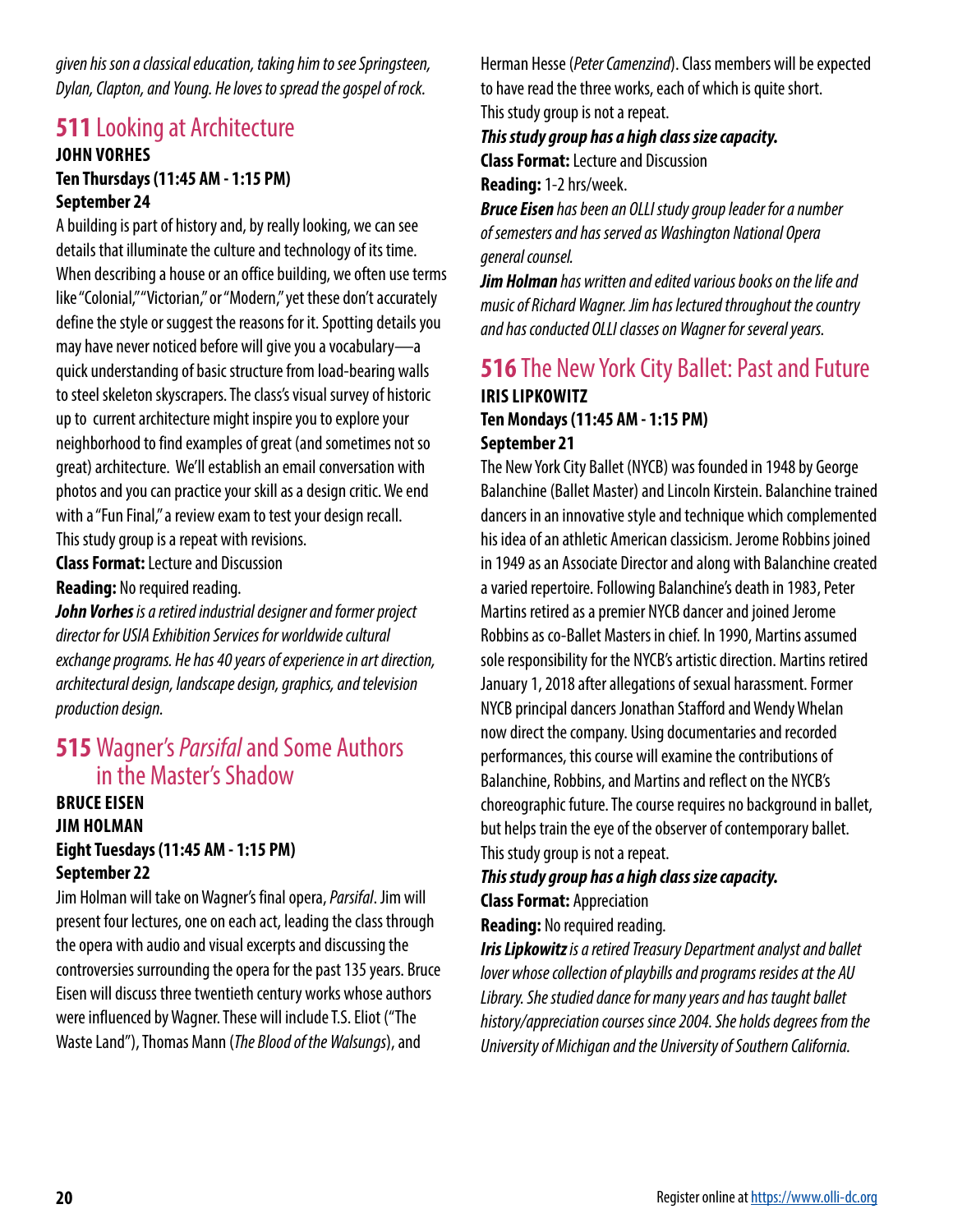# **530** Songs, Skits and Spangles: Broadway Revues, 1910–1960

#### **DANIEL MOSKOWITZ Eight Thursdays (1:45 PM - 3:15 PM) September 24**

Once a staple of Broadway, revues have become largely forgotten. That's because these mixtures of music and laughs told no story, were topical, and often focused on the individuality of stars like Eddie Cantor, Bert Lahr, Ethel Waters, and Bette Davis. We will watch some sketches and listen to a lot of songs (standards such as "Dancing in the Dark," "Body and Soul," and "Birth of the Blues" as well as less well know worthies), note how they launched the careers of many stars, songwriters, and playwrights, and discuss how (from the Ziegfeld extravaganzas through the all-Black romps of the 1920s to the witty sophistication of the 1950s) they reflected the tenor of their times and contributed to American musical history.

This study group is not a repeat.

*This study group has a high class size capacity.* **Class Format:** Lecture and Discussion **Reading:** No required reading.

*Journalist Daniel B. Moskowitz has led numerous study groups about musicals and popular American music for the OLLIs at both AU and George Mason University.*

# **545** Celebrating 90 Years of Sondheim

#### **DAN SHERMAN Six Mondays (11:45 AM - 1:15 PM) September 21**

Stephen Sondheim has been one of the most influential composers and lyricists in American musical theater in a career that started in the 1950s. Having recently turned 90, Sondheim has been celebrated for versatility of his shows. An exceptionally well-trained musician, he has written shows using an astonishing range of forms that have expanded theater. The course will review Sondheim's early life and training and cover his work chronologically to discuss sources and production history of individual shows; participants will listen to and watch excerpts from shows to discuss musical innovations and depth of lyrics. The course will include many unusual performances and clips of Sondheim presenting and discussing his work.

This study group is not a repeat.

*This study group has a high class size capacity.* **Class Format:** Lecture and Discussion

#### **Reading:** 1-2 hrs/week.

*Dan Sherman has taught several courses on musical theater and film musicals at OLLI, along with many other venues in the area. He holds his PhD in economics from Cornell and recently retired as Managing Director at the American Institutes for Research.*

#### **549** The (Mostly) Vocal Music of J.S. Bach **RAY SQUITIERI**

#### **Nine Mondays (9:45 AM - 11:15 AM) September 21**

While not as familiar to most concert-goers as his instrumental compositions, Bach's vocal works contain some of his greatest music, displaying the widest range of emotional and spiritual expression, in addition to extraordinary musical architecture and compositional technique. This is all the more astonishing considering that he wrote most of this music while also holding down several other demanding jobs and raising a large family. This class will focus on Bach's cantatas and passions, and will include selections from his instrumental music.

This study group is a repeat with revisions.

*This study group has a high class size capacity.* **Class Format:** Lecture and Discussion

**Reading:** 1 hr/week.

*Ray Squitieri, a retired economist, has led courses at OLLI for nine years; these include instrumental music, opera and art song, European history, Chinese history, economic history, philanthropy, and acoustics.*

# **570** Taking Artful Photographs

#### **WENDEL SWAN Nine Wednesdays (11:45 AM - 1:15 PM) September 23**

This course emphasizes fostering photographic vision and learning traditional skills of composition (including perspective and the importance of lighting) so that members will move beyond snapshots to images that are "frame-worthy" art. However, members must understand fundamental camera functions (focusing, aperture and shutter speed) and how to make minimal important adjustments to images once out of the camera. Each week members are assigned to replicate sample photographs within a given topic or technique; those submissions are then discussed and evaluated in class. Expect to spend at least 2–4 hours per week on the assignments, with satisfaction and achievement being in direct proportion to the time spent. This study group is a repeat.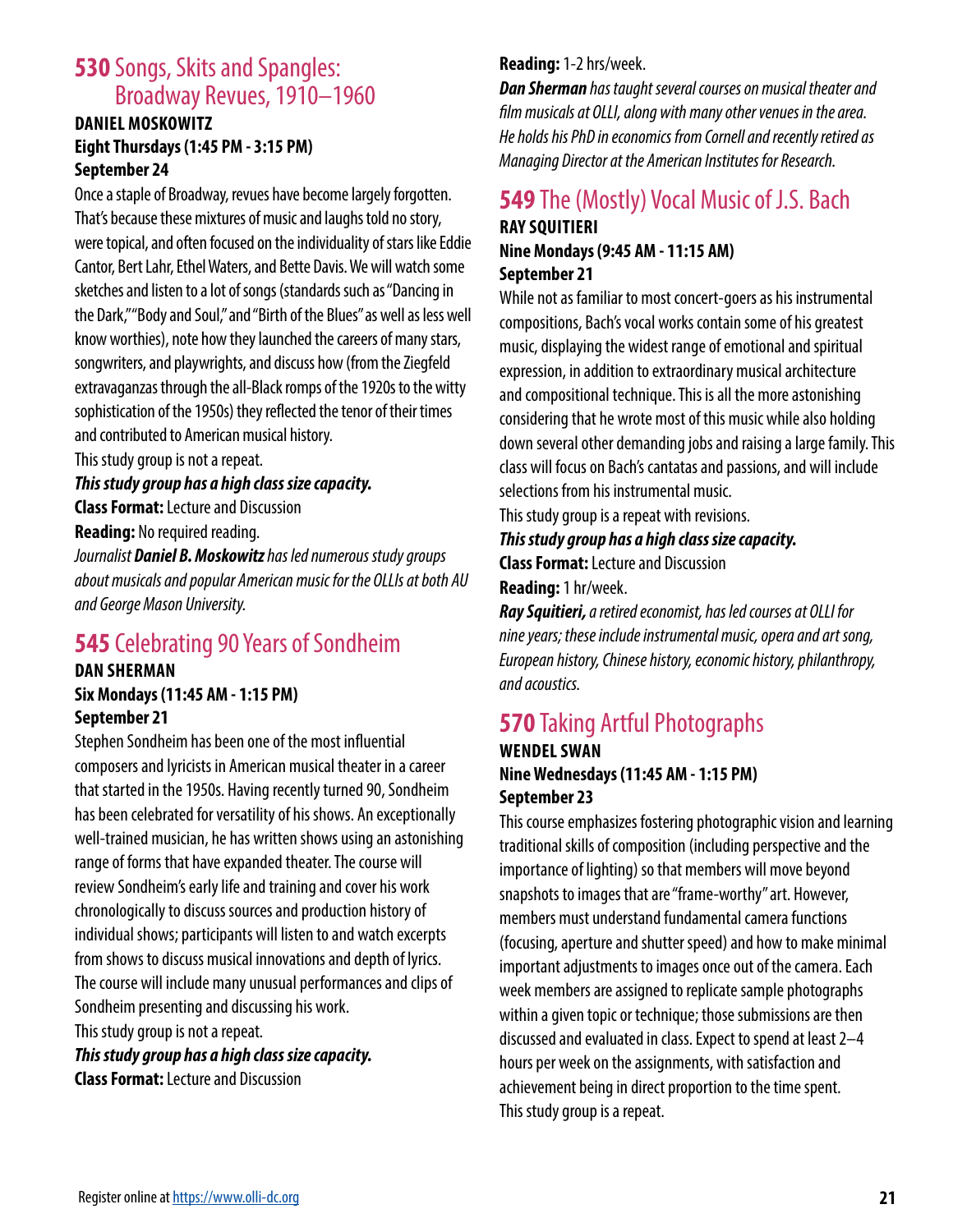**Class Format:** Lecture and Discussion **Reading:** No required reading.

*Wendel Swan is a retired lawyer and business intermediary with a lifelong eclectic interest in the arts. He has led various OLLI classes on Oriental rugs and textiles, discussions in the visual arts, computers and the internet as well as this class in photography.*

# **579** 16th- and 17th-Century Mannerist and Baroque Art

#### **LISA LEINBERGER Eight Tuesdays (11:45 AM - 1:15 PM) September 22**

Mannerist and Baroque Art was a deliberate contradiction of rules, defying strictures of Renaissance perfectionism in natural appearance. We will explore this divergence featuring 16th- and 17th-century artists following Michelangelo. We will look at Mannerists Pontormo, Fiorentino, Parmigianino, Bronzino, and others. We will then feature Baroque artists Bernini, Carracci, Reni, Caravaggio, Velasquez, Rubens, and others who combined many things to revolt against Mannerist elitism.

This study group is a repeat with revisions.

**Class Format:** Lecture and Discussion

**Reading:** No required reading.

*Lisa Leinberger has an MA in Art History and has been a study group leader previously. She has been a co-host of a film review show on television in New Mexico. She worked at the Phillips Collection and has co-written articles on the influence of movies and television on urbanism.*

# **591** This is Your Brain on Architecture: Neuroscience in the Trenches

#### **MILTON SHINBERG Ten Mondays (9:45 AM - 11:15 AM) September 21**

This course is a series of talks that reconsiders traditional architectural thinking and design approaches in light of insights from cognitive neuroscience, perception, art, and evolution. The thesis of the course is that architecture can be seen through the lens of how our brains apprehend and process environmental information and cognitive/aesthetic processing. The approach helps explain certain aesthetic biases in art as well as architecture, along with specific perceptual mechanisms that are foundational in perceiving architecture. The course also looks at incorporating emotional (limbic) and body-specific (kinesthetic) aspects that are significant aspects of architectural experience. This study group is not a repeat.

#### *This study group has a high class size capacity.* **Class Format:** Lecture and Discussion **Reading: No required reading.**

*Milton Shinberg, AIA, is principal emeritus of Shinberg.Levinas Architects, retiring in 2019, focusing on the design of schools in DC for the last 25 years. He has taught architecture at The Catholic University of America for over 40 years, leading design studios, thesis, with emphasis on the cognition and design of architecture.*

# 600 LITERATURE & LANGUAGE

#### **607** Beginning-plus Spanish **SUSAN SCHNEIDER Ten Thursdays (1:45 PM - 3:15 PM) September 24**

This conversational study group enables students with some exposure to Spanish to improve their fluency, pronunciation, and language skills. The course stresses listening and speaking, more than reading and writing. The class will be challenging for true beginners, pero bienvenidos a todos! It focuses on everyday vocabulary and "street" Spanish. The study group uses the book, *Spanish for Dummies, 2nd edition*. One hour of homework required for each class. Those who practice daily will find it easier to learn greetings, directions, and how to communicate with their Hispanic neighbors. In addition to the required book, class members can also download SpanishDict at [https://www.spanishdict.com.](https://www.spanishdict.com) This study group is a repeat with revisions.

**Class Format:** Lecture and Discussion

**Reading:** 1 hr/week.

*Susan Schneider has taught conversational Spanish and English for decades. She started the ESL program for adults at the National Cathedral. Susan also was a Peace Corps Volunteer in El Salvador, improving her Spanish in the barrio. She has a PhD in linguistics, and an MA in education.*

# **615** Deutsch fuer Fortgeschrittene

#### **HANNE CARAHER Nine Wednesdays (9:45 AM - 11:15 AM) September 23**

Koennen Sie sich auf deutsch unterhalten? Beherrschen Sie die Grundregeln der deutschen Grammatik? Wenn ja, dann sind Sie ein guter Kandidat fuer diese Klasse. Wir werden einen Krimi lesen und uebersetzen (Der Verdacht von Friedrich Duerrenmatt, German edition, paperback from Amazon), uns auf deutsch unterhalten, Audios hoeren und ein bisschen Grammatik ueben.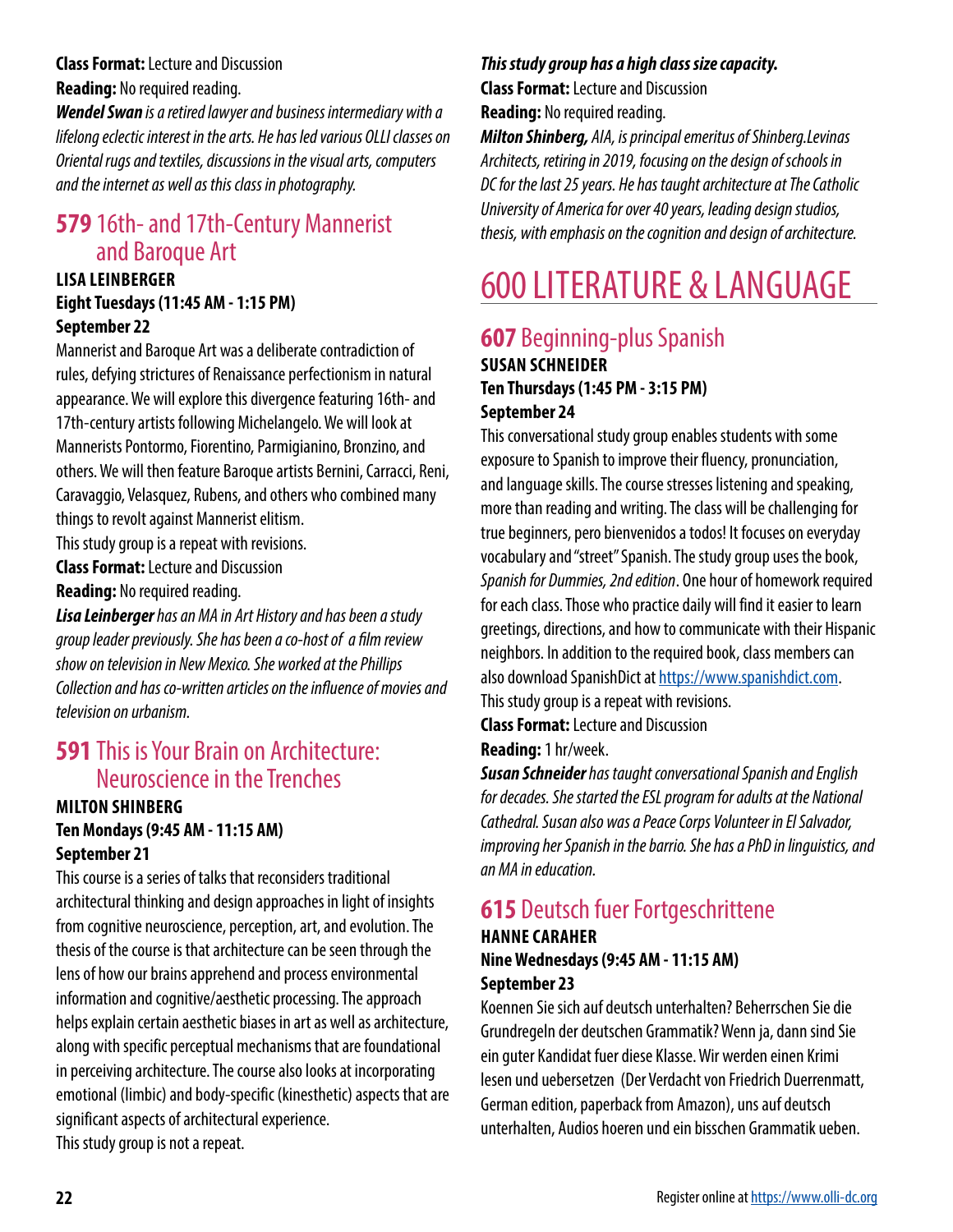Hausaufgaben jede Woche eine oder zwei Stunden. Neue Teilnehmer werden vor der Lotterie ein telefonisches Interview untergehen; deshalb ist es wichtig, sich rechtzeitig zu registrieren. This study group is a repeat with revisions.

**Class Format:** Reading and Discussion **Reading:** 1-2 hrs/week.

*Hanne Caraher graduated from the University of Heidelberg, Germany, with the equivalent of a masters degree in conference interpreting and translation.*

# **620** Italian—Conversation and Culture

#### **ARRIGO MONGINI Ten Tuesdays (9:45 AM - 11:15 AM) September 22**

We will read Italian language short stories by great Italian writers; we will discuss these stories, we will have class members give short presentations in Italian, after which we will have discussion; we will have pre-determined scenarios acted out by class members in pairs; we will have some short grammar lessons; and we will read articles from Italian language newspapers together. The goal is to increase reading comprehension, refine pronunciation, improve understanding of the spoken word, and develop a more advanced ability to converse in Italian. This study group is not a repeat.

**Class Format:** Reading and Discussion

**Reading:** 1-2 hrs/week.

*Arrigo Mongini is a retired engineer fluent in Italian with strong ties to Italian culture.*

# **621** Enjoying *The New Yorker* Together

#### **DELBERT SPURLOCK Eight Thursdays (11:45 AM - 1:15 PM) September 24**

*The New Yorker*'s audience beyond New York enjoys reportage, commentary, essays, short stories, satire, poetry, and cartoons, with artistic provocative covers, book, theater and movie reviews, and articles on medicine and law, world politics, and social issues. For 45 minutes of each session, a class member chooses an item from a *New Yorker* issue and adds something from his/her experience, knowledge, or research, followed by class discussion. Individual OLLI members have taken the course two, three, and more times. Enjoy an open, friendly atmosphere where true conversation occurs.

This study group is a repeat with revisions. **Class Format:** Reading and Discussion **Reading:** 1-2 hrs/week.

*Delbert Spurlock has spent many years in government service and from 1993 to 2010 was Associate Publisher/Executive Vice President of the New York Daily News.*

# **625** Deuteronomy and the Deuteronomistic History

#### **IRWIN LEBOW Ten Mondays (9:45 AM - 11:15 AM) September 21**

We will read Deuteronomy, the fifth of the Five Books of Moses. It is strikingly different from the others, written mostly as the orations of Moses just before his death on the threshold of the Israelites' entry into the Promised Land. The book contains the first expression of monotheism as we know it today. Modern scholars believe that Deuteronomy's authors, the prophet, Jeremiah, together with his scribe, Baruch ben Neriyah, who lived from mid-7th to early-6thcentury BCE were also the editors of the books that follow: Joshua, Judges, Samuel, and Kings that trace the history of the Israelites for six centuries, giving them the name, together with Deuteronomy, and The Deuteronomistic History. We will see how the editing influenced this history. Only one of the two "required" books is required, since the two are identical.

This study group is a repeat with revisions.

**Class Format:** Reading and Discussion

**Reading:** Less than 1 hr/week.

*Irwin Lebow, a retired telecommunications engineer with a PhD from the Massachusetts Institute of Technology, also has been a lifelong student of the Bible. He has taught many study groups for OLLI in both telecommunications and the Bible.*

# **630** Little Known Louisa May Alcott: A Fresh Look at *Little Women*

#### **LINDA FREEMAN Eight Mondays (11:45 AM - 1:15 PM) September 21**

Who knew? Long esteemed as the staid author of *Little Women* and related novels for girls, Louisa May Alcott actually had a most unusual upbringing and under a pen name wrote blood-andthunder gothic novels. A competent journalist as well, she wrote *Hospital Sketches,* an account of her time as a nurse in Washington, DC during the Civil War. We will read the sketches, one of the gothic novels and (re)read *Little Women*, looking at its context, its critical reception over the years, and what today's feminists have to say about it. And yes, we will consider film versions too. Not for girls, this class is for mature adults only!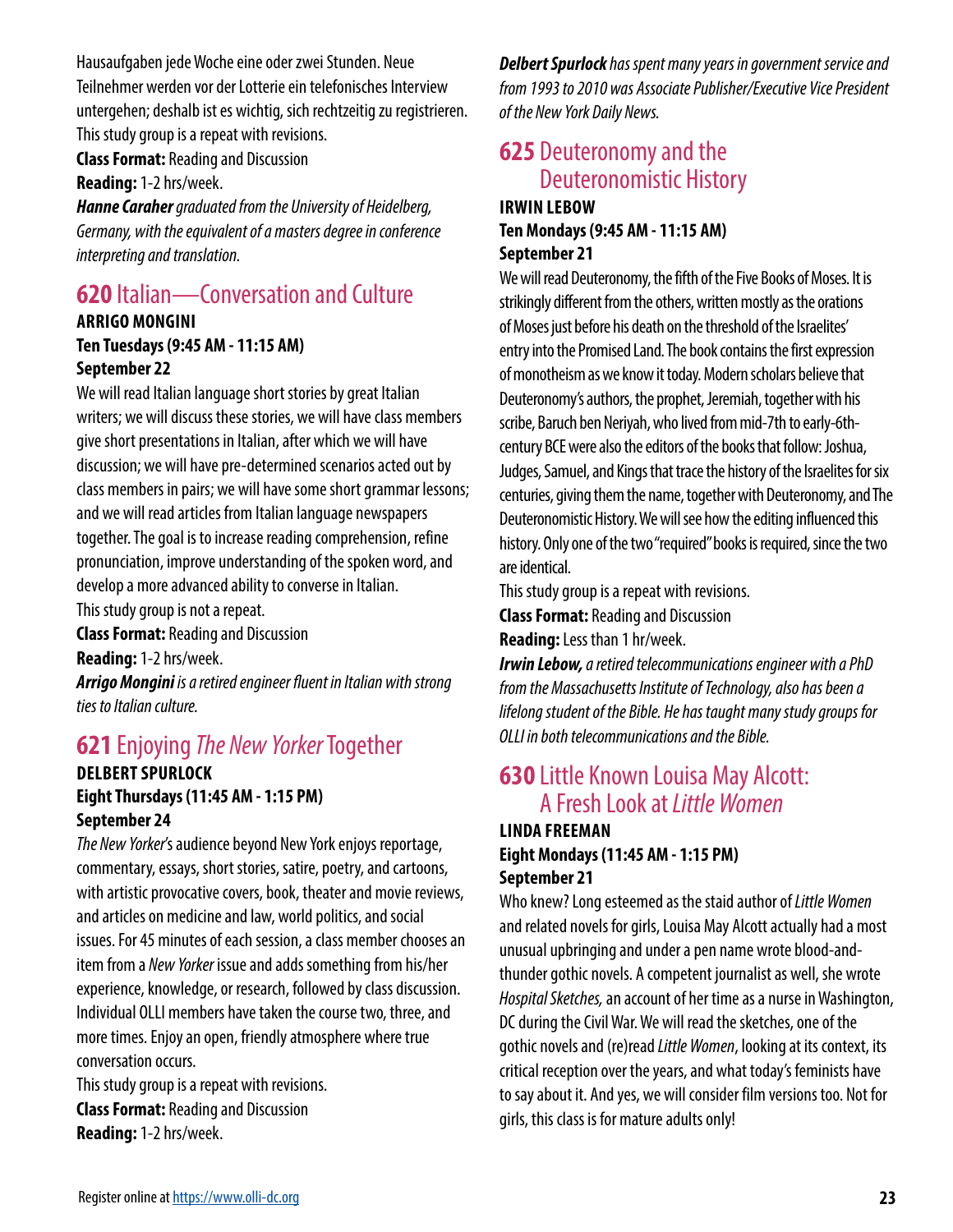This study group is not a repeat. *This study group has a high class size capacity.* **Class Format:** Lecture and Discussion **Reading:** 2-3 hrs/week. *Linda Freeman, PhD, a retired University of Maryland lecturer in Victorian Literature, has also taught for Smithsonian Associates and has led many OLLI study groups.*

# **640** Great Poems About Great Paintings

#### **GERRY HENDERSHOT Eight Thursdays (11:45 AM - 1:15 PM) September 24**

We will view great paintings and discuss great poems about them, including such paintings as Bruegel's "Fall of Icarus" and W.H. Auden's poem about that painting, "Musee des Beaux Arts." The goal is to better appreciate both painting and poetry. Participants will be expected to write two or more short poems (including prose poems) about paintings of their choice to share with the class. No prior experience in art or poetry is assumed. Links to online images of the paintings and copies of the poems will be supplied.

This study group is not a repeat.

**Class Format:** Discussion

#### **Reading:** 1-2 hrs/week.

*Gerry Hendershot has published poems in the* Ekphrastic Review *(which specializes in poetry about paintings) and other journals. He earned a PhD at the University of Chicago and taught at Brown and Vanderbilt Universities. He has studied poetry at OLLI (Jennifer Pierson's poetry craftshop), the Murphy Institute of Writing, and other venues.*

# **646** Poetry Craftshop: Meditations on Color, Tone, Desire

#### **JENNY PIERSON Ten Tuesdays (9:45 AM - 12:30 PM) September 22**

This is a course for serious poets in which we will explore the meaning of colors; of loss; of the urgency to flower a deeper understanding of life through adoration. A huge undertaking, using the poetry of Louise Gluck, the elegies of Han Kang and the disquisition on "blue" by Maggie Nelson. Releasing ourselves of strict containers of form, we will use language to engage our emotions. Writings every week based on our assigned readings bid us to see color and sorrow in new ways. One work produced and critiqued each week. Strong voices needed. Always trying to expand and master the art of writing (poems). This study group meets from 9:45 AM to 12:30 PM.

This study group is not a repeat. **Class Format:** Reading and Discussion **Reading:** 2-3 hrs/week.

*Jennifer Pierson, poet and professor of writing at George Washington University, worked as a human rights advocate, dairy farmer, editor, and caterer. She holds an MFA in creative writing from American University. Jenny has been leading poetry craftshops at OLLI since fall 1996.*

# **651** Writing Workshop: *Writing Down the Bones*

#### **EDWARD WARD PATRICIA SPECTOR Eight Tuesdays (1:45 PM - 3:15 PM) September 22**

This workshop (study group) is for people who like to write or think they might like to write, but who need a setting or stimulus to spur them to practice. Each session consists of two or more spells of writing in response to a short prompt. After writing for 10-15 minutes, participants have an opportunity to share what they have written, if they desire. Positive feedback is encouraged, critical feedback can be requested. This format was created by Brock Hansen, who led the workshop in earlier years. The class draws on ideas about the practice of writing in Natalie Goldberg's book, *Writing Down the Bones.* The common prompts lead workshop participants in surprisingly diverse directions. This study group is a repeat.

**Class Format:** Appreciation

**Reading:** No required reading.

*Both Patricia Spector and Edward (Pat) Ward participated in the workshop several times with Brock Hansen. They enjoyed it so much that, when Brock was unable to continue, they offered to co-lead the workshop on an informal basis for a semester, and now, as a regular OLLI offering.*

# **653** Plagues We Have Known

#### **SUSAN UROFSKY Eight Fridays (11:45 AM - 1:15 PM) September 25**

Looking back in time we can discover what major upheavals such as COVID-19 required of individuals and cultures. Even in the Bible, there were plagues. The written word of a time period is often enriched by newer commentary that helps us to understand what scared people, the nature of the damage, and attempted solutions, This study group will read and discuss fiction and nonfiction relevant to issues arising out of pandemics, wars, and other challenges.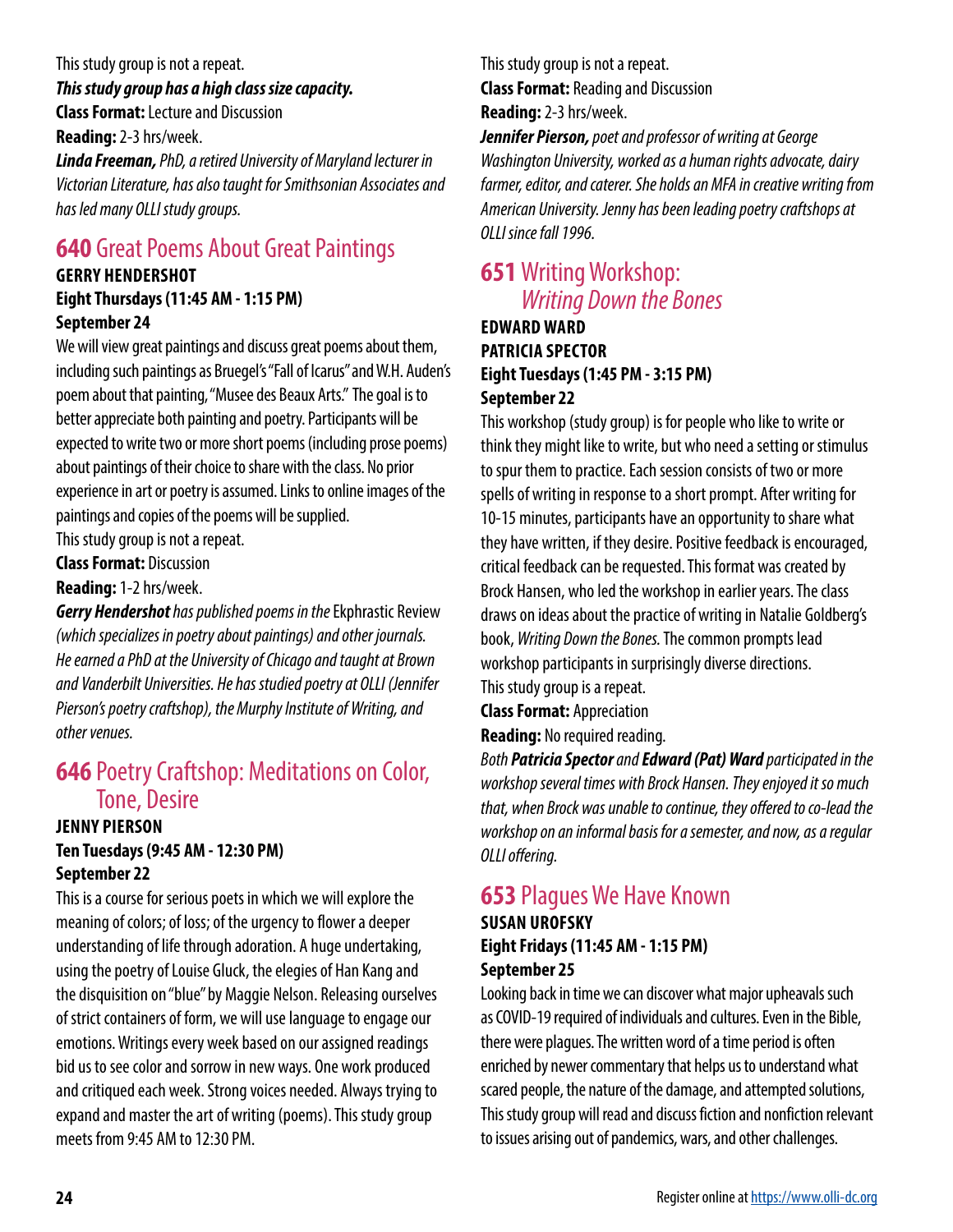This study group is not a repeat. **Class Format:** Reading and Discussion **Reading:** 2-3 hrs/week.

*Susan Urofsky is an experienced evaluator with skills necessary to discover and resolve major problems. She has worked within the framework of governmental and nonprofit organizations. As a longago English major, she continues to be an avid reader of literature that informs, entertains, and portrays life set in places and times.*

# **671** Greece's Golden Age & Its Drama

#### **ANDREW WHITE Nine Fridays (9:45 AM - 11:15 AM) September 25**

When we think of the glories of Athens in its Golden Age, we tend to separate the history and philosophy from its rich dramatic tradition. This course will show how they all played out simultaneously, with each camp responding to and critiquing, or lampooning, the other. We will read a variety of texts, in order to get a fuller picture of Athenian life, in order to appreciate the rich, fully integrated nature of seemingly separate literary pursuits. Join us!

This study group is not a repeat.

*This study group has a high class size capacity.*

**Class Format:** Lecture and Discussion

**Reading:** 1-2 hrs/week.

*Andrew Walker White has been teaching at OLLI for a few years now—quite a few. He is an actor, playwright, theatre critic and a scholar of theatre history as well—ask him about Byzantium, too, when you get the chance!*

# **677** Their Emily Dickinsons: Eight Women Poets Lit by Her Lamp

#### **ELEANOR HEGINBOTHAM Eight Thursdays (1:45 PM - 3:15 PM) September 24**

"I think I was enchanted," said Emily Dickinson of one of her writing models. As Barrett Browning dazzled her, just so, later women poets responded to Dickinson in individual ways. This class will focus on modern writers who acknowledged the debt in their own experimental energy and profound questions, often reflecting the Amherst genius. Using R.W. Franklin's edition of *The Poems of Emily Dickinson,* we will consider xeroxed samples of the work of poets such as Edna St. Vincent Millay, Marianne Moore, Sylvia Plath, Elizabeth Bishop, Adrienne Rich, and Tracy C. Smith—all in a Dickinson context. Light lectures on prosody and Dickinson, yes, but we will spend most of our time reading aloud and discussing the day's sample poems.

This study group is not a repeat. **Class Format:** Reading and Discussion

**Reading:** 1-2 hrs/week.

*Author of two books and many articles on Dickinson (and others), Eleanor Heginbotham, Emerita Professor of Literature, Concordia University St. Paul, has spent the 14 years since her retirement leading and learning in OLLI's opportunities. Unlike Dickinson, she traveled and taught around the world, including on a Fulbright to Hong Kong.*

# **681** What's New in Short Stories?

#### **SUSAN WILLENS Eight Mondays (9:45 AM - 11:15 AM) September 21**

As our society changes, so do the stories we tell. Language alters, events burst upon us, terrors increase, as do joys. Storytellers are alert to all this, so they change too. In this course, new stories will show us how these changes affect new fiction.

This study group is not a repeat.

**Class Format:** Discussion

**Reading:** 2-3 hrs/week.

*Susan Willens has taught at OLLI for several years and looks forward to a new year with new works to investigate.*

# **688** *Hamlet:* Shakespeare in Performance

#### **CAROL LIGHT Ten Mondays (1:45 PM - 3:15 PM) September 21**

Shakespeare's *Hamlet* may be immortal but comes alive only when actors and audiences meet across a stage or screen. Only then do we fully experience the play with all the choices about the text and the production made by producers, directors, actors, scenery and costume artists and, in our case, those who have recorded the performances we will view. In this study group, we will consider the text and view selections from numerous productions comparing how each treats the same material and discussing what we observe and how we react to it. The last session will be a full-length screening of the study group's favorite *Hamlet*. Adjunct information (some serious, some not) will be provided mostly via the internet. This study group is a repeat with revisions.

**Class Format:** Lecture and Discussion

#### **Reading:** 1 hr/week.

*Carol Light is a mostly retired lawyer and an unrepentant Shakespeare addict. Recently, she's been learning to appreciate Shakespeare beyond the Royal Shakespeare Company, which she holds responsible for her fifty plus years of addiction. This will be the seventh Shakespeare in Performance study group she's led at OLLI.*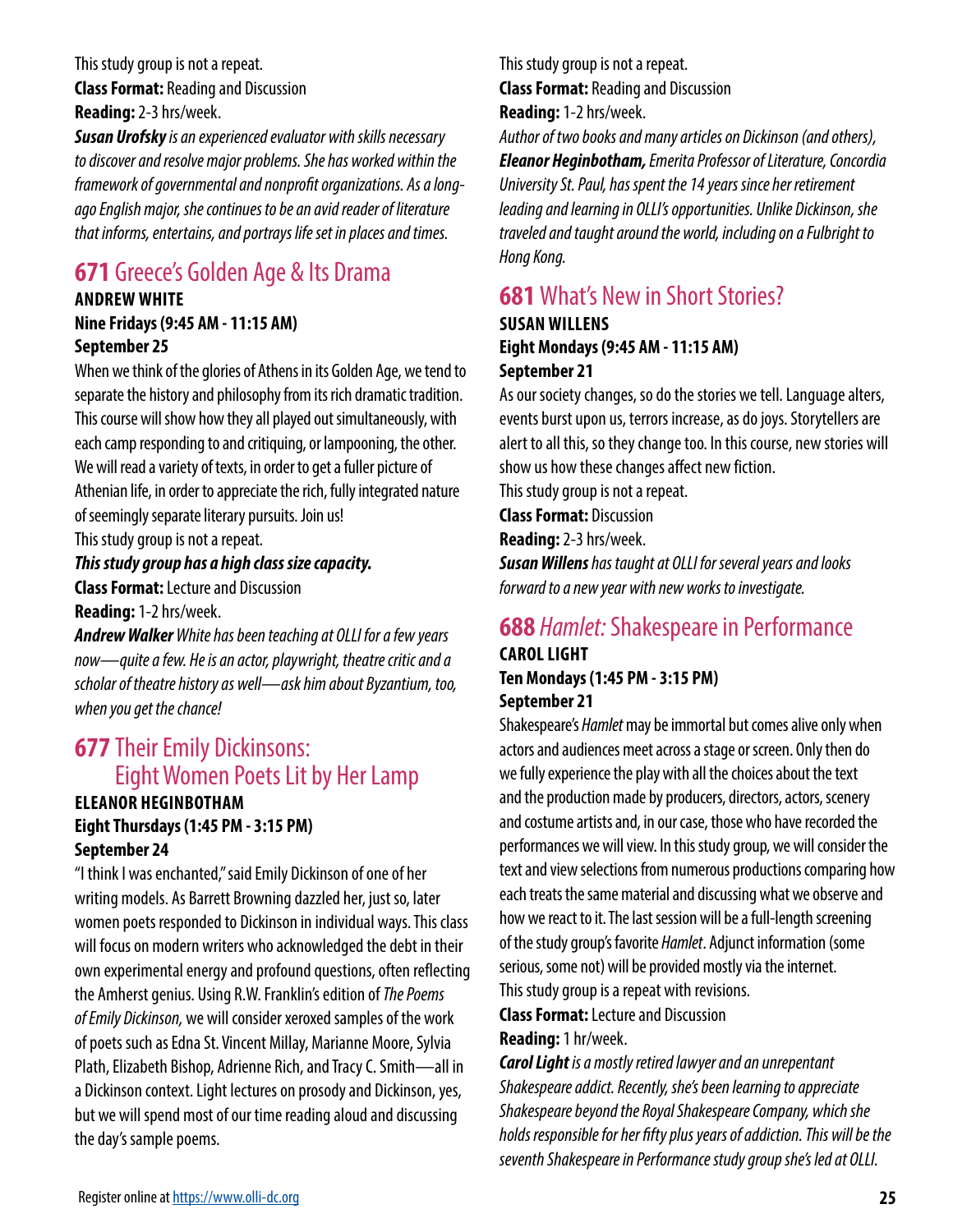# **690** Anthony Trollope's *Phineas Redux*  (Palliser 4)

#### **ELLEN MOODY Ten Thursdays (11:45 AM - 1:15 PM) September 24**

The fourth Palliser novel brings us back to the central hero, the major characters, political matters and themes of the second Palliser novel with a more complicated plot-design, bleaker and questioning tone. We experience dramatizations of how party, ethnic, religious, and colonialist politics shape, and how money corrupts campaigns and political life. Competition between individuals gets mixed up with how sexual customs; marital, separation, divorce laws, and male violence are working out in our characters' more private lives. The novel dramatizes issues of fairness and investigative reporting in the criminal justice system in England over a murder case. It is famous for the recurring disillusioned lawyer Chaffanbrass.

This study group is not a repeat.

**Class Format:** Lecture and Discussion

#### **Reading:** 2 hrs/week.

*Ellen Moody holds a PhD in English literature and has taught in colleges for more than 30 years and at OLLI for seven. She's published on Trollope, film adaptations, and 18th- and 19th-century literature. She read with people at OLLI Trollope's Barsetshire and Palliser fiction, his short stories, 19th-century novels by women, Booker Prize novels, and Virginia Woolf.*

#### **695** Kipling and Colonial Short(ish) Fiction **JUDITH PLOTZ**

#### **Ten Tuesdays (11:45 AM - 1:15 PM) September 22**

Despite his undisguised imperialism, Kipling has never lost his popularity. The world's most popular Anglophone writer a century ago, he still appeals to a wide range of audiences throughout the world, but especially in the USA, the UK, Russia, and (yes!) India. In this class we'll look at selected short stories and poems that focus on the colonial experience. In addition, we'll get some other perspectives on colonialism in tales by Conrad, Gerould, and Naipaul. This study group may have a copied materials fee between \$5-20. If this is the case, class members will be sent more information after the lottery.

This study group is a repeat with revisions.

**Class Format:** Lecture and Discussion

**Reading:** 2-3 hrs/week.

*Judith Plotz is Professor Emerita of English at George Washington University where she taught from 1965 until 2012 with a specialty in British Romanticism and Colonial and Postcolonial Literature. She has written extensively on Kipling.*

# 700 HISTORY & GEOGRAPHY

# **701** The Myth and Reality of the Wild West

#### **JOHN VORHES Ten Wednesdays (9:45 AM - 11:15 AM) September 23**

Many Americans are nostalgic for the mythic period known as the "Wild West" (1865–1895) when we boldly settled the Great Plains and the Far West. But the idea of moving the frontier from the Appalachians west into the heartland and beyond took root much earlier, after our independence and our successes over rival European powers that had laid claim to the land. The concept of Manifest Destiny gained popularity before the Civil War and then after when trails were crowded with adventurers and entrepreneurs. The way we spread our civilization is an arguable achievement, especially when you take into account the Native Americans who were the original residents. In 1893, we celebrated the end of the frontier with a grand exposition in Chicago where the frontier was declared "ended." The entire saga is now a beloved blur to many of us, shaded by the myth that has often colored the reality. Here we study the reality and maybe discover the birth of what some think is our national character.

This study group is a repeat with revisions.

**Class Format:** Lecture and Discussion

**Reading:** No required reading.

*John Vorhes is a retired industrial and architectural designer with a love affair with the American West. Born in New York City, his family roots go back to frontier Kansas and his personal research expanded his interest. His 50-year design career includes SOM, architects in NY, and USIA's Cultural Exchange Program in Washington.*

#### **703** US Foreign Policy II **JAMES NATHAN Ten Mondays (1:45 PM - 3:15 PM) September 21**

This is the second of a two-part class. The first part, during the fall 2019 semester, covered the international context of the rise of American power and policymaking through the start of the Cold War, largely framed in terms of the great contest between Russia and the United States, and concluded with a discussion of the Vietnam War. This second part of the class will cover the period from the end of the Vietnam War through the present, reviewing the impact of domestic politics and other "sources of American conduct." The purpose of this course, in both parts, is to understand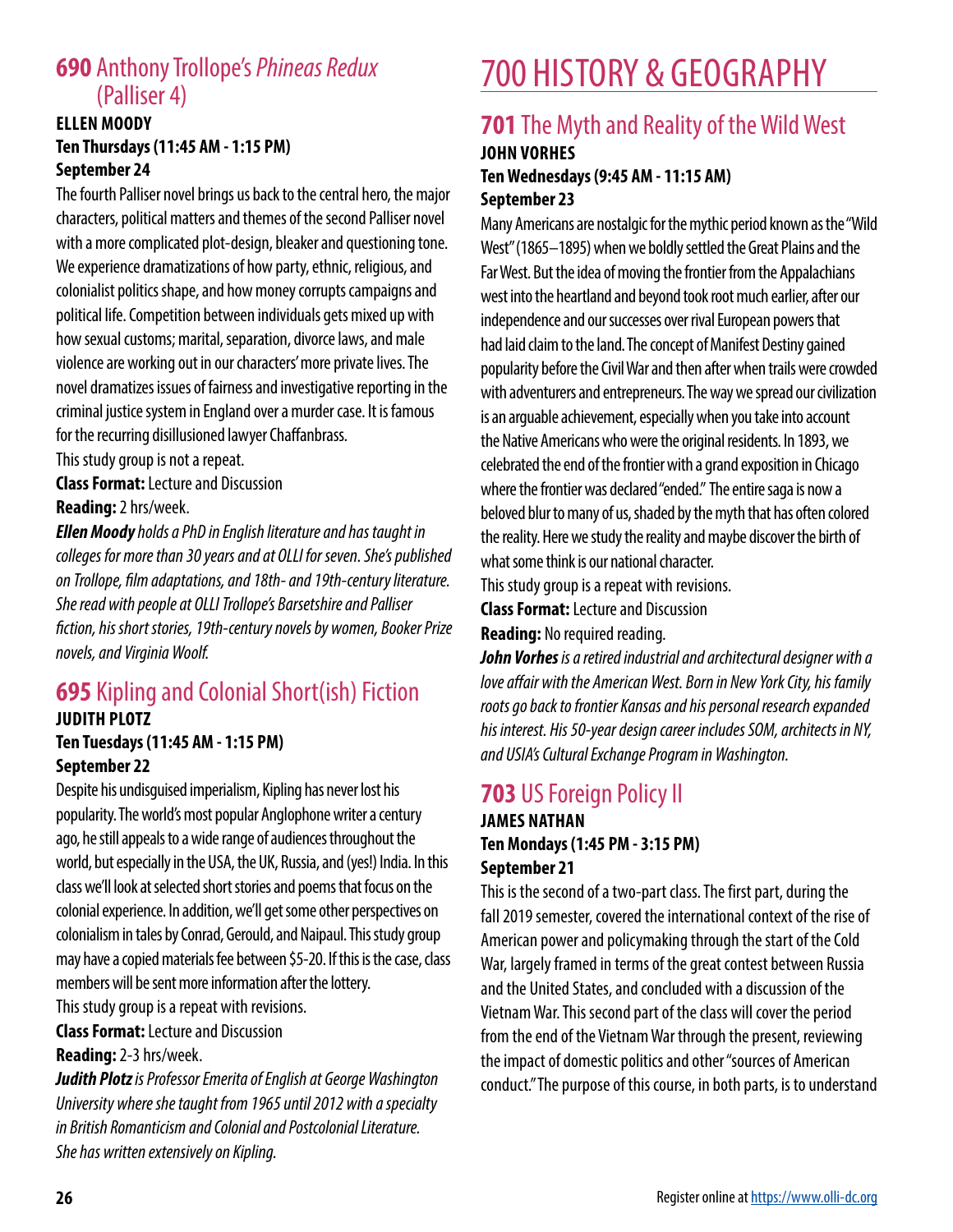policy largely from the standpoint of American policymakers at the time and to evaluate their decisions in light of their consequences. This study group is a repeat with revisions.

**Class Format:** Lecture and Discussion **Reading:** 1-2 hrs/week.

*James A. Nathan is a former Foreign Service Officer and the Khalid Bin Sultan Inaugural Eminent Scholar Emeritus at Auburn University. He is currently Senior Adjunct Professorial Lecturer at the School of International Service at American University. He is the author of seven books and is widely published in* Foreign Affairs, The Washington Post, *and* The New York Times. *He has won several literary prizes, a number of Senior Distinguished Fulbrights, was a NATO Fellow, and is a member of the Council on Foreign Relations.*

# **710** Making the History of 1989 **ELLY GREENE**

#### **Nine Thursdays (9:45 AM - 11:15 AM) September 24**

Thirty-one years ago the Berlin Wall fell and Communist regimes in Eastern Europe collapsed. While three factors that led to this collapse resulted from problems in the Communist economic and political systems or from external diplomatic and military pressures, the fourth factor was most telling—popular pressure from citizens who took to the streets by the thousands to demand an end to the dominance in their lives by the Communist parties in their countries. Our readings and primary sources will focus first on Poland, Hungary, Czechoslovakia, and East Germany the Communist regimes that collapsed from a combination of popular protest and non-violent negotiation; then on Bulgaria and Albania—where regime change came from within; and last on Romania and Yugoslavia, where regime change led to violent uprisings, massacres, and civil war.

This study group is not a repeat.

**Class Format:** Lecture and Discussion

**Reading:** 1-2 hrs/week.

*Elly Greene has taught history, trained teachers, directed projects, and designed curricula in history education and conflict management in Massachusetts and the Washington, DC area. She led two OLLI workshops on Eleanor Roosevelt, one on the Laurel Grove School, two on Seven Photographers Documenting 20th-Century America, and one on the Progressives.*

# **715** Jewish History and Life: Patriarchs to Israel

#### **JOSH (JONATHAN) BERMAN Ten Wednesdays (11:45 AM - 1:15 PM) September 23**

Judaism has been present for 4,000 years. We will survey Judaism from the Patriarchs to the State of Israel, with the aim of understanding how Judaism was able to survive 40 centuries and be part of our present world. Equal emphasis will be placed on historic events and Jewish life during those periods of history. The two texts—Scheindlin which is short and clear, and Johnson which is longer and more provocative—will be supplemented by original source handouts, some of which are excellent, and videos from Ori Soltes' "Jewish Art" series. This overview of a vast swath of history is intended for Jews who wish to have a firmer understanding of their heritage and non-Jews interested in the Jewish story. This study group is a repeat with revisions.

*This study group has a high class size capacity.* **Class Format:** Lecture and Discussion

**Reading:** More than 3 hrs/week.

*Jonathan (Josh) Berman, MD, PhD, FASTMH, is not a professional historian, rather is a Jewish-American with a lifelong interest in his religious heritage.*

# **725** Africa—A Continent on the Move: A Survey of Where the Nations of Sub-Saharan Africa Are Today; How Did They Get There; and Where Are They Going?

#### **LANGE SCHERMERHORN Nine Mondays (11:45 AM - 1:15 PM) September 21**

This course will discuss the nations of Sub-Saharan Africa and where they are today, how they got there, and where they are going. Presentations and discussion of topics shaping the various countries of the continent will include elements of history, politics, economics, and the social and physical sciences.

This study group is a repeat.

**Class Format:** Lecture and Discussion

**Reading:** Less than 1 hr/week.

*Lange Schermerhorn's35-year Foreign Service career included assignments in the Department of State, Sri Lanka, Vietnam, Iran, the United Kingdom, Belgium, and lastly, as Ambassador to the Republic of Djibouti. Since retiring in 2001, she has served as the Political Advisor to the Commanding General, US Combined Joint Task Force-Horn of Africa, based in Djibouti. She has also served in*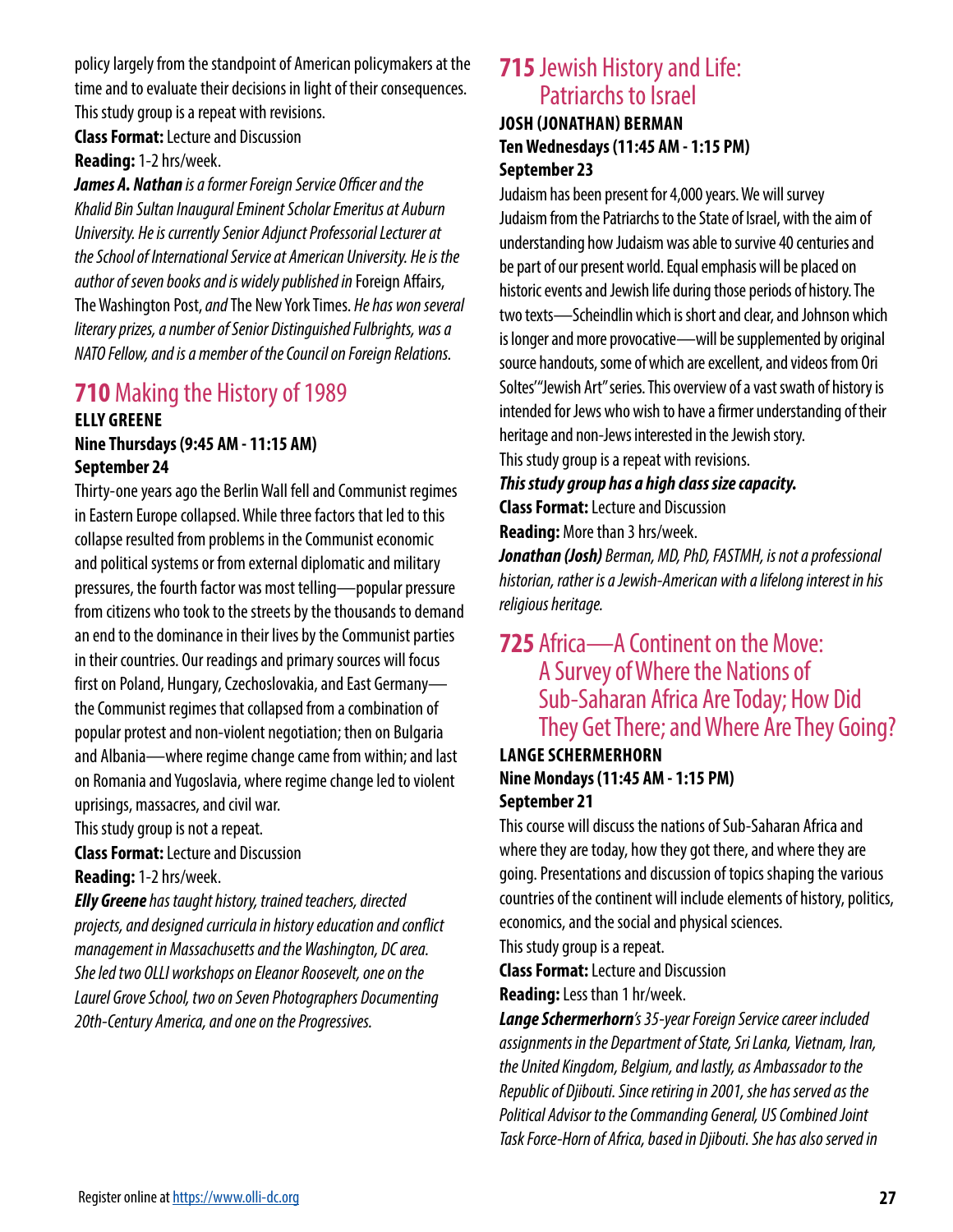*temporary embassy assignments, consulted in Egypt, Somaliland, Djibouti, Afghanistan, and Ethiopia, and observed elections in Nigeria, Somaliland, and Kenya. She is a graduate of Mount Holyoke College and the National War College.*

## **740** Race in America: Reconstruction to Voting Rights Act of 1965

#### **KAREN STEWART Ten Thursdays (9:45 AM - 11:15 AM) September 24**

In this course we will follow the struggle of this nation to finish its revolution of racial equality begun in 1863 with the Emancipation Proclamation. Through lecture, outside reading, and discussion we will examine the uneven path through Reconstruction, redemption, Jim Crow, and the civil rights movement that leads to our present. We will look at the forces and individuals who have moved us forward as well as the counterforces and individuals who have moved us backwards. This study group is not a repeat.

*This study group has a high class size capacity.*

**Class Format:** Lecture

**Reading:** 1-2 hrs/week.

*Karen Stewart has taught at OLLI for three years. She is a graduate of Barnard College and the University of North Carolina School of Public Health. She served as a Peace Corps Volunteer in Malawi and Congo. She retired from Westat where she was an epidemiologist conducting social science and health research.*

# **746** Prisoners of Geography: History in a Geopolitical Context

#### **ALBERT TARAN MARION CONNELL Nine Wednesdays (11:45 AM - 1:15 PM)**

**September 23**

Leaders of all nation-states are constrained by geography: mountains, rivers, seas, deserts, natural resources, climate. This class will examine several regions of the world in that context and revisit some key historic events impacted by the region's geography. This study group is not a repeat.

#### **Class Format:** Reading and Discussion

#### **Reading:** 1-2 hrs/week.

*Al Taran has a BA in philosophy but spent his working career in Information Technology. He has had a lifelong interest in the sciences and mathematics, and has led several study groups in the sciences at OLLI.*

*Marion Connell graduated from Mount Holyoke College with an AB degree in political science and philosophy. Marion has a master's degree in public administration plus over 30 years experience in local,*  *state, and federal government. She has lectured in the School of Public Affairs at American University.*

# **747** The Social and Cultural Impacts of the Theory of Evolution

#### **JOHN PARASCANDOLA Eight Wednesdays (1:45 PM - 3:15 PM) September 23**

The theory of evolution is one of the foundation blocks of modern biological science. But evolution's reach extends far beyond biology. It has influenced social science, politics, religion, literature, philosophy and other fields of knowledge. This course will begin with a look at the origins of Darwin's theory of evolution and the reaction to it, but will focus primarily on the broader impact of the theory on society, including issues of Social Darwinism, race, eugenics, creationism, and intelligent design. The course will involve PowerPoint lectures, readings, film clips, and group discussion. This study group is not a repeat.

**Class Format:** Lecture and Discussion **Reading:** 1-2 hrs/week.

*John Parascandola has a PhD in the history of science from the University of Wisconsin-Madison. He has served as a historian in the federal government and on the faculty of the Universities of Wisconsin and Maryland (where he taught a course on the history of biology). He is the author of several books and has taught five OLLI classes.*

# **750** Great American Trials

#### **ARNOLD LEIBOWITZ Eight Fridays (9:45 AM - 11:15 AM) September 25**

This course will present a series of lectures on eight major trials. The cases include five that are new to OLLI and three that are repeats. The lectures will place the trial in historical and political context so the importance of the case can be seen more clearly. We will discuss the legal tactics and the personalities of the lawyer, prosecutors, and defendants. Trials discussed in this seminar will include: the Assassination of President McKinley, the Assassination of President Garfield, the Ulysses Book Custody trial, Hahn vs. Duveen (Leonardo de Vinci painting), the Infanticide Trial of Nancy Randolph, the Aaron Burr trial, the trial of John Service, and the Lindberg Kidnapping case.

This study group is a repeat with revisions.

*This study group has a high class size capacity.* **Class Format:** Lecture

**Reading:** 1 hr/week.

*Arnold Leibowitz is an attorney in Washington, DC, in practice for over 40 years. His special interests are major social and political trends.*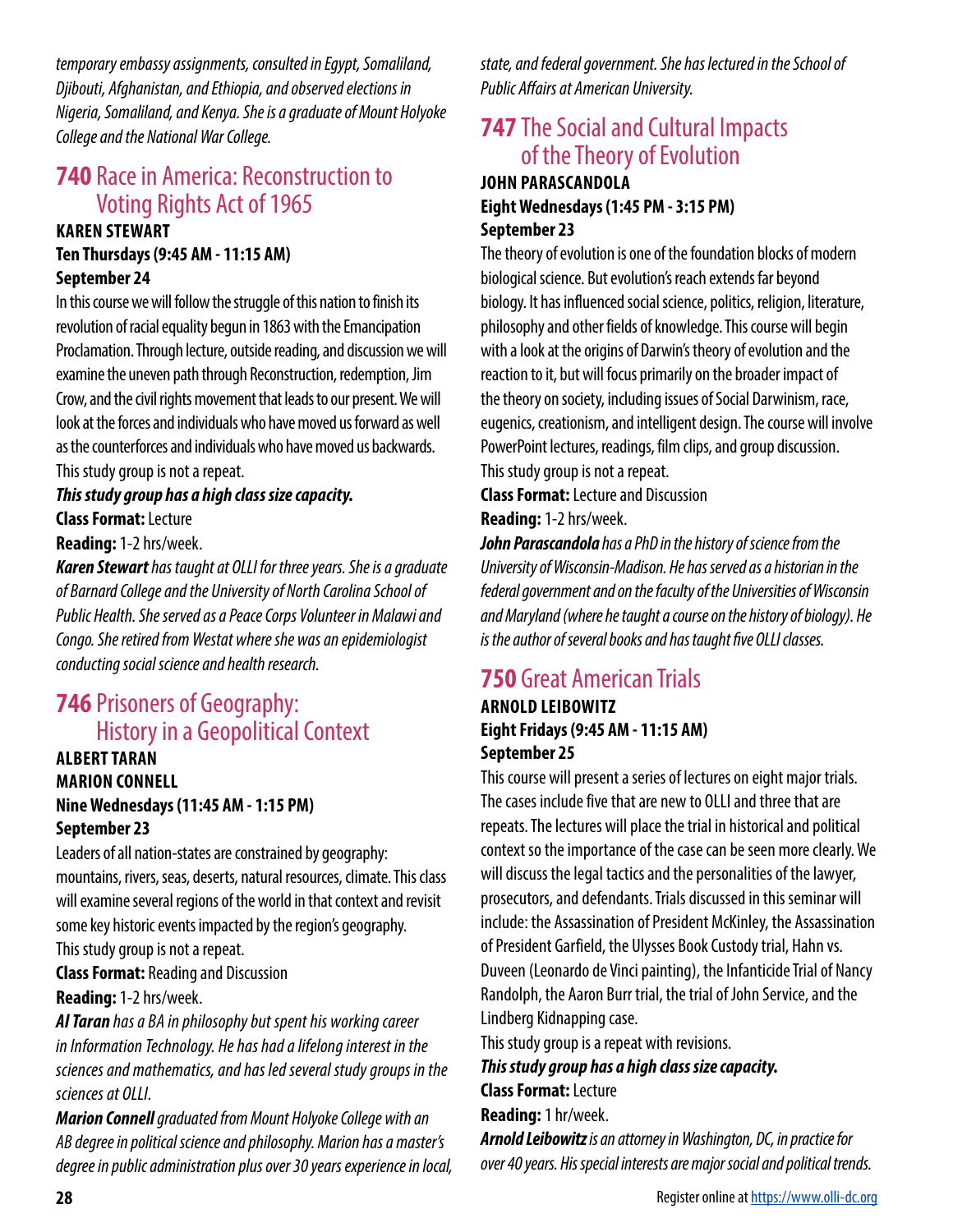## **766** Herodotus: The Histories

#### **DAVID PALMETER Ten Tuesdays (1:45 PM - 3:15 PM) September 22**

Herodotus is the "Father of History," as well as (in the view of some) the "Father of Lies." The discipline of history begins with him—his is the first known systematic investigation of the past. He tells of the Greeks' victory over the formidable forces of Persian kings Darius and Xerxes at Marathon, Thermopylae, Salamis, and Plataea. He also includes extended digressions on ethnography, geography, gods, and gossip. Since this master storyteller invented the discipline of history, no century has passed without a historian to record it. We will read and discuss the Landmark edition of *The Histories* to learn what it is about this work that makes it "history" and why it is still read today. This study group is not a repeat.

*This study group has a high class size capacity.* **Class Format:** Lecture and Discussion

**Reading:** 2-3 hrs/week.

*David Palmeter, a retired lawyer, has been leading OLLI study groups in history, literature, and philosophy since 2008.*

## **773** Paris Peace Conference of 1919 and After

#### **RICHARD PALMER Eleven Wednesdays (1:45 PM - 3:15 PM) September 23**

Though we have passed the centenary of the Paris Peace Conference, other hundredth-anniversaries of dreadful history stirred up by the Conference are notable in 2020 and will be in future years. After briefly reviewing the exhausted war situation at the November 1918 Armistice, we'll address the momentous "Peace" Conference, in which revenge and arrogance launched forces driving to renewed war, and Utopian fantasies energized perpetual crises seen even today. We will read Margaret MacMillan's magisterial *Paris 1919* while contemplating her elucidation of what came in train thereafter. Other useful material will be distributed by email. Members of the study group should expect to be highly participative.

This study group is a repeat with revisions.

**Class Format:** Reading and Discussion

**Reading:** 2-3 hrs/week.

*Richard R. Palmer is a retired Washington psychiatrist with an interest in history; he has led several OLLI study groups.*

# **782** European History and Ideology (1900-1940)

#### **LEONARD KING Ten Fridays (11:45 AM - 1:15 PM) September 25**

The early 20th century saw both the culmination and destruction of the 19th-century power of Europe, the promise of European hegemony over the world, and the hope for peace and progress. World War I, a war without a rational cause and with unforeseen consequences, destroyed the confidence in progress and spurred on the Russian Revolution and Nazism. After establishing the basis of European power in the ideologies of capitalism and liberalism, this study group will introduce the reactions to World War I: socialism and communism, the Russian Revolution, Weimar Germany, Freudian psychology, existentialism, and Nazism. Given the limits of time, this study group will just be a survey of these major issues. This study group is not a repeat.

*This study group has a high class size capacity.* **Class Format:** Lecture and Discussion **Reading:** 1 hr/week.

*Leonard King taught at the Maret School for 43 years, including a year-long course on 20th Century Europe, which is the basis of this study group. At OLLI, he has taught courses on Film, Nonviolence, and Moral Dilemmas.*

# **786** America in the Fifties

#### **CANDACE THURMAN Nine Wednesdays (1:45 PM - 3:15 PM) September 23**

Many historians use the term "boom" to illustrate the 1950s in a variety of ways: The flourishing economy, the record-setting birthrate, and the fearful consequence of nuclear war. Some OLLI members will remember the era; others will not. This study group reviews that decade's significant historical events and trends, popular culture, politics, and fads. The approach in weekly sessions is thematic and augmented with lots of optional material—selected readings, and audio and video of the period. This study group is highly participatory. Members compare different experiences and perspectives of the decade; with this in mind, we ask each member to provide his/her age and living situation on October 4, 1957—the date of the Sputnik launch. This study group is a repeat with revisions.

**Class Format:** Lecture and Discussion

**Reading:** Less than 1 hr/week.

*Candace Thurman is a retired social studies teacher in the Montgomery County Public Schools; she was born in Pennsylvania soon after Sputnik. This is her third OLLI study group.*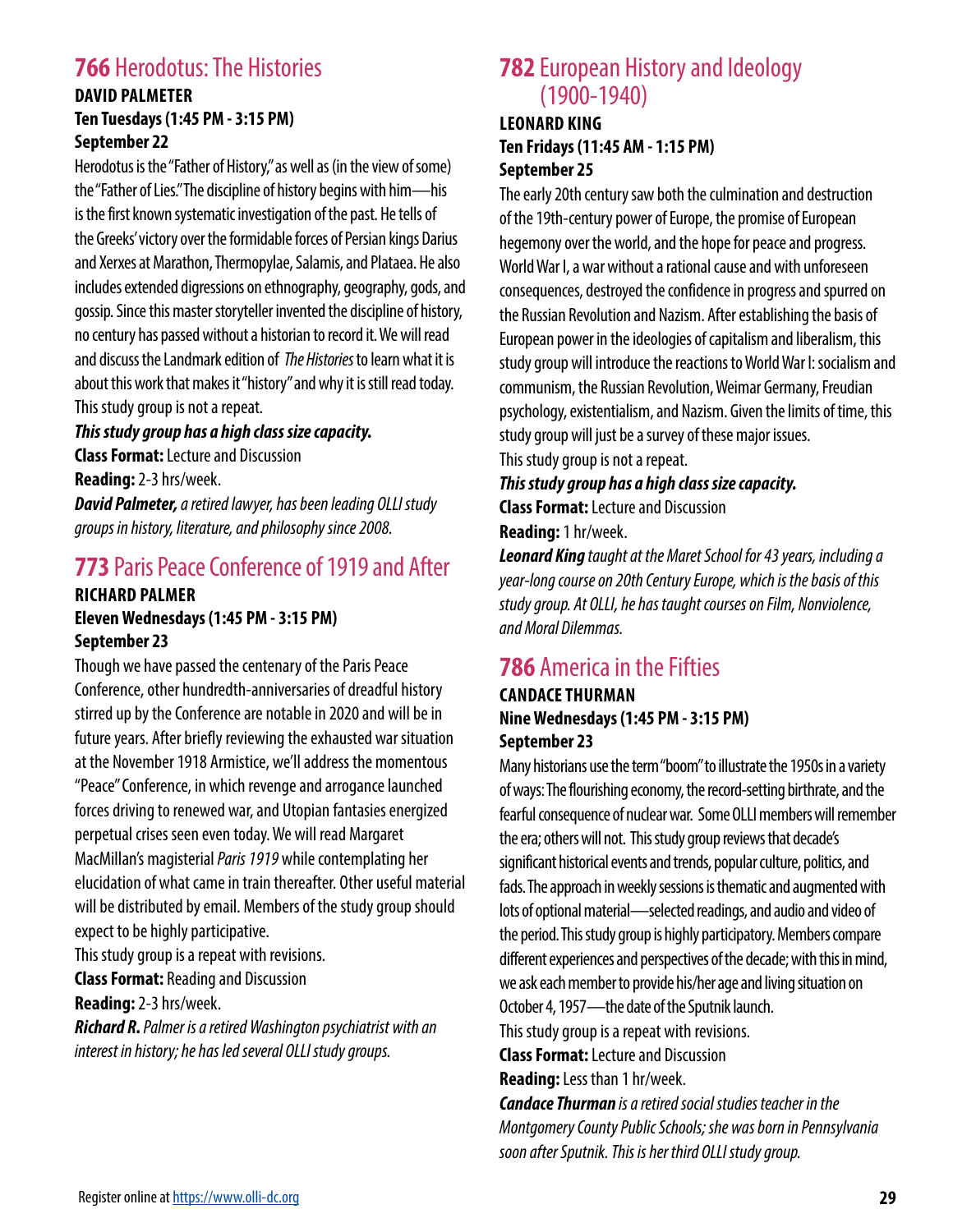# **788** Scientists in the Crosshairs

#### **HELEN SCHWARTZ Eight Mondays (11:45 AM - 1:15 PM) September 21**

Much of our survival in the 21st century will depend on the invention or discovery of solutions to economic woes, public health, and ecological challenges. This course, without emphasis on scientific explanation, shows the context, both personal and societal, that encouraged or dissuaded the work on major scientific advances; What is the role of religion (Galileo vs. the Inquisition)?; Laws to protect intellectual property (Eli Whitney's patent on the cotton gin); Tim Berners-Lee and the invention of the World Wide Web; Gender roles: James Watson and Francis Crick's "aha moment" on DNA as a helix was sparked by the x-ray photographs of a woman scientist. Do you know her name? Presidential administrations have the power to advance or retard large-scale national efforts: Albert Einstein wrote FDR about the danger of Germany developing a nuclear weapon, leading to the Manhattan Project. Surgeon General Koop fought the Reagan White House to publish his AIDS pamphlet.

This study group is not a repeat.

*This study group has a high class size capacity.*

**Class Format:** Lecture and Discussion

**Reading:** 1 hr/week.

*Helen Schwartz, a professor of English with international stints in Turkey and China, has taught OLLI courses on Shakespeare, the Internet,* Year Zero: A History of 1945, *and "Fateful Documents."*

# **790** Off the Beaten Path in the DC Area **RALPH BUGLASS**

#### **Ten Wednesdays (11:45 AM - 1:15 PM) September 23**

As the nation's capital, our area is replete with well-known historical attractions tourists swarm to. But there are many other lesser known yet equally interesting landmarks and spots worth visiting—or at least knowing about. Come hear about—and experience through lavishly illustrated slides—some of these little-known gems and the fascinating stories behind them. Examples include presidential monuments and commemoratives in unexpected places; reminders of World War II and the area's rich African American history; Gilded Age mansions around DuPont Circle; buildings by Frank Lloyd Wright and other noted architects; early mills that still work; cemeteries that come to life with stories of those interred; and more.

This study group is a repeat. *This study group has a high class size capacity.* **Class Format:** Lecture

#### **Reading:** No required reading.

*Ralph Buglass is a Washington-area native and lifelong history buff who enjoys sharing lesser-known aspects of the wonderful area we call home. A frequent speaker for Montgomery History, the neighboring Maryland County historical society, he is a retired communications professional with a history BA from Cornell and a journalism MA from American University.*

#### **791** The Founders and Finance **PETER WOLFE Ten Thursdays (1:45 PM - 3:15 PM)**

#### **September 24**

This course will involve the role of immigrants, particularly Alexander Hamilton and Albert Gallatin, the first and second Secretaries of the Treasury, in the creation of the financial system of the early American Republic. We will generally discuss their lives and more specifically the financial systems they created, along with the challenges they faced and the contributions of others to the financial system. In particular, Hamilton and Gallatin had to deal with the huge debt and depreciation of the Revolution and Gallatin had to deal with the costs of the Louisiana Purchase and the War of 1812, as well as the reduction of revenue caused by the embargo and other attempts to defend against British policies. This study group is not a repeat.

**Class Format:** Lecture and Discussion

**Reading:** 1-2 hrs/week.

*Peter Wolfe, a retired attorney, graduated from Columbia College with a major in American history. He has led numerous history courses at OLLI. He also has written a book about Hamilton's financial policies before he became Secretary of the Treasury.*

# **793** Theodore Roosevelt, William Howard Taft, and Woodrow Wilson: The Progressive Era Presidents

#### **ALAN KOGAN Nine Thursdays (1:45 PM - 3:15 PM) September 24**

In this course we will look at the events of the progressive era by focusing on the three men who led the country during the first two decades of the 20th century. After briefly reviewing the rapid transformation that set the stage for progressivism, we will examine the reform efforts and accomplishments of TR, Taft, and Wilson. Along the way we will meet other important figures of the era including William Jennings Bryan, Eugene Debs, Henry Cabot Lodge, and Louis Brandeis. The course will consist of a combination of lectures, videos, readings, and discussion. This study group is a repeat with revisions.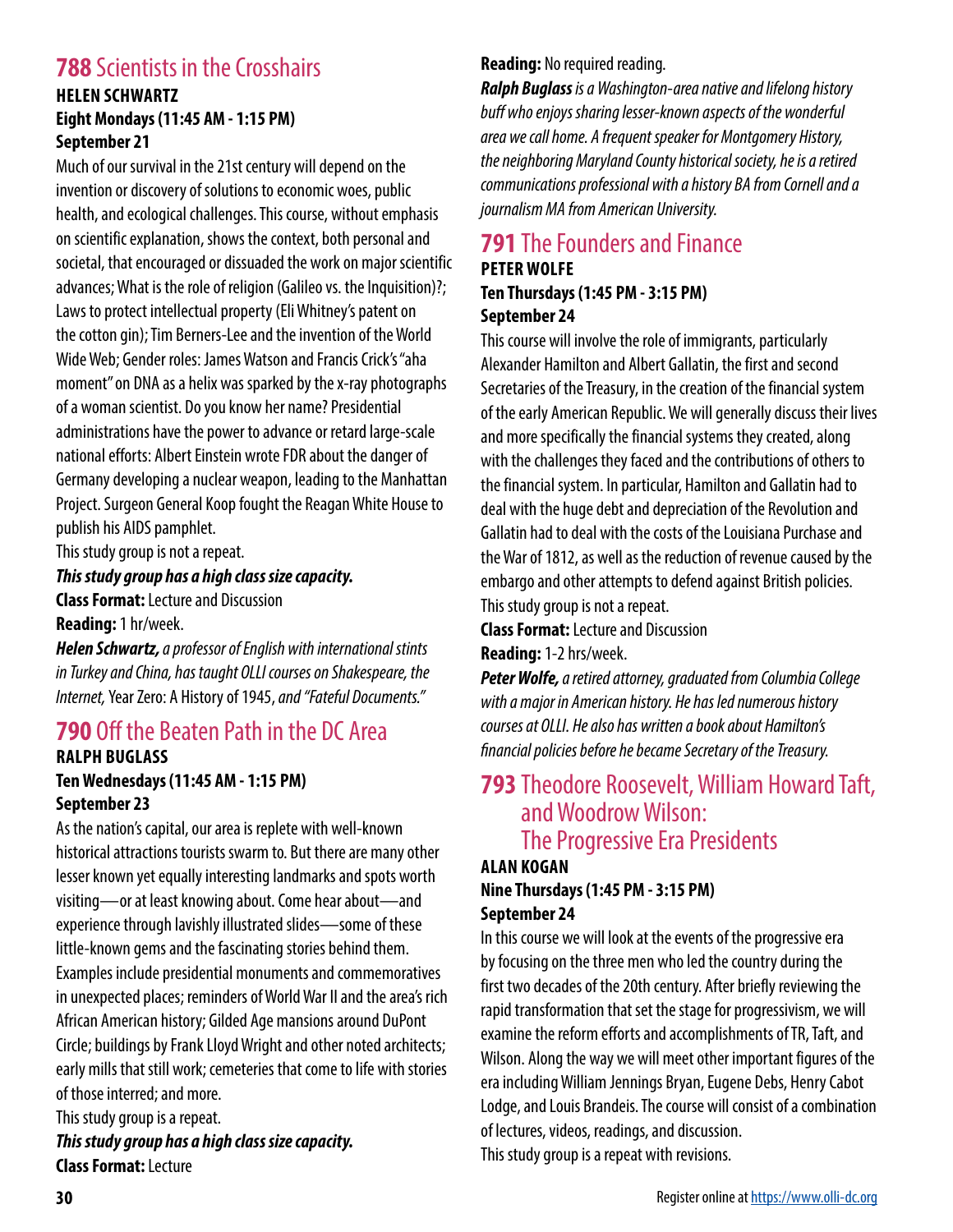**Class Format:** Lecture and Discussion **Reading:** 1 hr/week.

*Alan O. Kogan is a retired psychiatrist and psychiatric administrator who is a history buff. He was educated and trained at the University of Michigan, Wayne State University, and Johns Hopkins. He taught previous OLLI study groups covering American political figures including Wilson, Roosevelt, Truman, and Aaron Burr.*

#### **799** Ulysses S. Grant: In Peace and War **ALLERTON KILBORNE**

#### **Nine Thursdays (11:45 AM - 1:15 PM) September 24**

This study group will follow the life and times of Ulysses S. Grant, "that quiet little feller," as Lincoln described him. Grant's early years were plagued by bad luck, alcoholism, and failure. At the outbreak of the Civil War, he was working as a junior clerk in his father's leathergoods store. Nevertheless, he ended up as Lincoln's choice to lead Union armies to victory in the Civil War. Subsequently, as president, he championed civil rights and, in so doing, broke the power of the Ku Klux Klan. His courage, resilience, and deep-seated humility remained unshaken throughout his ups and downs. This study group is a repeat.

**Class Format:** Reading and Discussion

**Reading:** 1-2 hrs/week.

*Al Kilborne taught history for 40 years in New York City and DC. Beyond the classroom, he has lectured at Georgetown, the National Archives, local historical societies, and Politics and Prose, where he introduced his book,*  Woodley and Its Residents. *His education (Pomona, NYU, and Oxford) was interrupted by stints in Vietnam and the rodeo.*

# 800 PHILOSOPHY & RELIGION

# **805** Discovering Consciousness

#### **JOSEPH REO Eight Mondays (9:45 AM - 11:15 AM) September 21**

When the alarm goes off, do we wake up, or is that the time we go back to sleep. In this vast, ever-changing infinite expanse of time and space, how conscious are you of this mystery called life. How aware are you, of yourself? What is Consciousness? What is it to be conscious? How conscious are you? How would, or could you become more conscious if you so desired? If our brains control our bodies, and our minds manage our brains, who or what manages our minds? How much choice, control, perhaps responsibility, do we have, are we endowed with, or even aware of, or capable of in determining not just how we are, but how we might consciously learn to Be. In

this class we'll explore the myriad ways science, religion, philosophy, psychology, spirituality, creativity, (and one more essential quality), combine with the energy each of us brings to the Alchemical mix as The Observers, to create the fluid experience we call reality. Note: There will be some meditation practice in each class.

This study group is not a repeat.

**Class Format:** Lecture and Discussion **Reading:** 1-2 hrs/week.

*Joseph Reo is a graduate of Arizona State University and completed the Landmark Forum adult education curriculum. He is a graduate of the Pathways Institute, a program of personal growth and consciousness work, and is currently a student in the Pathways graduate studies program. As an adjunct, he taught over ten years in George Washington University's Exercise Science department, instructing classes in meditation, massage, and sports massage. As a voice-over actor he has recorded various meditation tracts and currently teaches meditation and massage at various adulteducation companies. He is a licensed massage therapist with an active, 20-year practice, and currently serves on DC's Department of Health's Massage Therapy Board.*

#### **831** Mastering Skills of Mindfulness Meditation **JEFFREY DROBIS SUSAN DROBIS Ten Tuesdays (9:45 AM - 11:15 AM) September 22**

In this study group you will learn mindfulness skills to rewire your brain to help make you a happier and more compassionate person. Mindfulness enhances our capacity for managing anxiety, stress, intense emotions, and uncertainty, and increases our capacity to experience deep fulfillment. We will primarily practice techniques that we have learned from Shinzen Young to use both in sitting meditation practice and in ordinary life. Sessions will include instruction, guided meditations, and group discussion. Although there is no required reading, participants should plan to practice meditation on their own for at least 10 minutes on most days. This study group is appropriate for both beginners and experienced meditators.

This study group is a repeat.

**Class Format:** Lecture and Discussion **Reading:** No required reading.

*Susan Drobis, a psychotherapist, and Jeffrey Drobis, a retired MD, have practiced meditation for over 25 years. Their teacher Shinzen Young draws on traditional Asian practices but is consciously secular and contemporary. Susan has been teaching mindfulness for 20 years and Jeffrey has led meditation study groups at OLLI since 2015.*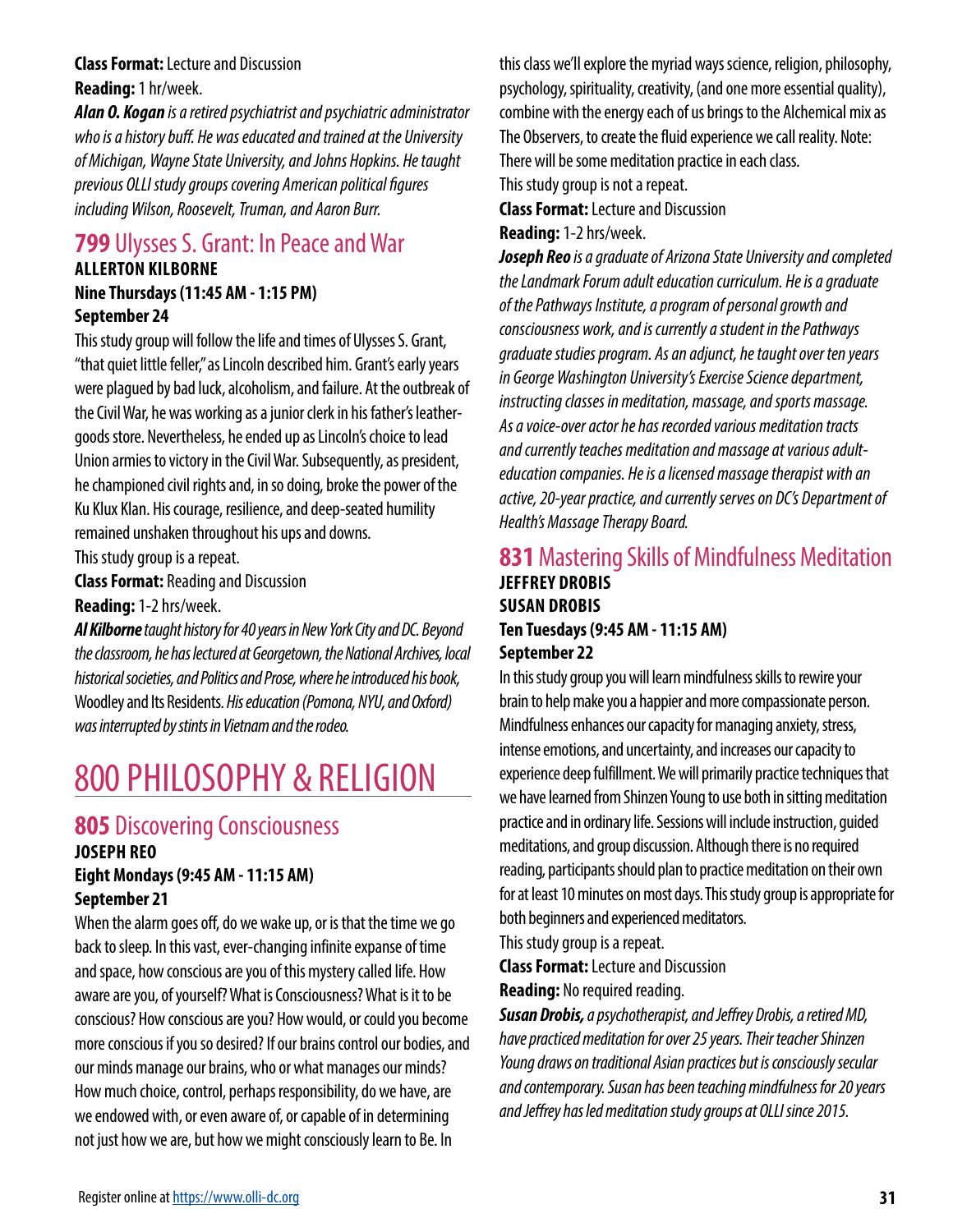# **834** Mastering Skills of Mindfulness Meditation: Intermediate Level

#### **JEFFREY DROBIS**

#### **Ten Mondays (9:45 AM - 11:15 AM) September 21**

This study session is similar to another offering, Mastering the Skills of Mindful Awareness Practice. It is intended for persons who have taken other study groups with me. If you have not worked with me but have significant experience with meditation and are interested in this offering, please contact me at jeffdrobis@gmail.com. Classes will include instruction, extensive guided meditations, and discussions. In addition, we will devote about 10 minutes to discuss a book related to mindfulness practice (to be determined).

This study group is a repeat with revisions.

**Class Format:** Lecture and Discussion

**Reading:** Less than 1 hr/week.

*Jeffrey Drobis, a retired MD, has practiced meditation for 25 years. He has trained as a facilitator with his teacher Shinzen Young and leads regular group meditations on the telephone. The Mindfulness techniques that he teaches draw on traditional Asian practices but are consciously secular and contemporary.*

## **841** Virtue Ethics: A Modern View **ALBERT TARAN Ten Tuesdays (1:45 PM - 3:15 PM)**

#### **September 22**

There are three major theories of normative ethics: one emphasizes rules or duties (deontology); one emphasizes consequences of actions (consequentialism); and one emphasizes virtue or moral character (virtue ethics). Since the Enlightenment, virtue ethics was overshadowed by the others, but has seen a revitalization since the 1950s. We will be engaged in a detailed study of virtue ethics, using Alasdair MacIntyre's modern classic, *After Virtue: A Study In Moral Theory,* as our guide. I also will include brief consideration of Aristotle's views, as well as other modern philosophers.

This study group is not a repeat.

**Class Format:** Reading and Discussion

**Reading:** 2-3 hrs/week.

*Al Taran has a BA in philosophy but spent his working career in Information Technology. He has had a lifelong interest in philosophy, and welcomes the opportunity provided at OLLI to re-engage with the philosophers (and their writings) that so enthralled him in his youth. This will be Al's fifth study group in Philosophy.*

# **867** Aristotle II (Physics, Ethics, and Politics)

#### **DONALD ROSS**

**Ten Tuesdays (9:45 AM - 11:15 AM) September 22**

The purpose of this course is to explore the philosophy of Aristotle. The practical aspects of Aristotelianism will be presented and organized within a seven-layer structure.

This study group is a repeat.

*This study group has a high class size capacity.*

**Class Format:** Lecture and Discussion

**Reading:** 1-2 hrs/week.

*Don Ross received his bachelor's degree in philosophy from Wake Forest University in 1970, his master's from the University of Iowa in 1972, and his doctorate from the University of Chicago in 1979. His publications include articles on ancient and medieval philosophy. He has also done work in Asian and modern European philosophy.*

# **868** Islamic and Jewish Philosophy

#### **DONALD ROSS Ten Fridays (9:45 AM - 11:15 AM) September 25**

The purpose of this course is to explore the thought of Islamic and Jewish philosophers of the Middle Ages. We will first discuss the controversy between theology and philosophy in the Muslim world, focusing on al-Farabi, al-Ghazali, and Ibn Rushd. The rest of the semester will be spent studying Moses Maimonides' *Guide for the Perplexed.*

This study group is not a repeat.

*This study group has a high class size capacity.* **Class Format:** Lecture and Discussion **Reading:** 2 hrs/week.

*Don Ross received his bachelor's degree in philosophy from Wake Forest University in 1970, his master's from the University of Iowa in 1972, and his doctorate from the University of Chicago in 1979. His publications include articles on ancient and medieval philosophy. He has also done work in Asian and modern European philosophy.*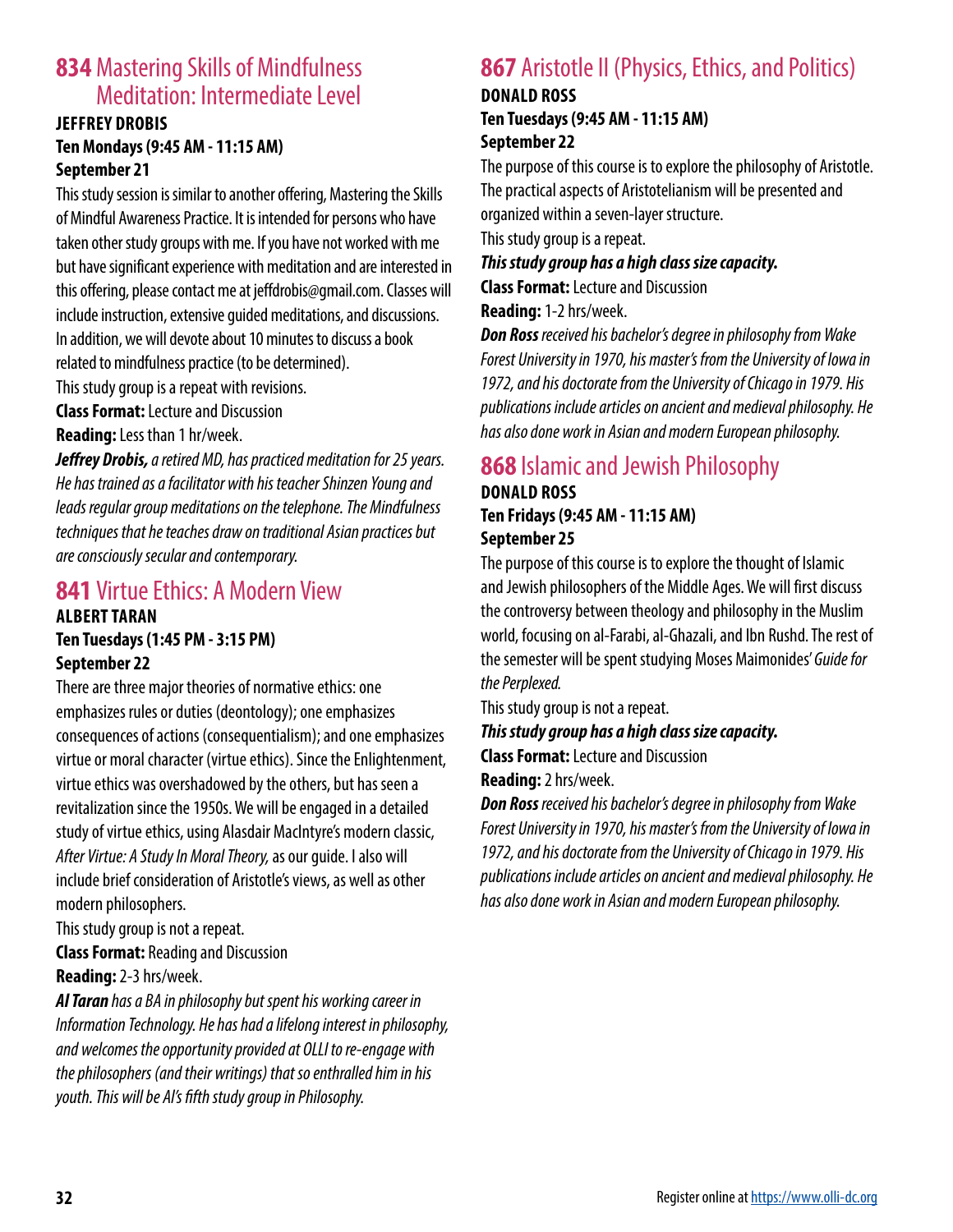# **869** Anselm and Aquinas

#### **DONALD ROSS Eleven Fridays (11:45 AM - 1:15 PM) September 25**

The purpose of this course is to explore Scholastic philosophy of the Middle Ages. We will begin with Anselm's famous ontological argument for the existence of God. The rest of the course will be on the principal thinker of the period—Thomas Aquinas. We will use a "Readers Digest" edition of the text, edited by Timothy McDermott. That will enable us to get through Parts I and II of the *Summa Theologiae.*

This study group is not a repeat.

#### *This study group has a high class size capacity.*

**Class Format:** Lecture and Discussion

**Reading:** 2 hrs/week.

*Don Ross received his bachelor's degree in philosophy from Wake Forest University in 1970, his master's from the University of Iowa in 1972, and his doctorate from the University of Chicago in 1979. His publications include articles on ancient and medieval philosophy. He has also done work in Asian and modern European philosophy.*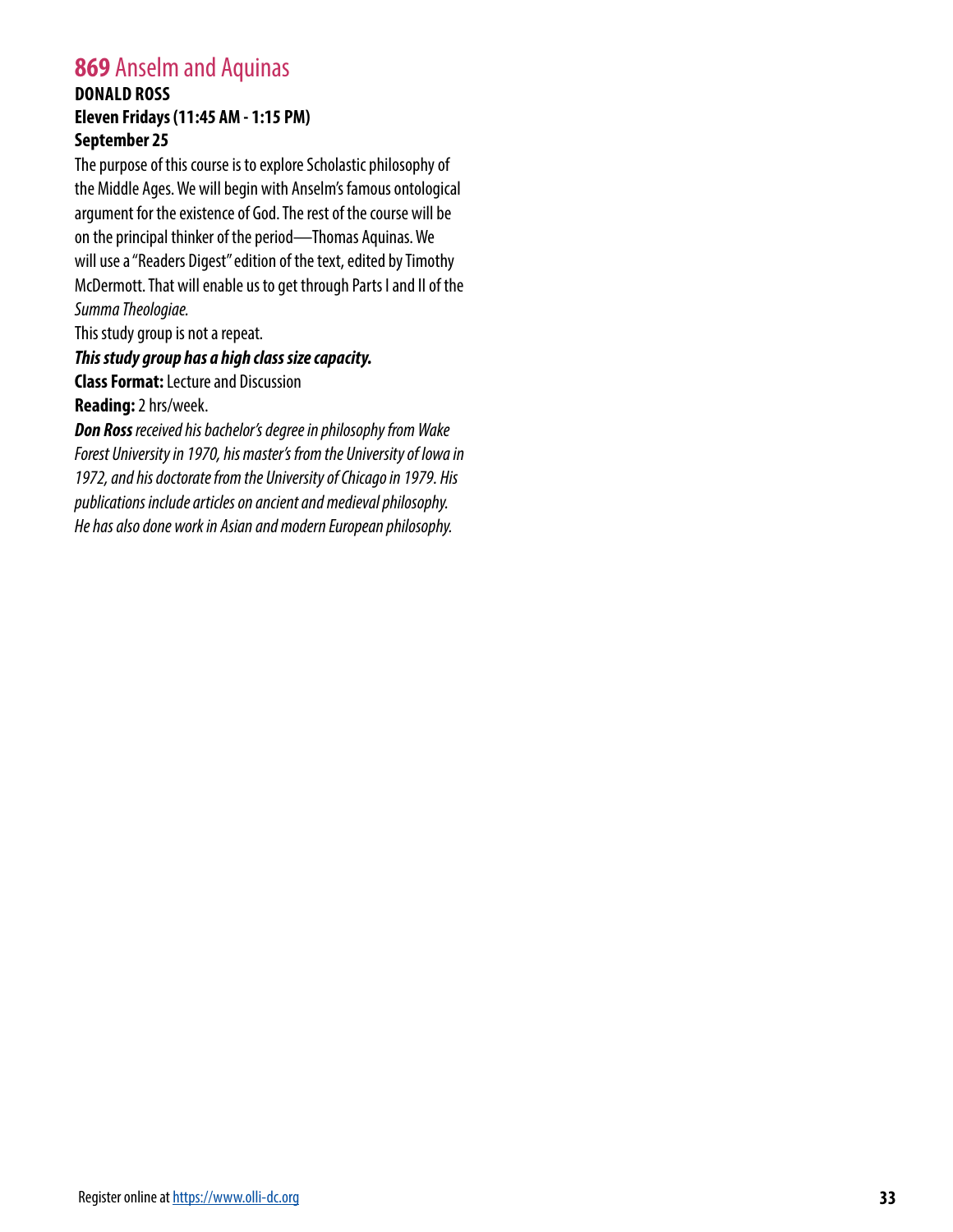|     | <b>Study Group</b>                                                                                                                       | <b>Book Title</b>                                                                                            | <b>Author</b>                               | <b>ISBN</b>          | <b>Publisher</b>                     | <b>Notes</b> |
|-----|------------------------------------------------------------------------------------------------------------------------------------------|--------------------------------------------------------------------------------------------------------------|---------------------------------------------|----------------------|--------------------------------------|--------------|
| 113 | <b>Politics and the Moral Life</b>                                                                                                       | <b>The Moral Sense</b>                                                                                       | James Q. Wilson                             |                      |                                      | Required     |
|     |                                                                                                                                          | <b>Ordinary Vices</b>                                                                                        | <b>Judith Shklar</b>                        |                      |                                      | Required     |
|     |                                                                                                                                          | After Virtue                                                                                                 | Alistair McIntyre                           |                      |                                      | Required     |
|     |                                                                                                                                          | <b>The Prince</b>                                                                                            | Niccolo Machiavelli<br>trans. by Mansfield  |                      | University of Chicago                | Required     |
| 140 | <b>American and Asia</b>                                                                                                                 | The United States and Asia                                                                                   | Robert G. Sutter                            |                      | <b>Rowman &amp; Little Field</b>     | Recommended  |
| 168 | The Eurasian Four Ring Circus and the Long<br>War Against Salafist-Jihadism-US National<br>Security Challenges of the Early 21st Century | US Military Capabilities and Forces for a<br>Dangerous World-Rethinking the US<br>Approach to Force Planning | David Ochmanek,<br>Peter A. Wilson, et al.  | 13 978-0-8330-9742-2 | <b>RAND Corporation</b>              | Required     |
|     |                                                                                                                                          | The Kill Chain: Defending America in the<br><b>Future of High-Tech Future Warfare</b>                        | <b>Christian Brose</b>                      |                      | <b>Hachette Books</b>                | Required     |
| 180 | Today's Supreme Court: A Course for Citizens                                                                                             | The Oath: The Obama White House and the<br>Supreme Court                                                     | Jeffrey Toobin                              | 978-0-307-39071-4    | Anchor Books, Random<br>House        | Required     |
|     |                                                                                                                                          | The US Supreme Court: A Very Short<br><b>Introduction</b>                                                    | Linda Greenhouse                            | 978-0199754540       | <b>Oxford University Press</b>       | Required     |
| 201 | Consciousness                                                                                                                            | Consciousness: Confessions of a Romantic<br>Reductionist                                                     | <b>Christof Koch</b>                        |                      | <b>MIT Press</b>                     | Recommended  |
| 345 | Invasive Networks-Nowhere to Hide!                                                                                                       | The Seventh Sense                                                                                            | Joshua Cooper Ramo                          | 9780316395052        | <b>Little Brown</b>                  | Required     |
|     |                                                                                                                                          | 21 Lessons for the 21st Century                                                                              | <b>Yuval Noh Harari</b>                     | 978-198-480-149-4    | <b>Random House</b>                  | Recommended  |
| 401 | Nutrition: Essential Concepts to Promote<br><b>Healthful Living</b>                                                                      | What to Eat                                                                                                  | <b>Marion Nestle</b>                        |                      |                                      | Recommended  |
| 426 | The Human Body                                                                                                                           | The Body: A Guide For Occupants                                                                              | <b>Bill Bryson</b>                          | 9780385539302        | Doubleday                            | Recommended  |
| 444 | The Quantum World                                                                                                                        | The Quantum World, Quantum Physics<br>for Everyone                                                           | Kenneth W. Ford                             | 0-674-01342-5        | <b>Harvard University Press</b>      | Recommended  |
| 490 | <b>Building a Human: From Embryos to</b><br>Bioengineering                                                                               | How To Grow A Human: Adventures in<br>How We Are Made and Who We Are                                         | <b>Philip Ball</b>                          | 978-0-226-65480-5    | University of Chicago<br>Press       | Required     |
|     | 492 Extended Heredity: The New Science of<br><b>Inheritance and Evolution</b>                                                            | Extended Inheritance: A New Understanding<br>of Inheritance and Evolution                                    | <b>Russell Bonduriansky</b><br>and Troy Day | 978-0-691-15767-2    | <b>Princeton University</b><br>Press | Required     |
| 515 | Wagner's Parsifal and Some Authors in the                                                                                                | Death in Venice and Seven Other Stories                                                                      | <b>Thomas Mann</b>                          |                      |                                      | Required     |
|     | <b>Master's Shadow</b>                                                                                                                   | <b>Peter Camenzind</b>                                                                                       | <b>Hermann Hesse</b>                        |                      |                                      | Required     |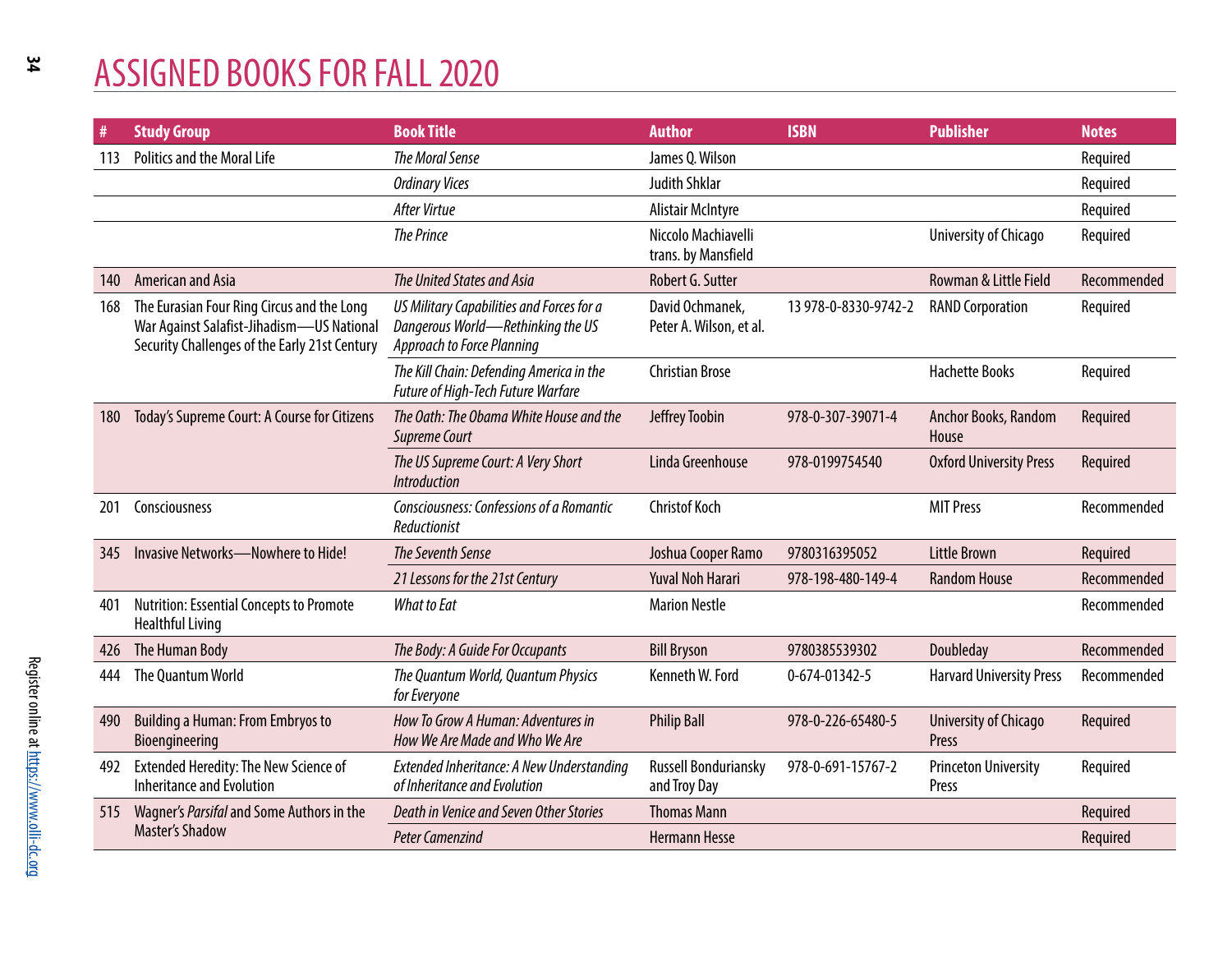| #   | <b>Study Group</b>                                             | <b>Book Title</b>                                                                     | <b>Author</b>                                                      | <b>ISBN</b>       | <b>Publisher</b>                                         | <b>Notes</b> |
|-----|----------------------------------------------------------------|---------------------------------------------------------------------------------------|--------------------------------------------------------------------|-------------------|----------------------------------------------------------|--------------|
| 545 | Celebrating 90 Years of Sondheim                               | Sondheim: Lyrics (Everyman's Library Pocket<br>Poets Series)                          | Stephen Sondheim,<br>Peter Gethers, et al.                         |                   |                                                          | Required     |
| 549 | The (Mostly) Vocal Music of J.S. Bach                          | The Faber Pocket Guide to Bach                                                        | Nicholas Kenyon                                                    | 978-0571233274    |                                                          | Recommended  |
| 607 | Beginning-plus Spanish                                         | Spanish for Dummies, 2nd edition                                                      | Susana Wald                                                        |                   |                                                          | Required     |
| 620 | Italian-Conversation and Culture                               | <b>Undici Novelle</b>                                                                 | Luigi Pirandello,<br>translated and edited<br>by Stanley Applebaum |                   |                                                          | Required     |
|     |                                                                | Racconti Romani                                                                       | Alberto Moravia                                                    |                   |                                                          | Required     |
| 625 | Deuteronomy and the Deuteronomistic                            | The Five Books of Moses                                                               | <b>Robert Alter</b>                                                | 0-393-01955-1     | W.W. Norton                                              | Required     |
|     | History                                                        | The Hebrew Bible                                                                      | <b>Robert Alter</b>                                                | 978-0-393-29249-7 | W.W. Norton                                              | Required     |
| 630 | Little Known Louisa May Alcott: A Fresh Look                   | <b>Hospital Sketches</b>                                                              | Louisa May Alcott                                                  | 978-0-918222-78-7 | <b>Applewood Books</b>                                   | Recommended  |
|     | at Little Women                                                | A Long Fatal Love Chase                                                               | Louisa May Alcott                                                  | 978-0-440-22301-6 | <b>Dell Books</b>                                        | Recommended  |
|     |                                                                | <b>Little Women</b>                                                                   | Louisa May Alcott                                                  | 978-0-393-97614-4 | <b>Norton Critical Edition</b>                           | Recommended  |
| 646 | Poetry Craftshop: Meditations on Color, Tone,<br><b>Desire</b> | The Wild Iris                                                                         | Louise Gluck                                                       | 978-88 001 334-5  | <b>Ecco/Harper Collins</b>                               | Required     |
|     |                                                                | The White Book                                                                        | Han Kang                                                           | 978-525-57306-7   | Hogarth/London                                           | Required     |
|     |                                                                | bluets                                                                                | Maggie Nelson                                                      | 978-1-933517-40-7 | <b>Wave Books</b>                                        | Required     |
| 677 | Their Emily Dickinsons: Eight Women Poets<br>Lit by Her Lamp   | The Poems of Emily Dickinson, Ed. R. W.<br>Franklin                                   | Emily Dickinson,<br>Ed. Ralph Franklin                             | 0-674-67624-6     | The Belknap Press of<br><b>Harvard University Press</b>  | Required     |
|     |                                                                | <b>Our Emily Dickinsons: American Women Poets</b><br>and the Intimacies of Difference | Vivian R. Pollak                                                   | 978-0-8122-4844-9 | University of<br>Pennsylvania Press                      | Recommended  |
| 681 | <b>What's New in Short Stories?</b>                            | The O. Henry Prize Stories 100th Anniversary<br>Edition                               | Laura Furman                                                       | 978-0525565536    | <b>Anchor Books</b>                                      | Required     |
| 688 | Hamlet: Shakespeare in Performance                             | Hamlet, Prince of Denmark                                                             | William Shakespeare                                                |                   | Any, but Folger<br>Shakespeare Library is<br>recommended | Required     |
| 690 | Anthony Trollope's Phineas Redux (Palliser 4)                  | <b>Phineas Redux</b>                                                                  | <b>Anthony Trollope</b>                                            | 978-0-19-283559-8 | <b>Oxford World Classics</b>                             | Required     |
| 695 | Kipling and Colonial Short(ish) Fiction                        | <b>Heart of Darkness</b>                                                              | Joseph Conrad                                                      |                   |                                                          | Required     |
|     |                                                                | The Man Who Would Be King                                                             | Rudyard Kipling,<br>Ed. J. Montefiore                              |                   |                                                          | Required     |
|     |                                                                | A Bend in the River                                                                   | V.S. Naipaul                                                       |                   |                                                          | Required     |
| 715 | Jewish History and Life: Patriarchs to Israel                  | A Short History of the Jewish People                                                  | R.P. Scheindlin                                                    |                   |                                                          | Required     |
|     |                                                                | A History of the Jews                                                                 | P. Johnson                                                         |                   |                                                          | Required     |